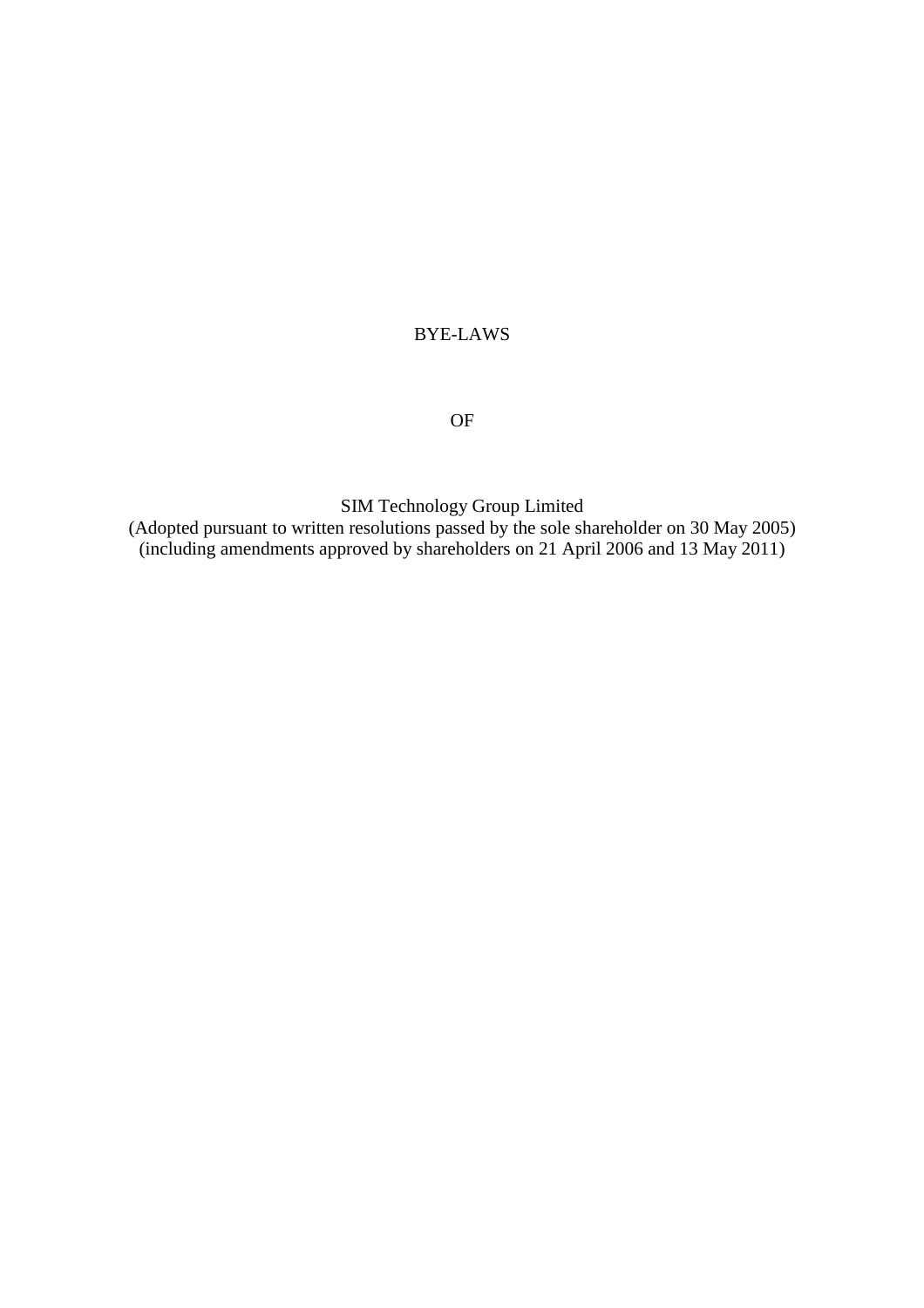# I N D E X

| SUBJECT                                | Bye-Law No. |
|----------------------------------------|-------------|
| Interpretation                         | $1 - 2$     |
| <b>Share Capital</b>                   | 3           |
| <b>Alteration Of Capital</b>           | $4 - 7$     |
| <b>Share Rights</b>                    | $8-9$       |
| Variation Of Rights                    | $10 - 11$   |
| <b>Shares</b>                          | $12 - 15$   |
| <b>Share Certificates</b>              | $16-21$     |
| Lien                                   | $22 - 24$   |
| <b>Calls On Shares</b>                 | $25 - 33$   |
| <b>Forfeiture Of Shares</b>            | 34-42       |
| <b>Register Of Members</b>             | 43-44       |
| <b>Record Dates</b>                    | 45          |
| <b>Transfer Of Shares</b>              | $46 - 51$   |
| <b>Transmission Of Shares</b>          | 52-54       |
| <b>Untraceable Members</b>             | 55          |
| <b>General Meetings</b>                | 56-58       |
| Notice Of General Meetings             | 59-60       |
| Proceedings At General Meetings        | $61 - 65$   |
| Voting                                 | 66-77       |
| Proxies                                | 78-83       |
| Corporations Acting By Representatives | 84          |
| <b>Written Resolutions Of Members</b>  | 85          |
| <b>Board Of Directors</b>              | 86          |
| <b>Retirement Of Directors</b>         | 87-88       |
| Disqualification Of Directors          | 89          |
| <b>Executive Directors</b>             | 90-91       |
| <b>Alternate Directors</b>             | 92-95       |
| Directors' Fees And Expenses           | 96-99       |
| Directors' Interests                   | 100-103     |
| <b>General Powers Of The Directors</b> | 104-109     |
| <b>Borrowing Powers</b>                | 110-113     |
| Proceedings Of The Directors           | 114-123     |
| Managers                               | 124-126     |
| <b>Officers</b>                        | 127-131     |
| Register of Directors and Officers     | 132         |
| <b>Minutes</b>                         | 133         |
| Seal                                   | 134         |
| <b>Authentication Of Documents</b>     | 135         |
| <b>Destruction Of Documents</b>        | 136         |
| Dividends And Other Payments           | 137-146     |
| Reserves                               | 147         |
| Capitalisation                         | 148-149     |
| <b>Subscription Rights Reserve</b>     | 150         |
| <b>Accounting Records</b>              | 151-155     |
| Audit                                  | 156-161     |
| <b>Notices</b>                         | 162-164     |
|                                        |             |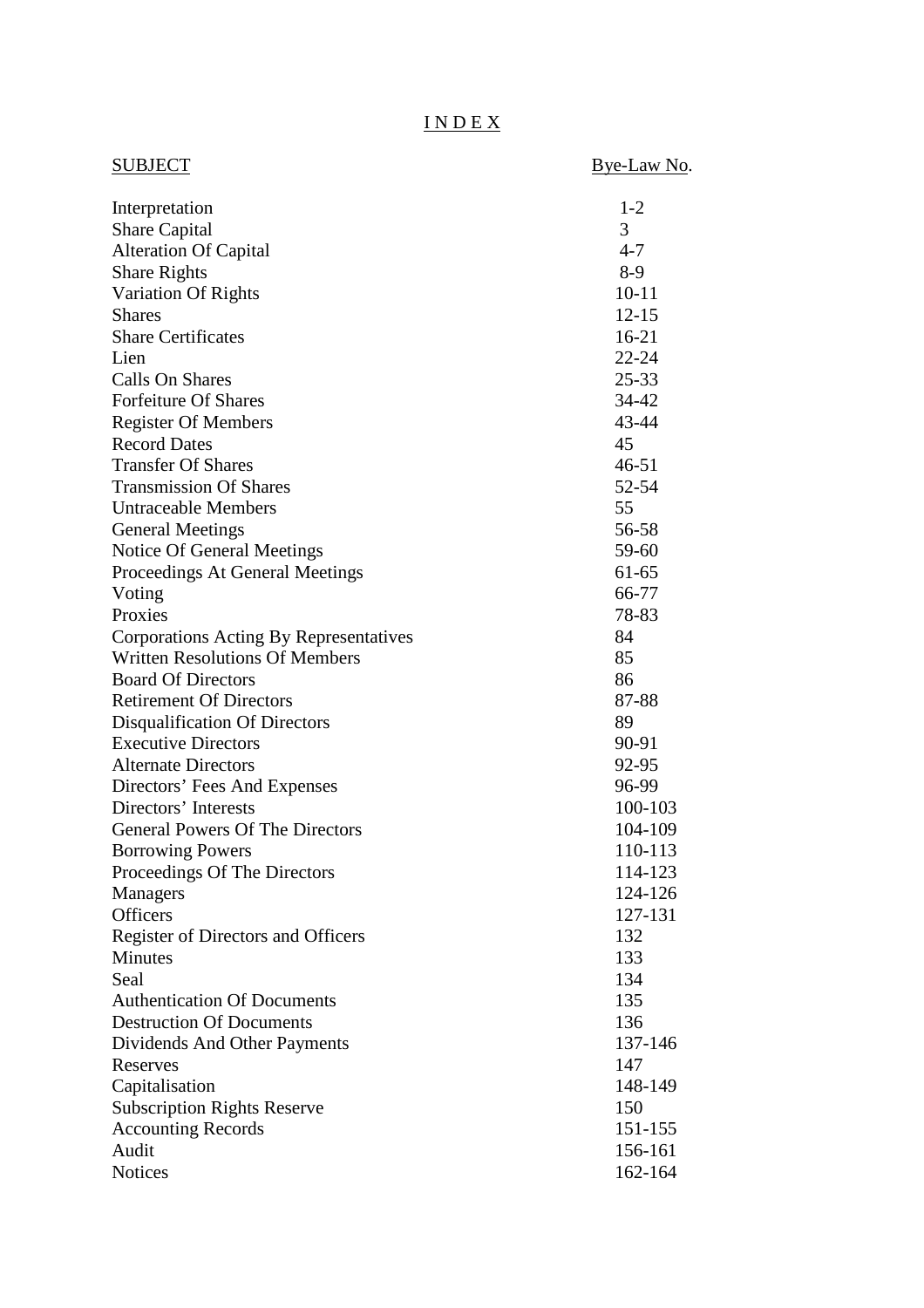# I N D E X (continued)

| <b>SUBJECT</b>                                | Bye-Law No. |
|-----------------------------------------------|-------------|
| Signatures                                    | 165         |
| Winding Up                                    | 166-167     |
| Indemnity                                     | 168         |
| Alteration Of Bye-laws And Amendment To       |             |
| Memorandum of Association And Name of Company | 169         |
| Information                                   | 170         |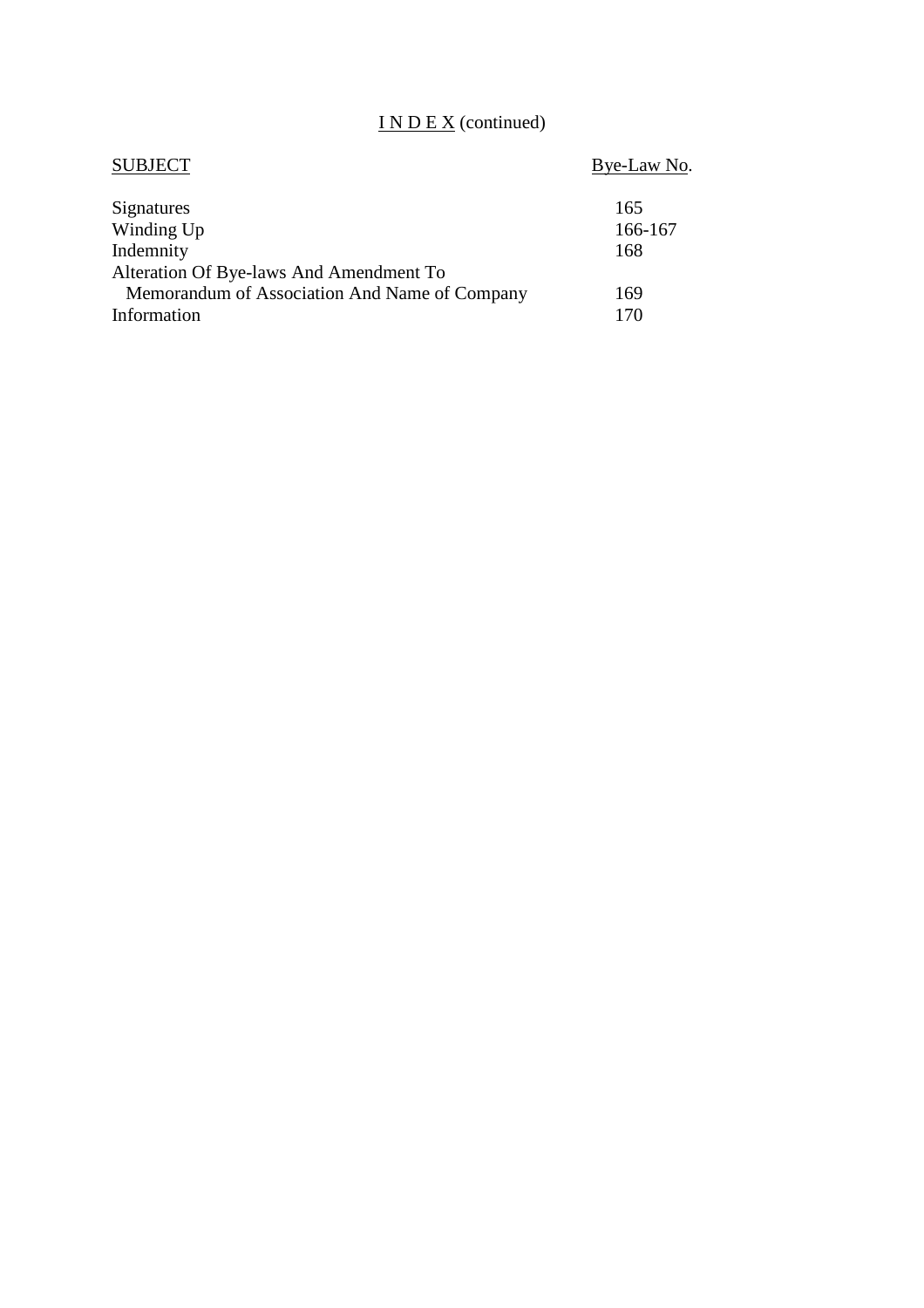# **INTERPRETATION**

1. In these Bye-laws, unless the context otherwise requires, the words standing in the first column of the following table shall bear the meaning set opposite them respectively in the second column.

| <b>WORD</b>                           | <b>MEANING</b>                                                                                                                                                                                                                                                                                                   |
|---------------------------------------|------------------------------------------------------------------------------------------------------------------------------------------------------------------------------------------------------------------------------------------------------------------------------------------------------------------|
| "Act"                                 | the Companies Act 1981 of Bermuda.                                                                                                                                                                                                                                                                               |
| "associate"                           | the meaning attributed to it in the rules of the Designated<br>Stock Exchange.                                                                                                                                                                                                                                   |
| "Auditor"                             | the auditor of the Company for the time being and may<br>include any individual or partnership.                                                                                                                                                                                                                  |
| "Bye-laws"                            | these Bye-laws in their present form or as supplemented<br>or amended or substituted from time to time.                                                                                                                                                                                                          |
| "Board" or "Directors"                | the board of directors of the Company or the directors<br>present at a meeting of directors of the Company at<br>which a quorum is present.                                                                                                                                                                      |
| "capital"                             | the share capital from time to time of the Company.                                                                                                                                                                                                                                                              |
| "clear days"                          | in relation to the period of notice that period excluding<br>the day when the notice is given or deemed to be given<br>and the day for which it is given or on which it is to take<br>effect.                                                                                                                    |
| "clearing house"                      | a clearing house recognised by the laws of the<br>jurisdiction in which the shares of the Company are<br>listed or quoted on a stock exchange in such jurisdiction.                                                                                                                                              |
| "Company"                             | SIM Technology Group Limited.                                                                                                                                                                                                                                                                                    |
| "competent regulatory<br>authority"   | a competent regulatory authority in the territory where<br>the shares of the Company are listed or quoted on a stock<br>exchange in such territory.                                                                                                                                                              |
| "debenture" and<br>"debenture holder" | include debenture stock and debenture stockholder<br>respectively.                                                                                                                                                                                                                                               |
| "Designated Stock<br>Exchange"        | a stock exchange which is an appointed stock<br>exchange for the purposes of the Act in respect of which<br>the shares of the Company are listed or quoted and where<br>such appointed stock exchange deems such listing or<br>quotation to be the primary listing or quotation of the<br>shares of the Company. |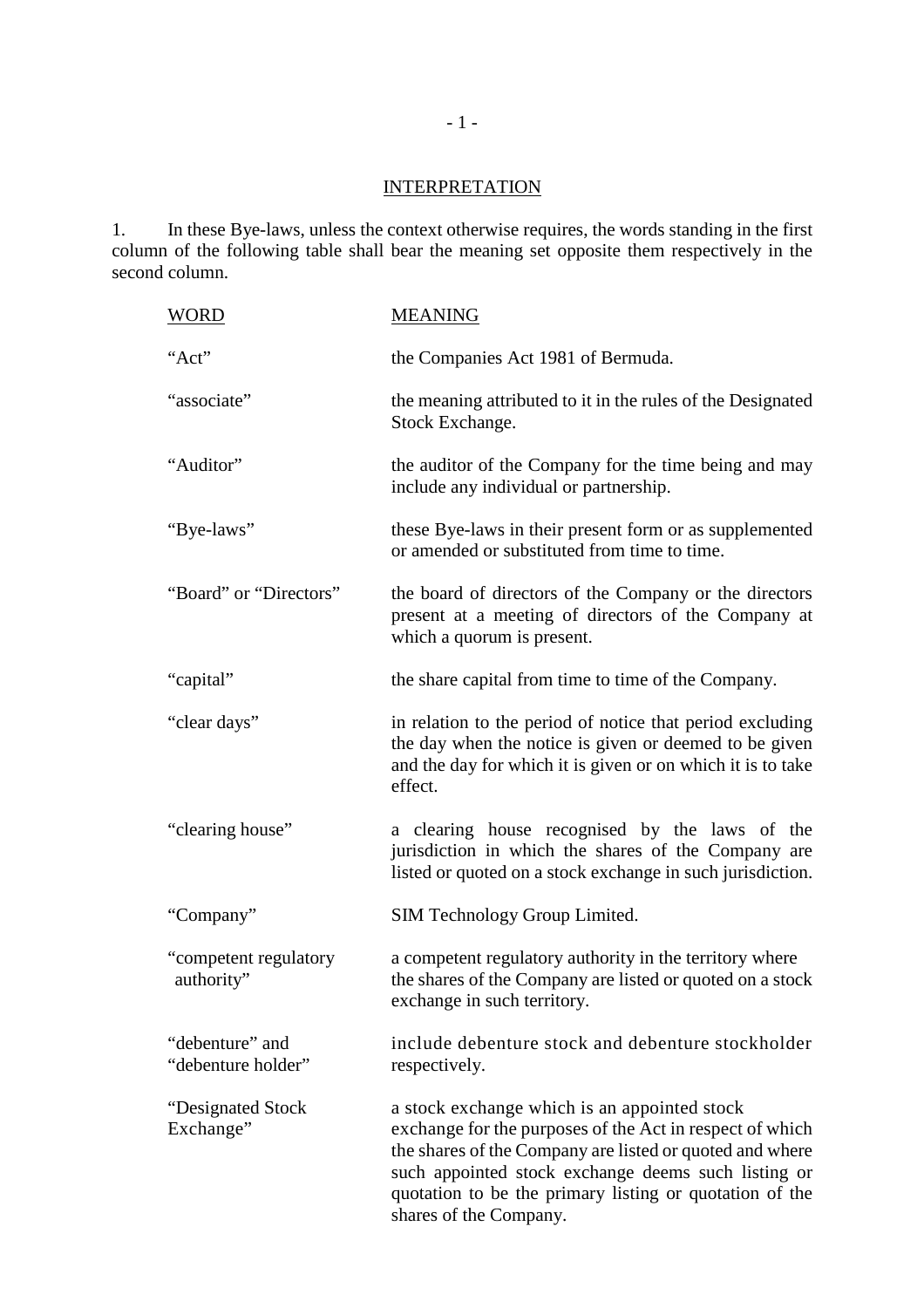| "dollars" and "\$"    | dollars, the legal currency of Hong Kong.                                                                                                                                                                                                                                                                                                                                                             |
|-----------------------|-------------------------------------------------------------------------------------------------------------------------------------------------------------------------------------------------------------------------------------------------------------------------------------------------------------------------------------------------------------------------------------------------------|
| "head office"         | such office of the Company as the Directors may from<br>time to time determine to be the principal office of the<br>Company.                                                                                                                                                                                                                                                                          |
| "Member"              | a duly registered holder from time to time of the shares in<br>the capital of the Company.                                                                                                                                                                                                                                                                                                            |
| "month"               | a calendar month.                                                                                                                                                                                                                                                                                                                                                                                     |
| "Notice"              | written notice unless otherwise specifically stated and as<br>further defined in these Bye-laws.                                                                                                                                                                                                                                                                                                      |
| "Office"              | the registered office of the Company for the time being.                                                                                                                                                                                                                                                                                                                                              |
| "paid up"             | paid up or credited as paid up.                                                                                                                                                                                                                                                                                                                                                                       |
| "Register"            | the principal register and where applicable, any branch<br>register of Members to be kept pursuant to the provisions<br>of the Act.                                                                                                                                                                                                                                                                   |
| "Registration Office" | in respect of any class of share capital such place as the<br>Board may from time to time determine to keep a branch<br>register of Members in respect of that class of share<br>capital and where (except in cases where the Board<br>otherwise directs) the transfers or other documents of<br>title for such class of share capital are to be lodged for<br>registration and are to be registered. |
| "Seal"                | common seal or any one or more duplicate seals of the<br>Company (including a securities seal) for use in<br>Bermuda or in any place outside Bermuda.                                                                                                                                                                                                                                                 |
| "Secretary"           | any person firm or corporation appointed by the Board to<br>perform any of the duties of secretary of the Company<br>and includes any assistant, deputy, temporary or acting<br>secretary.                                                                                                                                                                                                            |
| "Statutes"            | the Act and every other act of the Legislature of<br>Bermuda for the time being in force applying to or<br>affecting the Company, its memorandum of association<br>and/or these Bye-laws.                                                                                                                                                                                                             |
| 'year''               | a calendar year.                                                                                                                                                                                                                                                                                                                                                                                      |

2. In these Bye-laws, unless there be something within the subject or context inconsistent with such construction: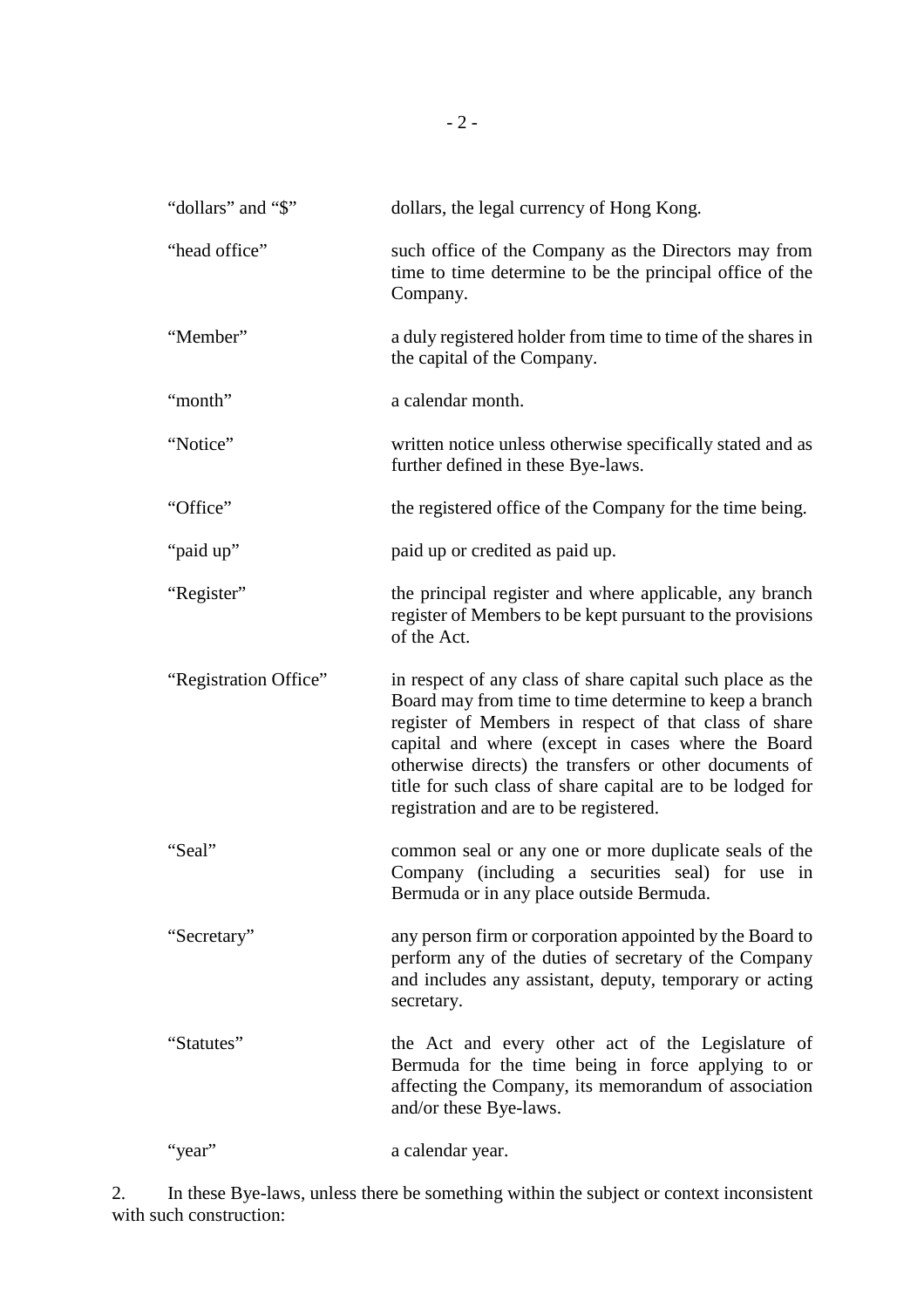- (a) words importing the singular include the plural and vice versa;
- (b) words importing a gender include both gender and the neuter;
- (c) words importing persons include companies, associations and bodies of persons whether corporate or not;
- (d) the words:
	- (i) "may" shall be construed as permissive;
	- (ii) "shall" or "will" shall be construed as imperative;
- (e) expressions referring to writing shall, unless the contrary intention appears, be construed as including printing, lithography, photography and other modes of representing words or figures in a visible form, and including where the representation takes the form of electronic display, provided that both the mode of service of the relevant document or notice and the Member's election comply with all applicable Statutes, rules and regulations;
- (f) references to any act, ordinance, statute or statutory provision shall be interpreted as relating to any statutory modification or re-enactment thereof for the time being in force;
- (g) save as aforesaid words and expressions defined in the Statutes shall bear the same meanings in these Bye-laws if not inconsistent with the subject in the context;

1

- (h) a resolution shall be a special resolution when it has been passed by a majority of not less than three-fourths of votes cast by such Members as, being entitled so to do, vote in person or, in the case of such Members as are corporations, by their respective duly authorised representative or, where proxies are allowed, by proxy at a general meeting of which not less than twenty-one (21) clear days' Notice, specifying (without prejudice to the power contained in these Bye-laws to amend the same) the intention to propose the resolution as a special resolution, has been duly given. Provided that, except in the case of an annual general meeting, if it is so agreed by a majority in number of the Members having the right to attend and vote at any such meeting, being a majority together holding not less than ninety-five (95) per cent in nominal value of the shares giving that right and in the case of an annual general meeting, if it is so agreed by all Members entitled to attend and vote thereat, a resolution may be proposed and passed as a special resolution at a meeting of which less than twenty-one (21) clear days' Notice has been given; App. 13A
- (i) a resolution shall be an ordinary resolution when it has been passed by a simple majority of votes cast by such Members as, being entitled so to do, vote in person or, in the case of any Member being a corporation, by its duly authorised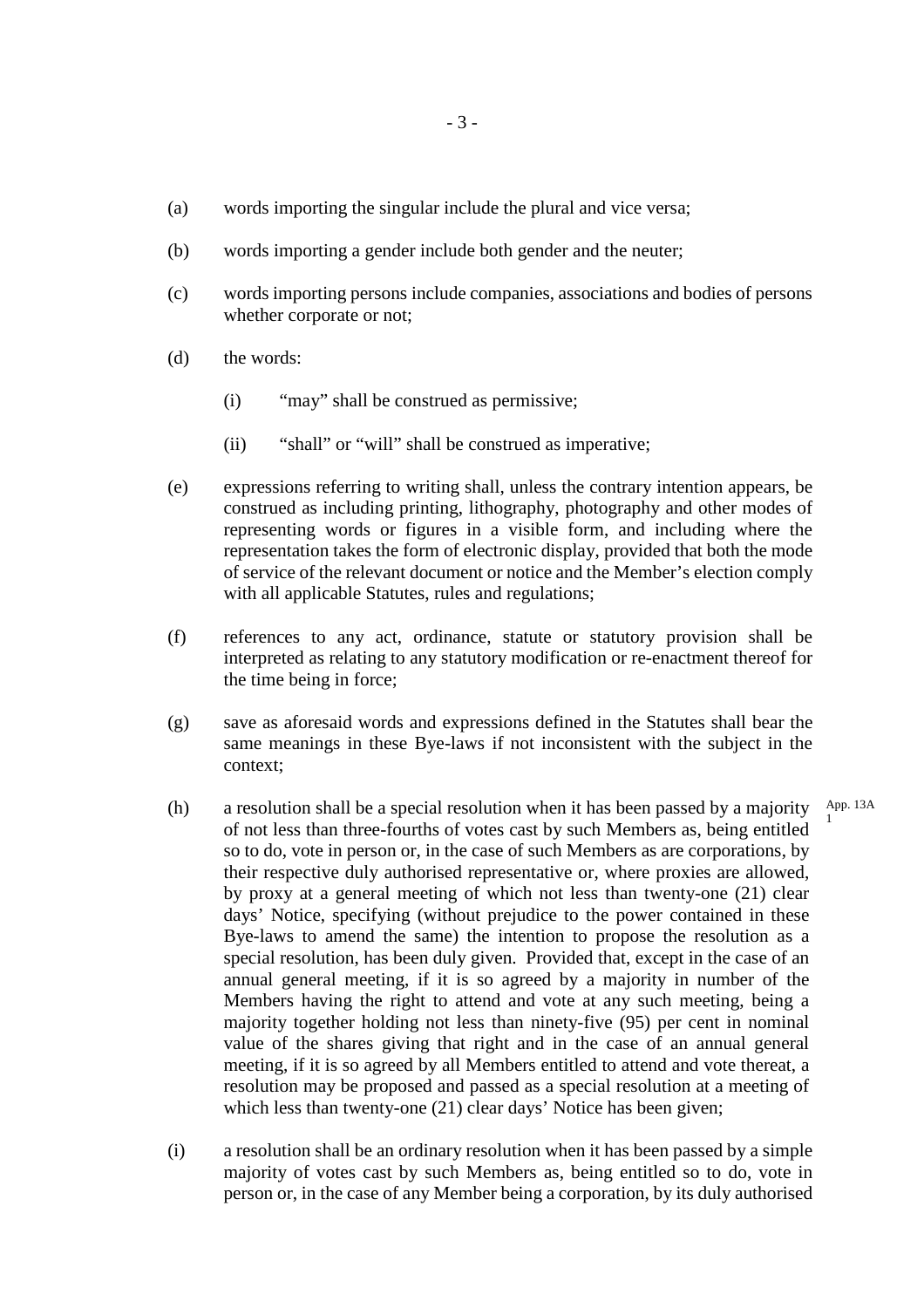representative or, where proxies are allowed, by proxy at a general meeting of which not less than fourteen (14) clear days' Notice has been duly given;

- (j) a special resolution shall be effective for any purpose for which an ordinary resolution is expressed to be required under any provision of these Bye-laws or the Statutes;
- (k) references to a document being executed include references to it being executed under hand or under seal or by electronic signature or by any other method and references to a notice or document include a notice or document recorded or stored in any digital, electronic, electrical, magnetic or other retrievable form or medium and information in visible form whether having physical substance or not.

# SHARE CAPITAL

3. (1) The share capital of the Company at the date on which these Bye-laws come  $\frac{App.3}{0}$ into effect shall be divided into shares of \$0.10 each. 9

(2) Subject to the Act, the Company's memorandum of association and, where applicable, the rules of any Designated Stock Exchange and/or any competent regulatory authority, any power of the Company to purchase or otherwise acquire its own shares shall be exercisable by the Board upon such terms and subject to such conditions as it thinks fit.

(3) Neither the Company nor any of its subsidiaries shall directly or indirectly give financial assistance to a person who is acquiring or proposing to acquire shares in the Company for the purpose of that acquisition whether before or at the same time as the acquisition takes place or afterwards PROVIDED that nothing in this Bye-law shall prohibit transactions permitted by the Act.

#### ALTERATION OF CAPITAL

4. The Company may from time to time by ordinary resolution in accordance with Section 45 of the Act:

- (a) increase its capital by such sum, to be divided into shares of such amounts, as the resolution shall prescribe;
- (b) consolidate and divide all or any of its capital into shares of larger amount than its existing shares;
- (c) divide its shares into several classes and without prejudice to any special rights previously conferred on the holders of existing shares attach thereto respectively any preferential, deferred, qualified or special rights, privileges, conditions or such restrictions which in the absence of any such determination by the Company in general meeting, as the Directors may determine provided always that where the Company issues shares which do not carry voting rights, App. 3  $10(1)$ 10(2)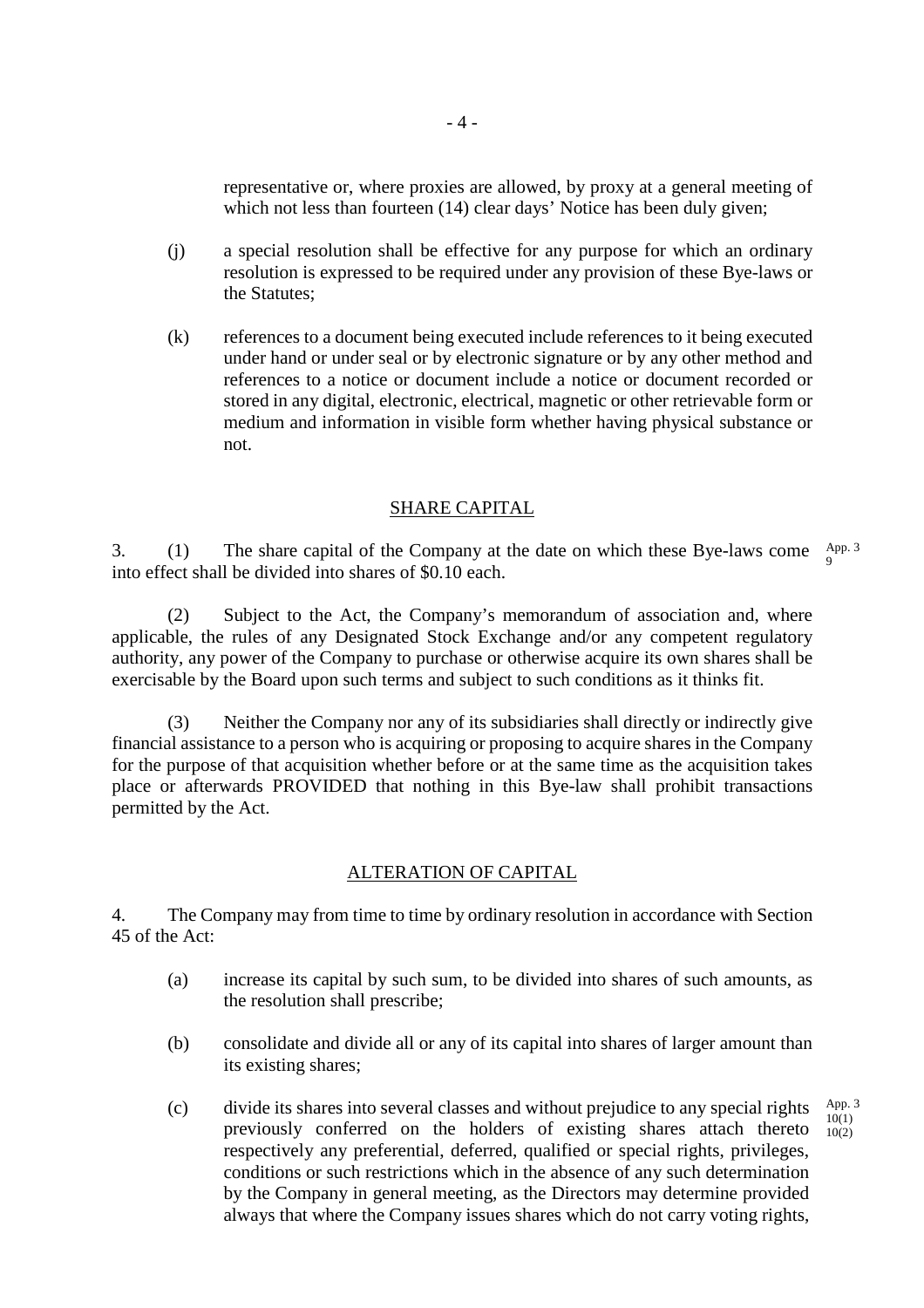the words "non-voting" shall appear in the designation of such shares and where the equity capital includes shares with different voting rights, the designation of each class of shares, other than those with the most favourable voting rights, must include the words "restricted voting" or "limited voting";

- (d) sub-divide its shares, or any of them, into shares of smaller amount than is fixed by the memorandum of association (subject, nevertheless, to the Act), and may by such resolution determine that, as between the holders of the shares resulting from such sub-division, one or more of the shares may have any such preferred rights or be subject to any such restrictions as compared with the other or others as the Company has power to attach to unissued or new shares;
- (e) change the currency denomination of its share capital;
- (f) make provision for the issue and allotment of shares which do not carry any voting rights; and
- (g) cancel any shares which, at the date of the passing of the resolution, have not been taken, or agreed to be taken, by any person, and diminish the amount of its capital by the amount of the shares so cancelled.

5. The Board may settle as it considers expedient any difficulty which arises in relation to any consolidation and division under the last preceding Bye-law and in particular but without prejudice to the generality of the foregoing may issue certificates in respect of fractions of shares or arrange for the sale of the shares representing fractions and the distribution of the net proceeds of sale (after deduction of the expenses of such sale) in due proportion amongst the Members who would have been entitled to the fractions, and for this purpose the Board may authorise some person to transfer the shares representing fractions to their purchaser or resolve that such net proceeds be paid to the Company for the Company's benefit. Such purchaser will not be bound to see to the application of the purchase money nor will his title to the shares be affected by any irregularity or invalidity in the proceedings relating to the sale.

6. The Company may from time to time by special resolution, subject to any confirmation or consent required by law, reduce its authorised or issued share capital or, save for the use of share premium as expressly permitted by the Act, any share premium account or other undistributable reserve.

7. Except so far as otherwise provided by the conditions of issue, or by these Bye-laws, any capital raised by the creation of new shares shall be treated as if it formed part of the original capital of the Company, and such shares shall be subject to the provisions contained in these Bye-laws with reference to the payment of calls and instalments, transfer and transmission, forfeiture, lien, cancellation, surrender, voting and otherwise.

#### SHARE RIGHTS

8. Subject to any special rights conferred on the holders of any shares or class of shares, any share in the Company (whether forming part of the present capital or not) may be issued with or have attached thereto such rights or restrictions whether with regard to dividend, App. 3 6(1)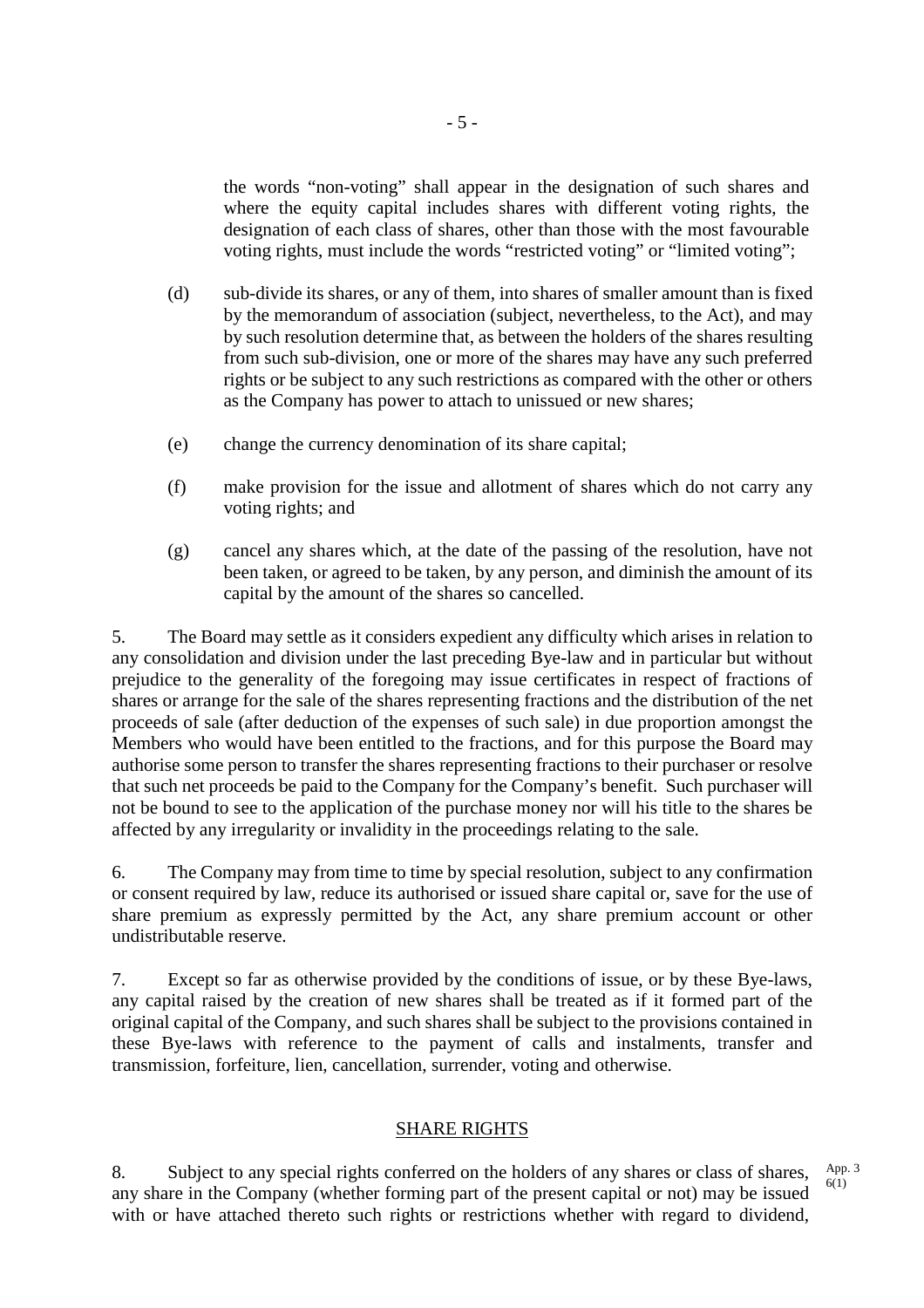voting, return of capital or otherwise as the Company may by ordinary resolution determine or, if there has not been any such determination or so far as the same shall not make specific provision, as the Board may determine.

9. Subject to Sections 42 and 43 of the Act, these Bye-laws, and to any special rights conferred on the holders of any shares or attaching to any class of shares, any preference shares may be issued or converted into shares that, at a determinable date or at the option of the Company or the holder if so authorised by its memorandum of association, are liable to be redeemed on such terms and in such manner as the Company before the issue or conversion may by ordinary resolution of the Members determine. Where the Company purchases for redemption a redeemable share, purchases not made through the market or by tender shall be limited to a maximum price as may from time to time be determined by the Company in general meeting, either generally or with regard to specific purchases. If purchases are by tender, tenders shall be available to all Members alike.

## VARIATION OF RIGHTS

10. Subject to the Act and without prejudice to Bye-law 8, all or any of the special rights for the time being attached to the shares or any class of shares may, unless otherwise provided by the terms of issue of the shares of that class, from time to time (whether or not the Company is being wound up) be varied, modified or abrogated either with the consent in writing of the holders of not less than three-fourths of the issued shares of that class or with the sanction of a special resolution passed at a separate general meeting of the holders of the shares of that class. To every such separate general meeting all the provisions of these Bye-laws relating to general meetings of the Company shall, mutatis mutandis, apply, but so that: 2(1)

- (a) the necessary quorum (other than at an adjourned meeting) shall be two persons (or in the case of a Member being a corporation, its duly authorised representative) holding or representing by proxy not less than one-third in nominal value of the issued shares of that class and at any adjourned meeting of such holders, two holders present in person (or in the case of a Member being a corporation, its duly authorised representative) or by proxy (whatever the number of shares held by them) shall be a quorum;  $6(2)$
- (b) every holder of shares of the class shall be entitled on a poll to one vote for every such share held by him; and
- (c) any holder of shares of the class present in person or by proxy may demand a poll.

11. The special rights conferred upon the holders of any shares or class of shares shall not, unless otherwise expressly provided in the rights attaching to or the terms of issue of such shares, be deemed to be varied, modified or abrogated by the creation or issue of further shares ranking pari passu therewith.

App. 3  $6(1)$ App. 13A

App. 3  $8(1)$  $8(2)$ 

App. 3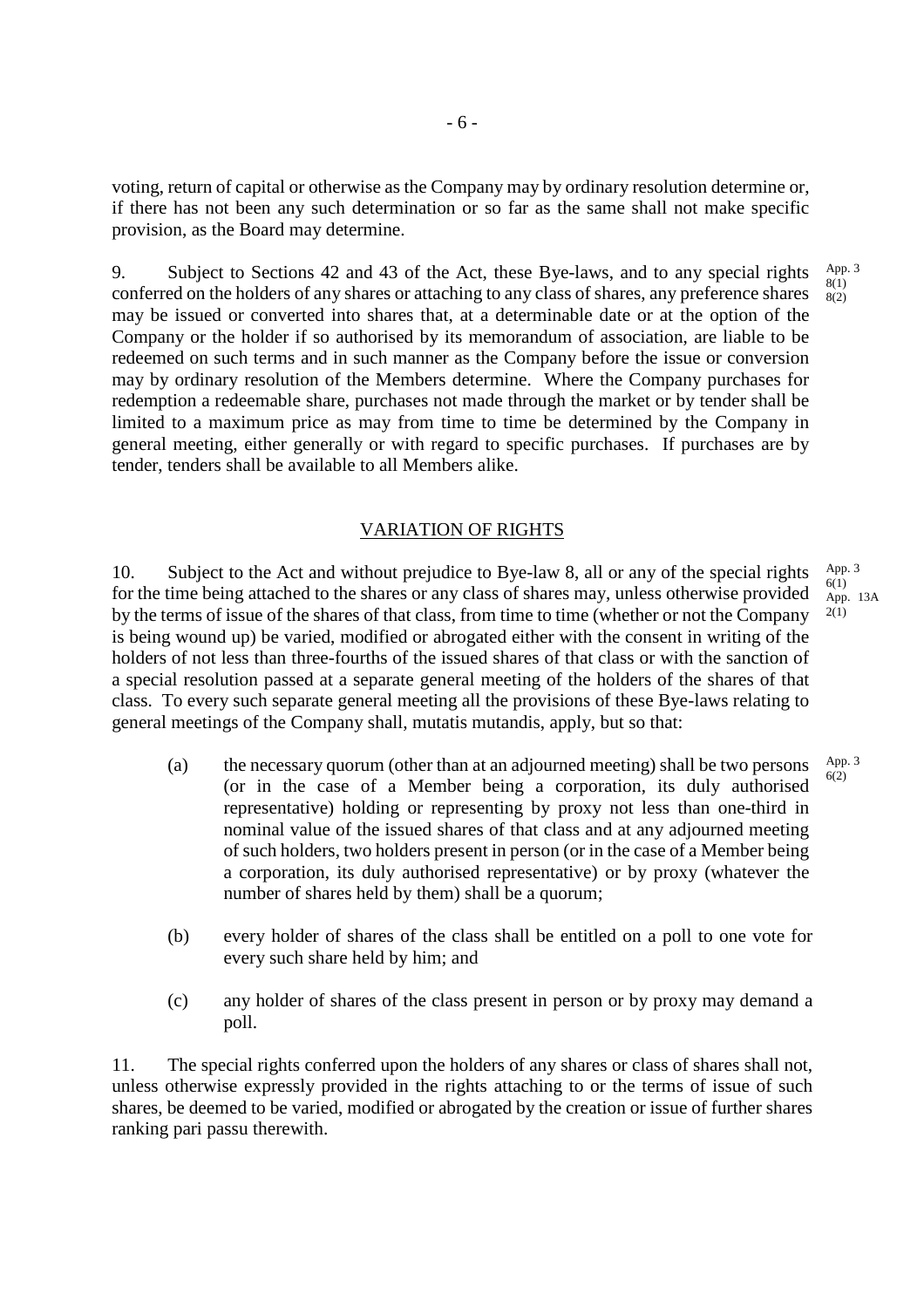#### SHARES

12. (1) Subject to the Act, these Bye-laws, any direction that may be given by the Company in general meeting and, where applicable, the rules of any Designated Stock Exchange and without prejudice to any special rights or restrictions for the time being attached to any shares or any class of shares, the unissued shares of the Company (whether forming part of the original or any increased capital) shall be at the disposal of the Board, which may offer, allot, grant options over or otherwise dispose of them to such persons, at such times and for such consideration and upon such terms and conditions as the Board may in its absolute discretion determine but so that no shares shall be issued at a discount. Neither the Company nor the Board shall be obliged, when making or granting any allotment of, offer of, option over or disposal of shares, to make, or make available, any such allotment, offer, option or shares to Members or others with registered addresses in any particular territory or territories being a territory or territories where, in the absence of a registration statement or other special formalities, this would or might, in the opinion of the Board, be unlawful or impracticable. Members affected as a result of the foregoing sentence shall not be, or be deemed to be, a separate class of members for any purpose whatsoever.

(2) The Board may issue warrants conferring the right upon the holders thereof to subscribe for any class of shares or securities in the capital of the Company on such terms as it may from time to time determine.

13. The Company may in connection with the issue of any shares exercise all powers of paying commission and brokerage conferred or permitted by the Act. Subject to the Act, the commission may be satisfied by the payment of cash or by the allotment of fully or partly paid shares or partly in one and partly in the other.

14. Except as required by law, no person shall be recognised by the Company as holding any share upon any trust and the Company shall not be bound by or required in any way to recognise (even when having notice thereof) any equitable, contingent, future or partial interest in any share or any fractional part of a share or (except only as otherwise provided by these Bye-laws or by law) any other rights in respect of any share except an absolute right to the entirety thereof in the registered holder.

15. Subject to the Act and these Bye-laws, the Board may at any time after the allotment of shares but before any person has been entered in the Register as the holder, recognise a renunciation thereof by the allottee in favour of some other person and may accord to any allottee of a share a right to effect such renunciation upon and subject to such terms and conditions as the Board considers fit to impose.

## SHARE CERTIFICATES

16. Every share certificate shall be issued under the Seal or a facsimile thereof and shall specify the number and class and distinguishing numbers (if any) of the shares to which it relates, and the amount paid up thereon and may otherwise be in such form as the Directors may from time to time determine. No certificate shall be issued and representing shares of more than one class. The Board may by resolution determine, either generally or in any particular case or cases, that any signatures on any such certificates (or certificates in respect App. 3 2(1)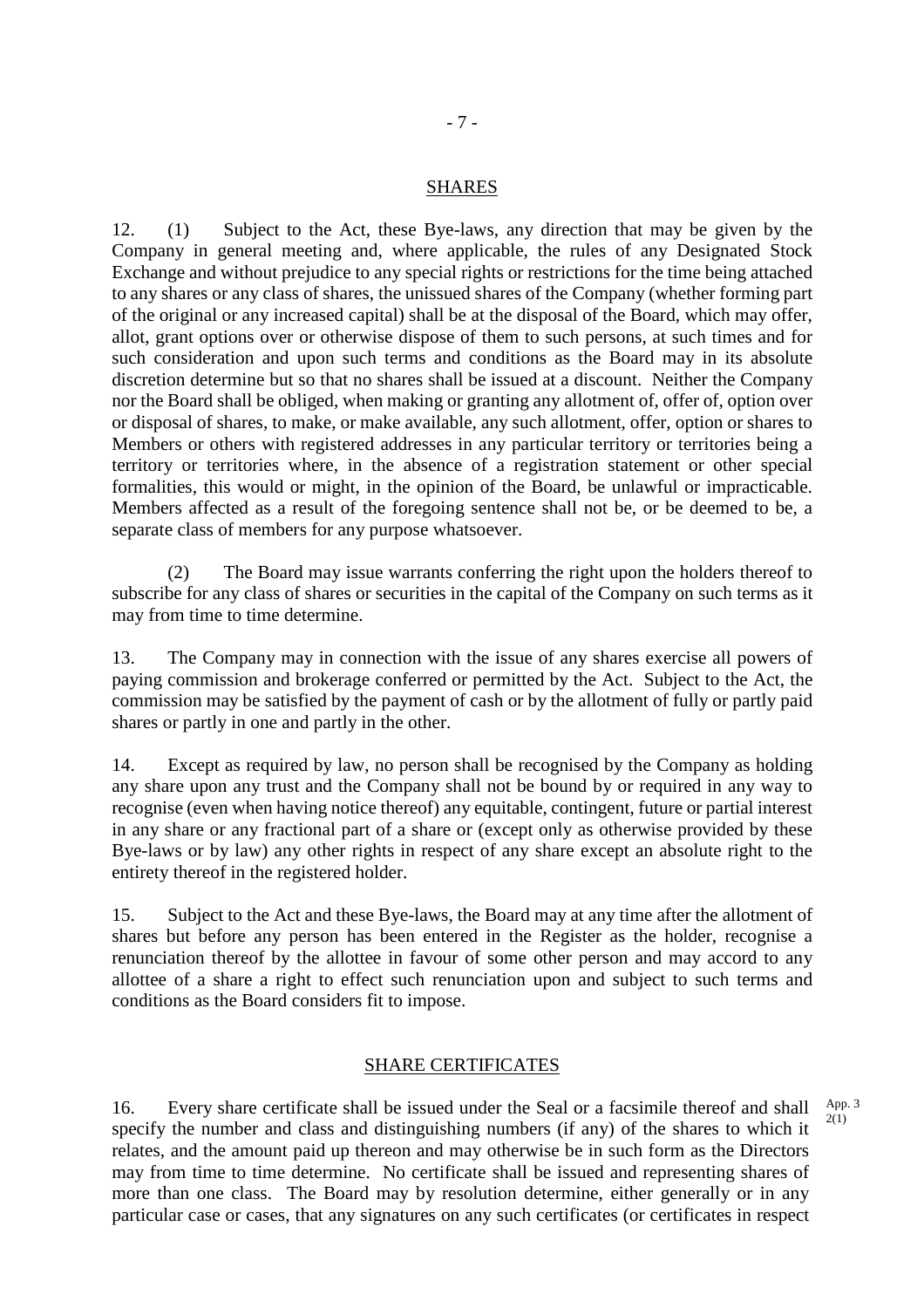of other securities) need not be autographic but may be affixed to such certificates by some mechanical means or may be printed thereon or that such certificates need not be signed by any person.

17. (1) In the case of a share held jointly by several persons, the Company shall not be bound to issue more than one certificate therefor and delivery of a certificate to one of several joint holders shall be sufficient delivery to all such holders.

(2) Where a share stands in the names of two or more persons, the person first named in the Register shall as regards service of notices and, subject to the provisions of these Bye-laws, all or any other matters connected with the Company, except the transfer of the shares, be deemed the sole holder thereof.

18. Every person whose name is entered, upon an allotment of shares, as a Member in the Register shall be entitled, without payment, to receive one certificate for all such shares of any one class or several certificates each for one or more of such shares of such class upon payment for every certificate after the first of such reasonable out-of-pocket expenses as the Board from time to time determines.

19. Share certificates shall be issued within the relevant time limit as prescribed in the Act or as the Designated Stock Exchange may from time to time determine, whichever is the shorter, after allotment or, except in the case of a transfer which the Company is for the time being entitled to refuse to register and does not register, after lodgment of a transfer with the Company.

20. (1) Upon every transfer of shares the certificate held by the transferor shall be given up to be cancelled, and shall forthwith be cancelled accordingly, and a new certificate shall be issued to the transferee in respect of the shares transferred to him at such fee as is provided in paragraph (2) of this Bye-law. If any of the shares included in the certificate so given up shall be retained by the transferor a new certificate for the balance shall be issued to him at the aforesaid fee payable by the transferor to the Company in respect thereof.

(2) The fee referred to in paragraph (1) above shall be an amount not exceeding the relevant maximum amount as the Designated Stock Exchange may from time to time determine provided that the Board may at any time determine a lower amount for such fee.

21. If a share certificate shall be damaged or defaced or alleged to have been lost, stolen or destroyed a new certificate representing the same shares may be issued to the relevant Member upon request and on payment of such fee as the Designated Stock Exchange may determine to be the maximum fee payable or such lesser sum as the Board may determine and, subject to compliance with such terms (if any) as to evidence and indemnity and to payment of the costs and reasonable out-of-pocket expenses of the Company in investigating such evidence and preparing such indemnity as the Board may think fit and, in case of damage or defacement, on delivery of the old certificate to the Company provided always that where share warrants have been issued, no new share warrant shall be issued to replace one that has been lost unless the Directors are satisfied beyond reasonable doubt that the original has been destroyed. App. 3  $2(2)$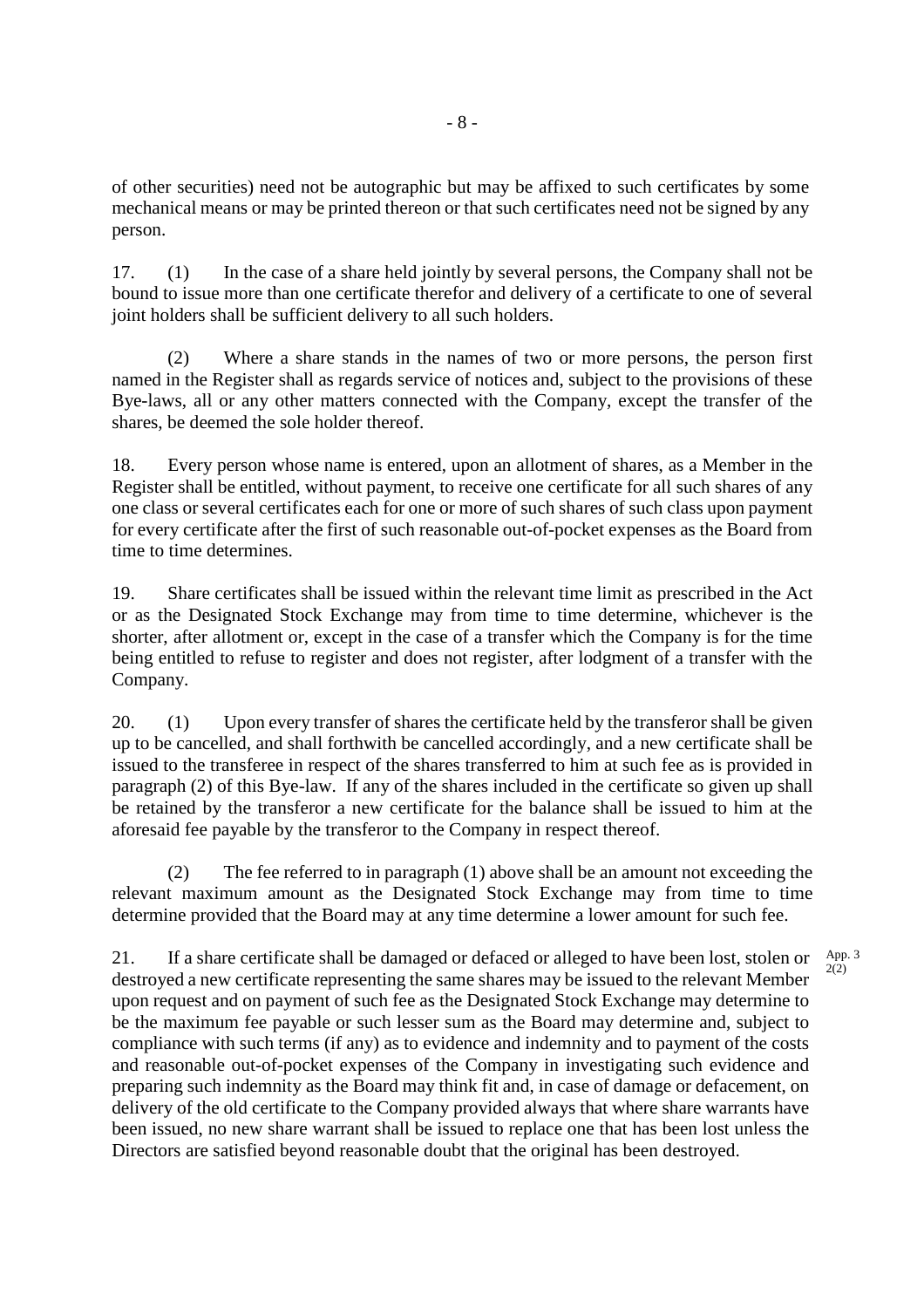#### LIEN

- 9 -

22. The Company shall have a first and paramount lien on every share (not being a fully paid share) for all moneys (whether presently payable or not) called or payable at a fixed time in respect of that share. The Company shall also have a first and paramount lien on every share (not being a fully paid share) registered in the name of a Member (whether or not jointly with other Members) for all amounts of money presently payable by such Member or his estate to the Company whether the same shall have been incurred before or after notice to the Company of any equitable or other interest of any person other than such member, and whether the period for the payment or discharge of the same shall have actually arrived or not, and notwithstanding that the same are joint debts or liabilities of such Member or his estate and any other person, whether a Member or not. The Company's lien on a share shall extend to all dividends or other moneys payable thereon or in respect thereof. The Board may at any time, generally or in any particular case, waive any lien that has arisen or declare any share exempt in whole or in part, from the provisions of this Bye-law.

23. Subject to these Bye-laws, the Company may sell in such manner as the Board determines any share on which the Company has a lien, but no sale shall be made unless some sum in respect of which the lien exists is presently payable, or the liability or engagement in respect of which such lien exists is liable to be presently fulfilled or discharged nor until the expiration of fourteen clear days after a notice in writing, stating and demanding payment of the sum presently payable, or specifying the liability or engagement and demanding fulfilment or discharge thereof and giving notice of the intention to sell in default, has been served on the registered holder for the time being of the share or the person entitled thereto by reason of his death or bankruptcy.

24. The net proceeds of the sale shall be received by the Company and applied in or towards payment or discharge of the debt or liability in respect of which the lien exists, so far as the same is presently payable, and any residue shall (subject to a like lien for debts or liabilities not presently payable as existed upon the share prior to the sale) be paid to the person entitled to the share at the time of the sale. To give effect to any such sale the Board may authorise some person to transfer the shares sold to the purchaser thereof. The purchaser shall be registered as the holder of the shares so transferred and he shall not be bound to see to the application of the purchase money, nor shall his title to the shares be affected by any irregularity or invalidity in the proceedings relating to the sale.

## CALLS ON SHARES

25. Subject to these Bye-laws and to the terms of allotment, the Board may from time to time make calls upon the Members in respect of any moneys unpaid on their shares (whether on account of the nominal value of the shares or by way of premium), and each Member shall (subject to being given at least fourteen (14) clear days' Notice specifying the time and place of payment) pay to the Company as required by such notice the amount called on his shares. A call may be extended, postponed or revoked in whole or in part as the Board determines but no member shall be entitled to any such extension, postponement or revocation except as a matter of grace and favour.

1(2)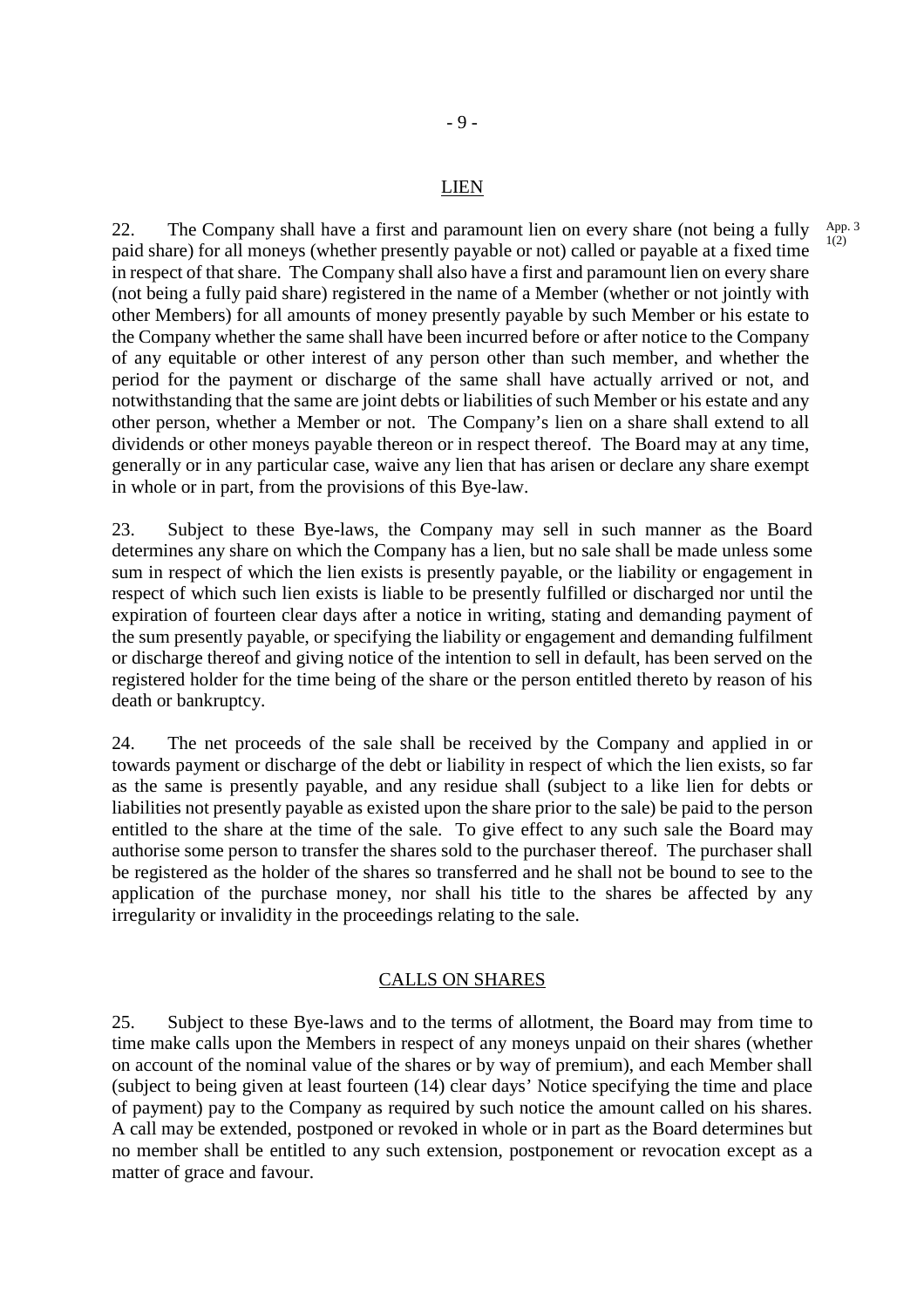26. A call shall be deemed to have been made at the time when the resolution of the Board authorising the call was passed and may be made payable either in one lump sum or by instalments.

27. A person upon whom a call is made shall remain liable for calls made upon him notwithstanding the subsequent transfer of the shares in respect of which the call was made. The joint holders of a share shall be jointly and severally liable to pay all calls and instalments due in respect thereof or other moneys due in respect thereof.

28. If a sum called in respect of a share is not paid before or on the day appointed for payment thereof, the person from whom the sum is due shall pay interest on the amount unpaid from the day appointed for payment thereof to the time of actual payment at such rate (not exceeding twenty per cent (20%) per annum) as the Board may determine, but the Board may in its absolute discretion waive payment of such interest wholly or in part.

29. No Member shall be entitled to receive any dividend or bonus or to be present and vote (save as proxy for another Member) at any general meeting either personally or by proxy, or be reckoned in a quorum, or exercise any other privilege as a Member until all calls or instalments due by him to the Company, whether alone or jointly with any other person, together with interest and expenses (if any) shall have been paid.

30. On the trial or hearing of any action or other proceedings for the recovery of any money due for any call, it shall be sufficient to prove that the name of the Member sued is entered in the Register as the holder, or one of the holders, of the shares in respect of which such debt accrued, that the resolution making the call is duly recorded in the minute book, and that notice of such call was duly given to the Member sued, in pursuance of these Bye-laws; and it shall not be necessary to prove the appointment of the Directors who made such call, nor any other matters whatsoever, but the proof of the matters aforesaid shall be conclusive evidence of the debt.

31. Any amount payable in respect of a share upon allotment or at any fixed date, whether in respect of nominal value or premium or as an instalment of a call, shall be deemed to be a call duly made and payable on the date fixed for payment and if it is not paid the provisions of these Bye-laws shall apply as if that amount had become due and payable by virtue of a call duly made and notified.

32. On the issue of shares the Board may differentiate between the allottees or holders as to the amount of calls to be paid and the times of payment.

> App. 3 3(1)

33. The Board may, if it thinks fit, receive from any Member willing to advance the same, and either in money or money's worth, all or any part of the moneys uncalled and unpaid or instalments payable upon any shares held by him and upon all or any of the moneys so advanced (until the same would, but for such advance, become presently payable) pay interest at such rate (if any) as the Board may decide. The Board may at any time repay the amount so advanced upon giving to such Member not less than one month's Notice of its intention in that behalf, unless before the expiration of such notice the amount so advanced shall have been called up on the shares in respect of which it was advanced. Such payment in advance shall not entitle the holder of such share or shares to participate in respect thereof in a dividend subsequently declared.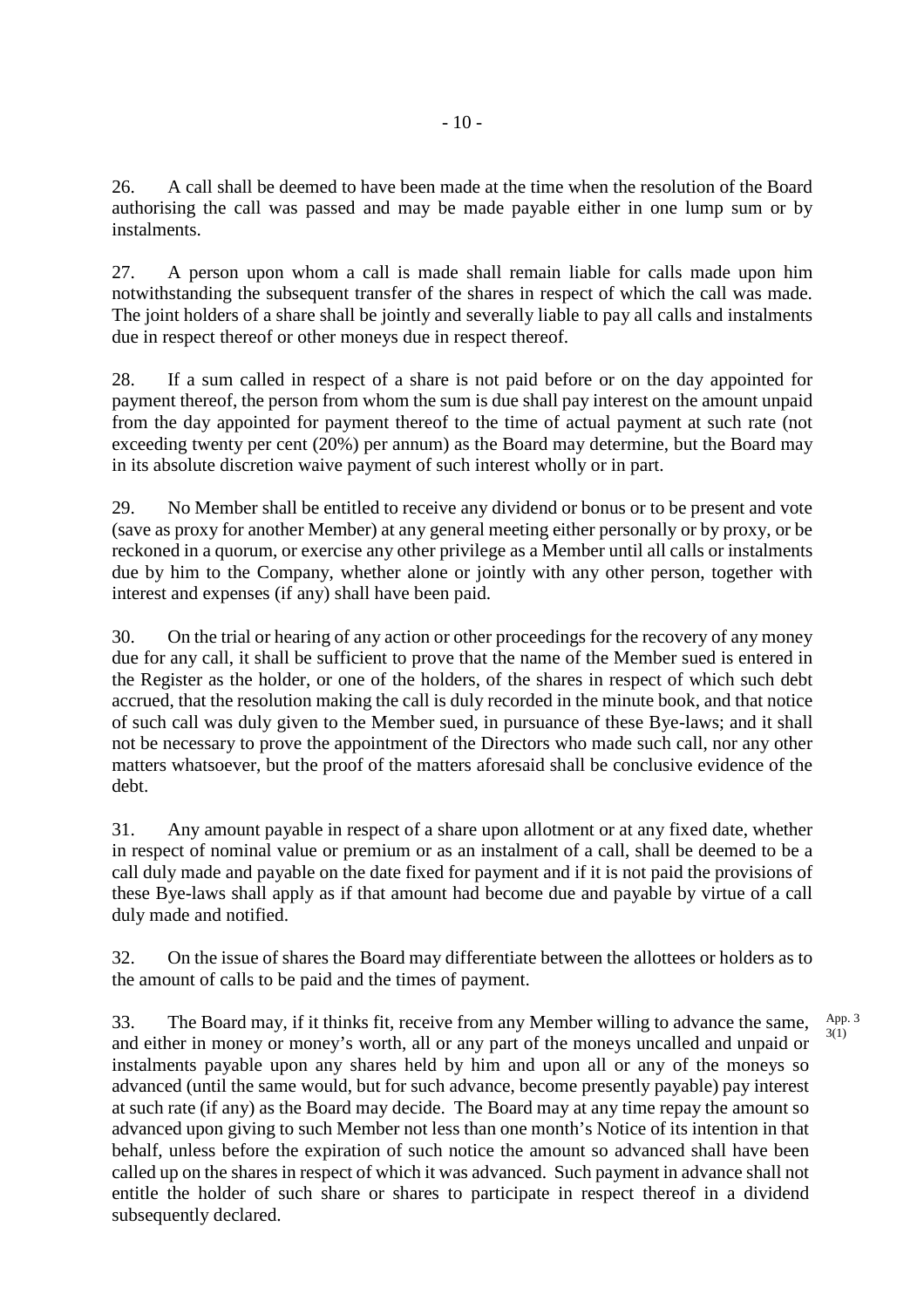# FORFEITURE OF SHARES

34. (1) If a call remains unpaid after it has become due and payable the Board may give to the person from whom it is due not less than fourteen (14) clear days' Notice:

- (a) requiring payment of the amount unpaid together with any interest which may have accrued and which may still accrue up to the date of actual payment; and
- (b) stating that if the Notice is not complied with the shares on which the call was made will be liable to be forfeited.

(2) If the requirements of any such Notice are not complied with, any share in respect of which such Notice has been given may at any time thereafter, before payment of all calls and interest due in respect thereof has been made, be forfeited by a resolution of the Board to that effect, and such forfeiture shall include all dividends and bonuses declared in respect of the forfeited share but not actually paid before the forfeiture.

35. When any share has been forfeited, notice of the forfeiture shall be served upon the person who was before forfeiture the holder of the share. No forfeiture shall be invalidated by any omission or neglect to give such Notice.

36. The Board may accept the surrender of any share liable to be forfeited hereunder and, in such case, references in these Bye-laws to forfeiture will include surrender.

37. Until cancelled in accordance with the requirements of the Act, a forfeited share shall be the property of the Company and may be sold, re-allotted or otherwise disposed of to such person, upon such terms and in such manner as the Board determines, and at any time before a sale, re-allotment or disposition the forfeiture may be annulled by the Board on such terms as the Board determines.

38. A person whose shares have been forfeited shall cease to be a Member in respect of the forfeited shares but nevertheless shall remain liable to pay the Company all moneys which at the date of forfeiture were presently payable by him to the Company in respect of the shares, with (if the Directors shall in their discretion so require) interest thereon from the date of forfeiture until payment at such rate (not exceeding twenty per cent (20%) per annum) as the Board determines. The Board may enforce payment thereof if it thinks fit, and without any deduction or allowance for the value of the forfeited shares, at the date of forfeiture, but his liability shall cease if and when the Company shall have received payment in full of all such moneys in respect of the shares. For the purposes of this Bye-law any sum which, by the terms of issue of a share, is payable thereon at a fixed time which is subsequent to the date of forfeiture, whether on account of the nominal value of the share or by way of premium, shall notwithstanding that time has not yet arrived be deemed to be payable at the date of forfeiture, and the same shall become due and payable immediately upon the forfeiture, but interest thereon shall only be payable in respect of any period between the said fixed time and the date of actual payment.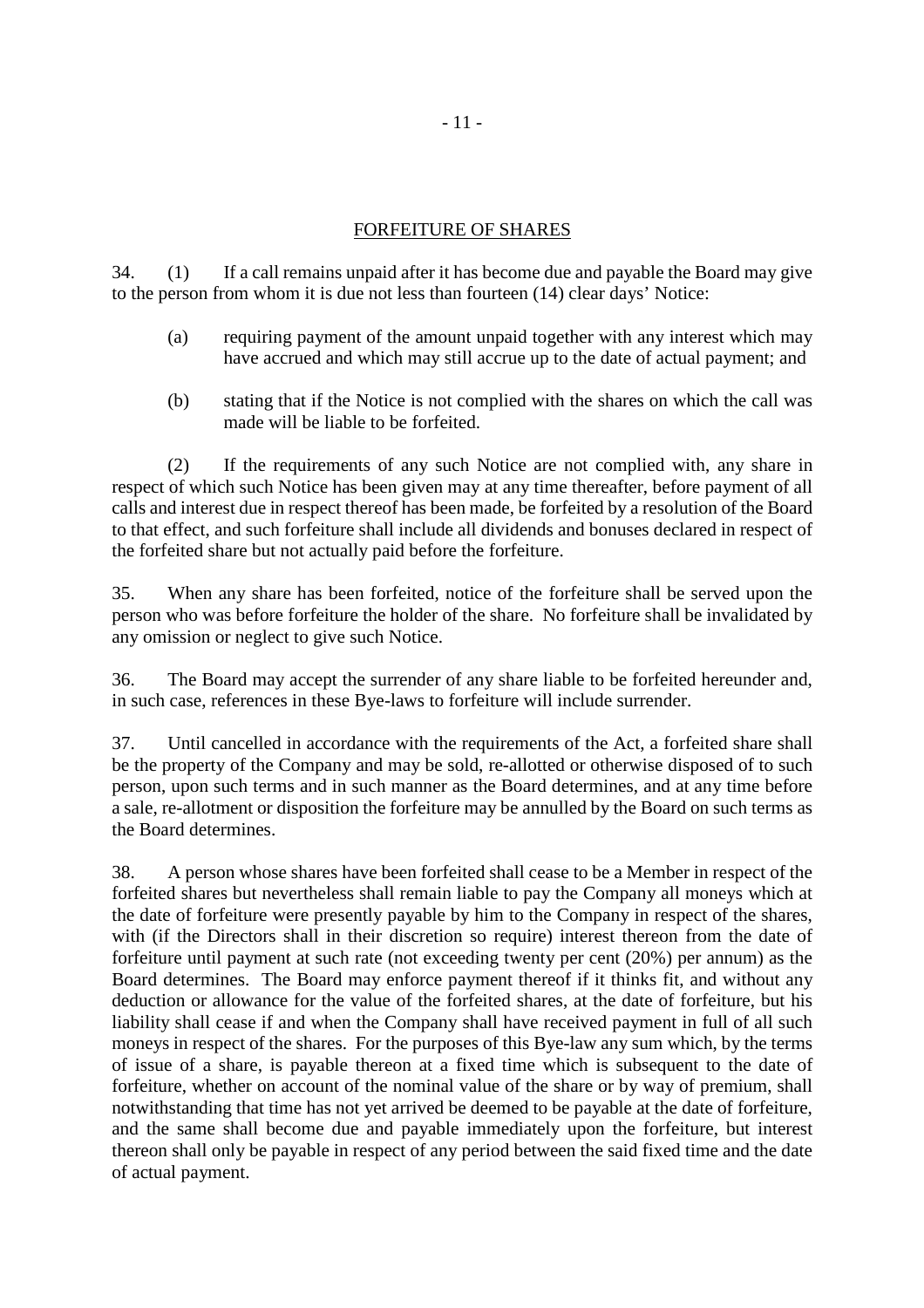39. A declaration by a Director or the Secretary that a share has been forfeited on a specified date shall be conclusive evidence of the facts therein stated as against all persons claiming to be entitled to the share, and such declaration shall (subject to the execution of an instrument of transfer by the Company if necessary) constitute a good title to the share, and the person to whom the share is disposed of shall be registered as the holder of the share and shall not be bound to see to the application of the consideration (if any), nor shall his title to the share be affected by any irregularity in or invalidity of the proceedings in reference to the forfeiture, sale or disposal of the share. When any share shall have been forfeited, notice of the declaration shall be given to the Member in whose name it stood immediately prior to the forfeiture, and an entry of the forfeiture, with the date thereof, shall forthwith be made in the register, but no forfeiture shall be in any manner invalidated by any omission or neglect to give such notice or make any such entry.

40. Notwithstanding any such forfeiture as aforesaid the Board may at any time, before any shares so forfeited shall have been sold, re-allotted or otherwise disposed of, permit the shares forfeited to be bought back upon the terms of payment of all calls and interest due upon and expenses incurred in respect of the share, and upon such further terms (if any) as it thinks fit.

41. The forfeiture of a share shall not prejudice the right of the Company to any call already made or instalment payable thereon.

42. The provisions of these Bye-laws as to forfeiture shall apply in the case of non-payment of any sum which, by the terms of issue of a share, becomes payable at a fixed time, whether on account of the nominal value of the share or by way of premium, as if the same had been payable by virtue of a call duly made and notified.

# REGISTER OF MEMBERS

43. (1) The Company shall keep in one or more books a Register and shall enter therein the following particulars, that is to say:

- (a) the name and address of each Member, the number and class of shares held by him and, in respect of any shares that are not fully paid, the amount paid or agreed to be considered as paid on such shares;
- (b) the date on which each person was entered in the Register; and
- (c) the date on which any person ceased to be a Member.

(2) Subject to the Act, the Company may keep an overseas or local or other branch register of Members resident in any place, and the Board may make and vary such regulations as it determines in respect of the keeping of any such register and maintaining a Registration Office in connection therewith.

44. The Register and branch register of Members, as the case may be, shall be open to inspection between 10 a.m. and 12 noon on every business day by Members without charge or by any other person, upon a maximum payment of five Bermuda dollars, at the Office or such other place in Bermuda at which the Register is kept in accordance with the Act or, if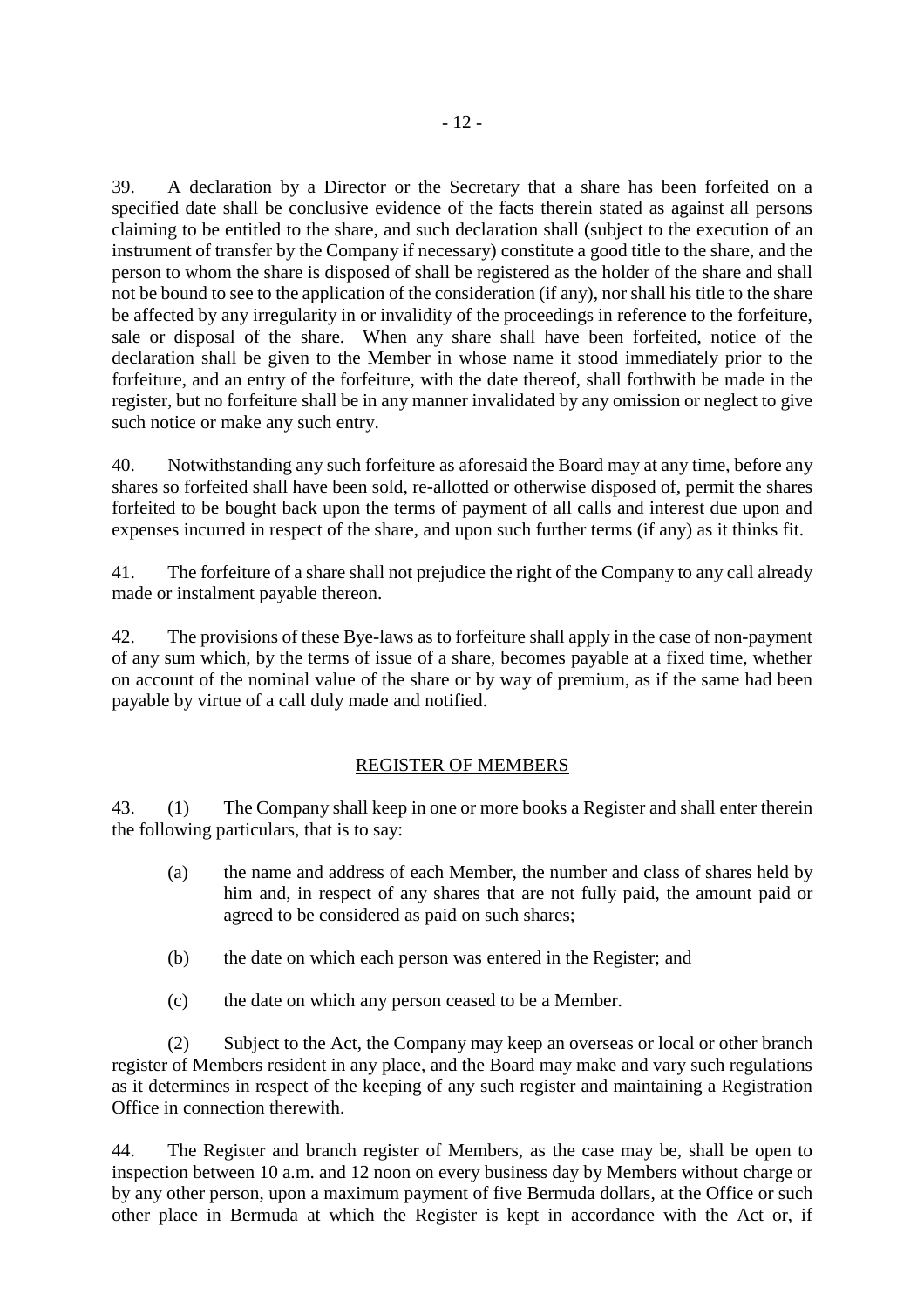appropriate, upon a maximum payment of ten dollars at the Registration Office. The Register including any overseas or local or other branch register of Members may, after notice has been given by advertisement in an appointed newspaper and where applicable, any other newspapers in accordance with the requirements of any Designated Stock Exchange or by any means in such manner as may be accepted by the Designated Stock Exchange to that effect, be closed at such times or for such periods not exceeding in the whole thirty (30) days in each year as the Board may determine and either generally or in respect of any class of shares.

# RECORD DATES

45. Notwithstanding any other provision of these Bye-laws the Company or the Directors may fix any date as the record date for:

- (a) determining the Members entitled to receive any dividend, distribution, allotment or issue and such record date may be on, or at any time not more than thirty (30) days before or after, any date on which such dividend, distribution, allotment or issue is declared, paid or made;
- (b) determining the Members entitled to receive notice of and to vote at any general meeting of the Company.

# TRANSFER OF SHARES

46. Subject to these Bye-laws, any Member may transfer all or any of his shares by an instrument of transfer in the usual or common form or in a form prescribed by the Designated Stock Exchange or in any other form approved by the Board and may be under hand or, if the transferor or transferee is a clearing house or its nominee(s), by hand or by machine imprinted signature or by such other manner of execution as the Board may approve from time to time.

47. The instrument of transfer shall be executed by or on behalf of the transferor and the transferee provided that the Board may dispense with the execution of the instrument of transfer by the transferee in any case which it thinks fit in its discretion to do so. Without prejudice to Bye-law 46, the Board may also resolve, either generally or in any particular case, upon request by either the transferor or transferee, to accept mechanically executed transfers. The transferor shall be deemed to remain the holder of the share until the name of the transferee is entered in the Register in respect thereof. Nothing in these Bye-laws shall preclude the Board from recognising a renunciation of the allotment or provisional allotment of any share by the allottee in favour of some other person.

48. (1) Fully paid shares shall be free from any restriction on right of transfer (except when permitted by the Designated Stock Exchange) and shall be free from all lien. The Board may, in its absolute discretion, and without giving any reason therefor, refuse to register a transfer of any share (not being a fully paid up share) to a person of whom it does not approve, or any share issued under any share incentive scheme for employees upon which a restriction on transfer imposed thereby still subsists, and it may also, without prejudice to the foregoing generality, refuse to register a transfer of any share to more than four (4) joint holders or a transfer of any share (not being a fully paid up share) on which the Company has a lien.

App. 3  $1(2)$ 1(3)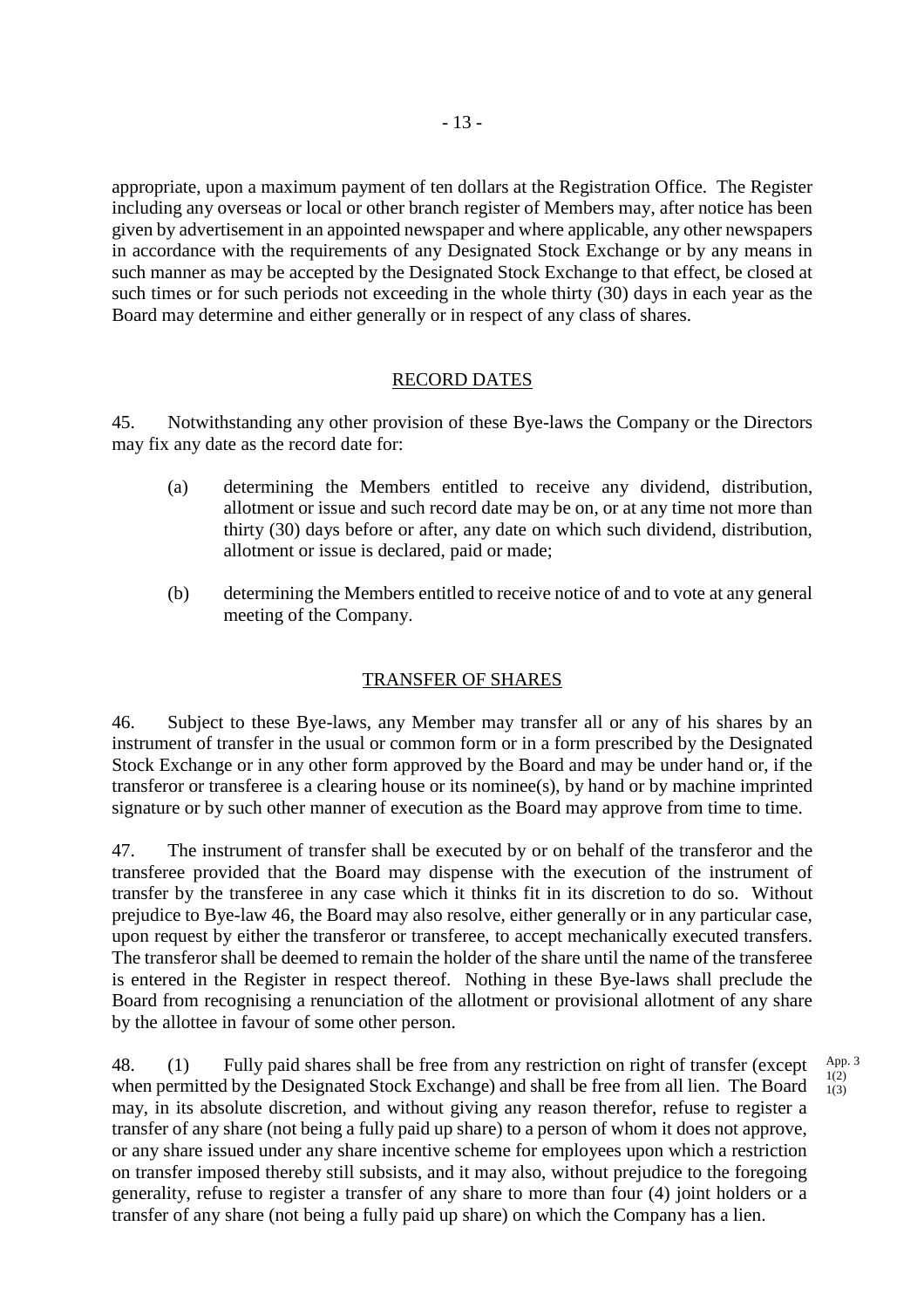(2) No transfer shall be made to an infant or to a person of unsound mind or under other legal disability.

(3) The Board in so far as permitted by any applicable law may, in its absolute discretion, at any time and from time to time transfer any share upon the Register to any branch register or any share on any branch register to the Register or any other branch register. In the event of any such transfer, the shareholder requesting such transfer shall bear the cost of effecting the transfer unless the Board otherwise determines.

(4) Unless the Board otherwise agrees (which agreement may be on such terms and subject to such conditions as the Board in its absolute discretion may from time to time determine, and which agreement the Board shall, without giving any reason therefor, be entitled in its absolute discretion to give or withhold), no shares upon the Register shall be transferred to any branch register nor shall shares on any branch register be transferred to the Register or any other branch register and all transfers and other documents of title shall be lodged for registration, and registered, in the case of any shares on a branch register, at the relevant Registration Office, and, in the case of any shares on the Register, at the Office or such other place in Bermuda at which the Register is kept in accordance with the Act. App. 3 1(1)

49. Without limiting the generality of the last preceding Bye-law, the Board may decline to recognise any instrument of transfer unless:-

- (a) a fee of such maximum sum as the Designated Stock Exchange may determine to be payable or such lesser sum as the Board may from time to time require is paid to the Company in respect thereof; App. 3 1(1)
- (b) the instrument of transfer is in respect of only one class of share;
- (c) the instrument of transfer is lodged at the Office or such other place in Bermuda at which the Register is kept in accordance with the Act or the Registration Office (as the case may be) accompanied by the relevant share certificate(s) and such other evidence as the Board may reasonably require to show the right of the transferor to make the transfer (and, if the instrument of transfer is executed by some other person on his behalf, the authority of that person so to do); and
- (d) if applicable, the instrument of transfer is duly and properly stamped.

50. If the Board refuses to register a transfer of any share, it shall, within two (2) months after the date on which the transfer was lodged with the Company, send to each of the transferor and transferee notice of the refusal.

51. The registration of transfers of shares or of any class of shares may, after notice has been given by advertisement in an appointed newspaper and, where applicable, any other newspapers in accordance with the requirements of any Designated Stock Exchange or by any means in such manner as may be accepted by the Designated Stock Exchange to that effect be suspended at such times and for such periods (not exceeding in the whole thirty (30) days in any year) as the Board may determine.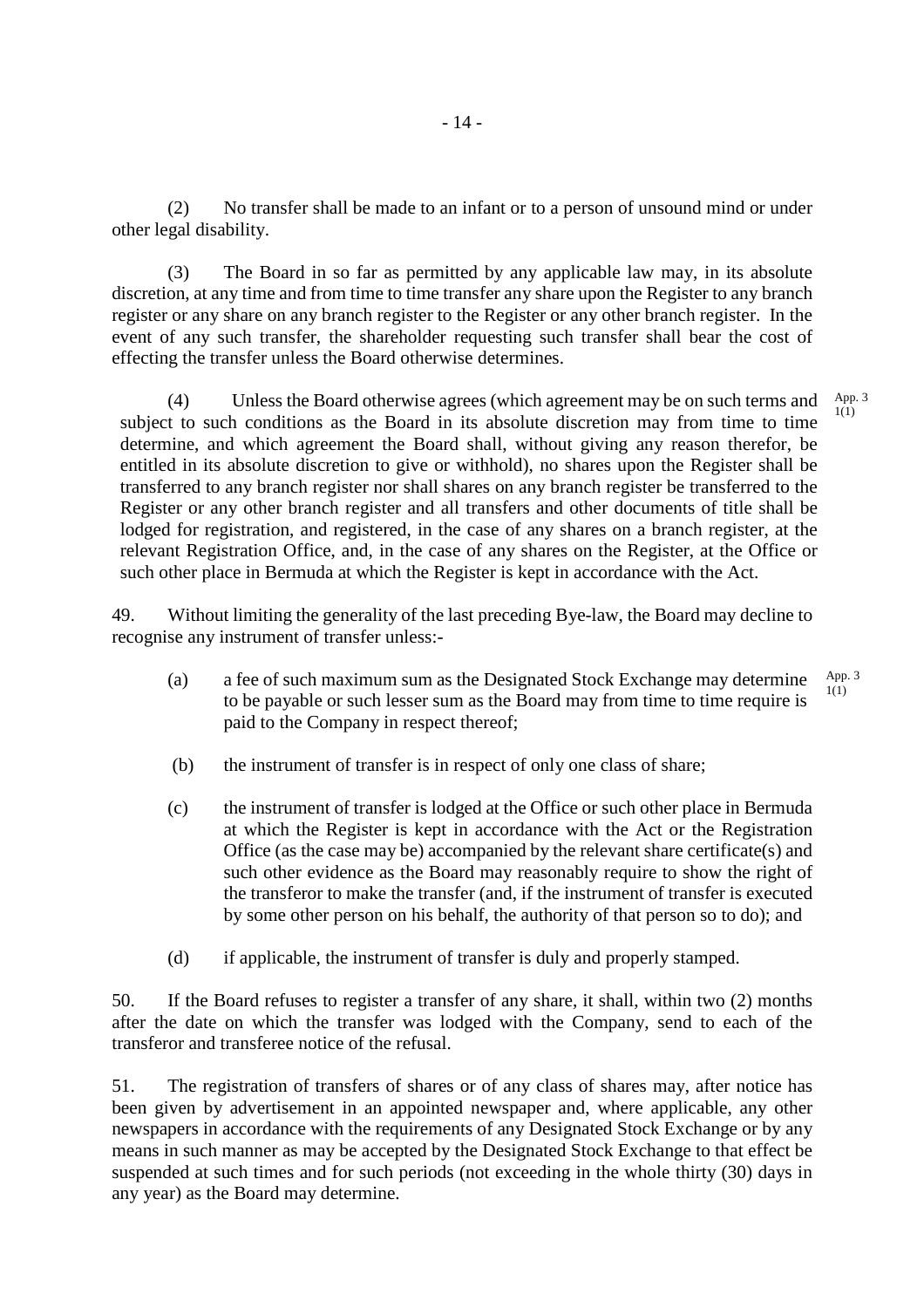## TRANSMISSION OF SHARES

52. If a Member dies, the survivor or survivors where the deceased was a joint holder, and his legal personal representatives where he was a sole or only surviving holder, will be the only persons recognised by the Company as having any title to his interest in the shares; but nothing in this Bye-law will release the estate of a deceased Member (whether sole or joint) from any liability in respect of any share which had been solely or jointly held by him.

53. Subject to Section 52 of the Act, any person becoming entitled to a share in consequence of the death or bankruptcy or winding-up of a Member may, upon such evidence as to his title being produced as may be required by the Board, elect either to become the holder of the share or to have some person nominated by him registered as the transferee thereof. If he elects to become the holder he shall notify the Company in writing either at the Registration Office or Office, as the case may be, to that effect. If he elects to have another person registered he shall execute a transfer of the share in favour of that person. The provisions of these Bye-laws relating to the transfer and registration of transfers of shares shall apply to such notice or transfer as aforesaid as if the death or bankruptcy of the Member had not occurred and the notice or transfer were a transfer signed by such Member.

54. A person becoming entitled to a share by reason of the death or bankruptcy or winding-up of a Member shall be entitled to the same dividends and other advantages to which he would be entitled if he were the registered holder of the share. However, the Board may, if it thinks fit, withhold the payment of any dividend payable or other advantages in respect of such share until such person shall become the registered holder of the share or shall have effectually transferred such share, but, subject to the requirements of Bye-law 75(2) being met, such a person may vote at meetings.

# UNTRACEABLE MEMBERS

55. (1) Without prejudice to the rights of the Company under paragraph (2) of this Bye-law, the Company may cease sending cheques for dividend entitlements or dividend warrants by post if such cheques or warrants have been left uncashed on two consecutive occasions. However, the Company may exercise the power to cease sending cheques for dividend entitlements or dividend warrants after the first occasion on which such a cheque or warrant is returned undelivered. App. 3  $13(1)$ 

 (2) The Company shall have the power to sell, in such manner as the Board thinks fit, any shares of a Member who is untraceable, but no such sale shall be made unless: App. 3  $13(2)(a)$  $13(2)(b)$ 

- (a) all cheques or warrants in respect of dividends of the shares in question, being not less than three in total number, for any sum payable in cash to the holder of such shares in respect of them sent during the relevant period in the manner authorised by the Bye-laws of the Company have remained uncashed;
- (b) so far as it is aware at the end of the relevant period, the Company has not at any time during the relevant period received any indication of the existence of the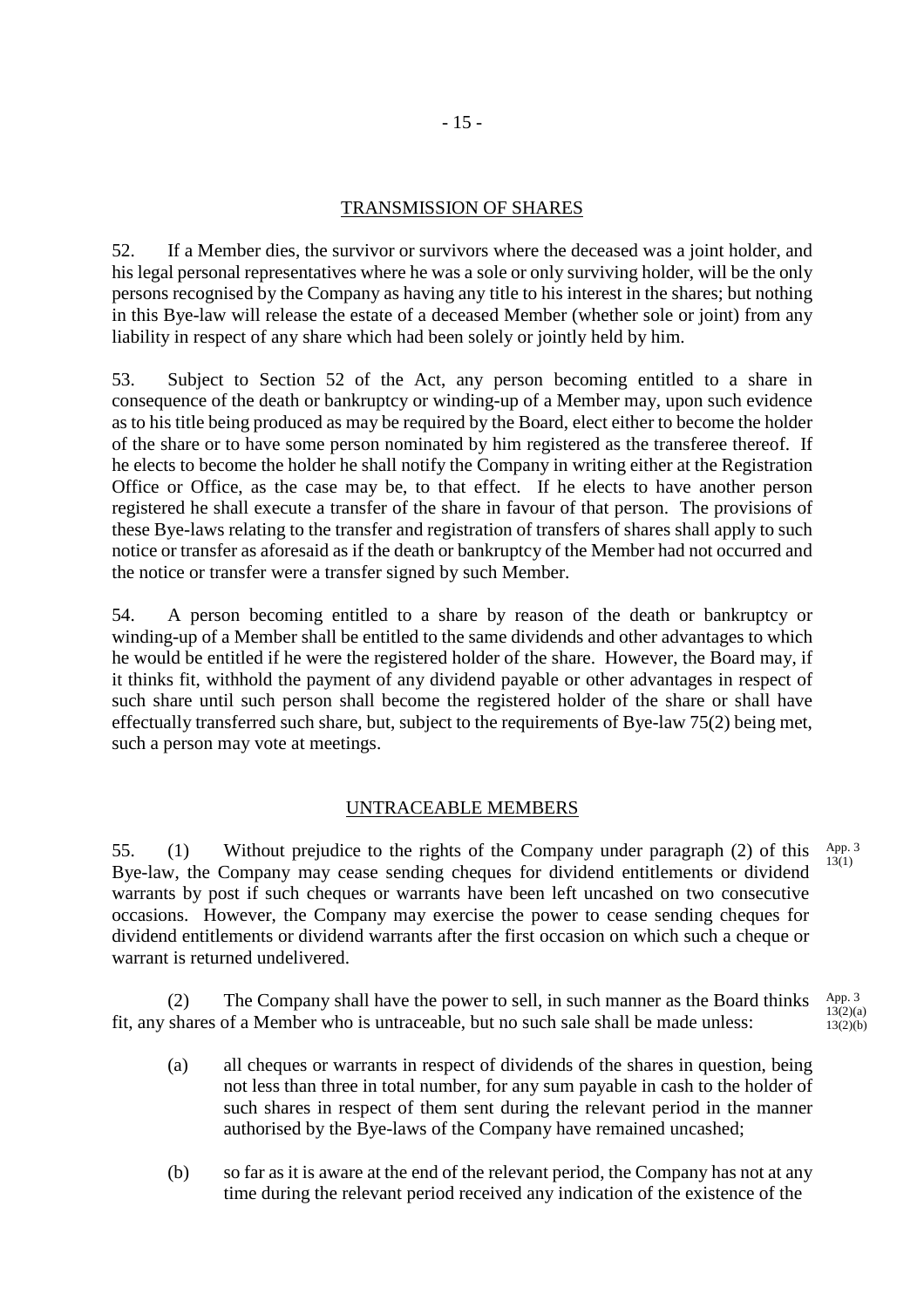Member who is the holder of such shares or of a person entitled to such shares by death, bankruptcy or operation of law; and

(c) the Company, if so required by the rules governing the listing of shares on the Designated Stock Exchange, has given notice to, and caused advertisement in newspapers in accordance with the requirements of, the Designated Stock Exchange to be made of its intention to sell such shares in the manner required by the Designated Stock Exchange, and a period of three (3) months or such shorter period as may be allowed by the Designated Stock Exchange has elapsed since the date of such advertisement.

For the purpose of the foregoing, the "relevant period" means the period commencing twelve years before the date of publication of the advertisement referred to in paragraph (c) of this Bye-law and ending at the expiry of the period referred to in that paragraph.

(3) To give effect to any such sale the Board may authorise some person to transfer the said shares and an instrument of transfer signed or otherwise executed by or on behalf of such person shall be as effective as if it had been executed by the registered holder or the person entitled by transmission to such shares, and the purchaser shall not be bound to see to the application of the purchase money nor shall his title to the shares be affected by any irregularity or invalidity in the proceedings relating to the sale. The net proceeds of the sale will belong to the Company and upon receipt by the Company of such net proceeds it shall become indebted to the former Member for an amount equal to such net proceeds. No trust shall be created in respect of such debt and no interest shall be payable in respect of it and the Company shall not be required to account for any money earned from the net proceeds which may be employed in the business of the Company or as it thinks fit. Any sale under this Bye-law shall be valid and effective notwithstanding that the Member holding the shares sold is dead, bankrupt or otherwise under any legal disability or incapacity.

#### GENERAL MEETINGS

56. An annual general meeting of the Company shall be held in each year other than the year in which its statutory meeting is convened at such time (within a period of not more than fifteen (15) months after the holding of the last preceding annual general meeting unless a longer period would not infringe the rules of the Designated Stock Exchange, if any) and place as may be determined by the Board. App. 13A 4(2)

57. Each general meeting, other than an annual general meeting, shall be called a special general meeting. General meetings may be held in any part of the world as may be determined by the Board.

58. The Board may whenever it thinks fit call special general meetings, and Members holding at the date of deposit of the requisition not less than one-tenth of the paid up capital of the Company carrying the right of voting at general meetings of the Company shall at all times have the right, by written requisition to the Board or the Secretary of the Company, to require a special general meeting to be called by the Board for the transaction of any business specified in such requisition; and such meeting shall be held within two (2) months after the deposit of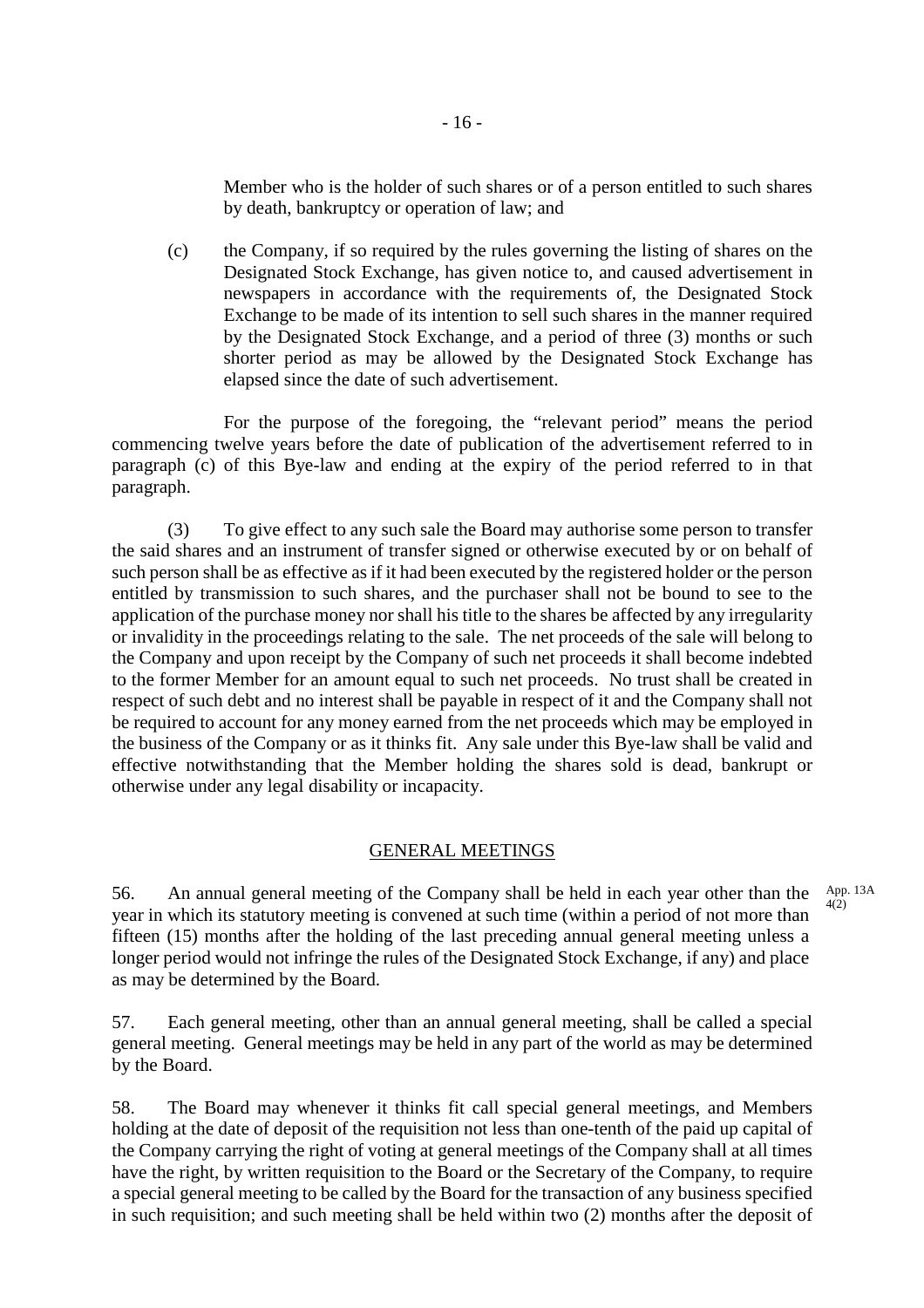such requisition. If within twenty-one (21) days of such deposit the Board fails to proceed to convene such meeting the requisitionists themselves may do so in accordance with the provisions of Section 74(3) of the Act.

#### NOTICE OF GENERAL MEETINGS

59. (1) An annual general meeting and any special general meeting at which the  $\frac{App. 13A}{2}$ passing of a special resolution is to be considered shall be called by not less than twenty-one (21) clear days' Notice. All other special general meetings may be called by not less than fourteen (14) clear days' Notice but a general meeting may be called by shorter notice if it is so agreed: 3

- (a) in the case of a meeting called as an annual general meeting, by all the Members entitled to attend and vote thereat; and
- (b) in the case of any other meeting, by a majority in number of the Members having the right to attend and vote at the meeting, being a majority together holding not less than ninety-five per cent. (95%) in nominal value of the issued shares giving that right.

(2) The Notice shall specify the time and place of the meeting and, in case of special business, the general nature of the business. The Notice convening an annual general meeting shall specify the meeting as such. Notice of every general meeting shall be given to all Members other than to such Members as, under the provisions of these Bye-laws or the terms of issue of the shares they hold, are not entitled to receive such notices from the Company, to all persons entitled to a share in consequence of the death or bankruptcy or winding-up of a Member and to each of the Directors and the Auditors.

60. The accidental omission to give Notice of a meeting or (in cases where instruments of proxy are sent out with the Notice) to send such instrument of proxy to, or the non-receipt of such Notice or such instrument of proxy by, any person entitled to receive such Notice shall not invalidate any resolution passed or the proceedings at that meeting.

#### PROCEEDINGS AT GENERAL MEETINGS

61. (1) All business shall be deemed special that is transacted at a special general meeting, and also all business that is transacted at an annual general meeting, with the exception of sanctioning dividends, the reading, considering and adopting of the accounts and balance sheet and the reports of the Directors and Auditors and other documents required to be annexed to the balance sheet, the election of Directors and appointment of Auditors and other officers in the place of those retiring, the fixing of the remuneration of the Auditors, and the voting of remuneration or extra remuneration to the Directors.

(2) No business other than the appointment of a chairman of a meeting shall be transacted at any general meeting unless a quorum is present at the commencement of the business. Two (2) Members entitled to vote and present in person (or in the case of a Member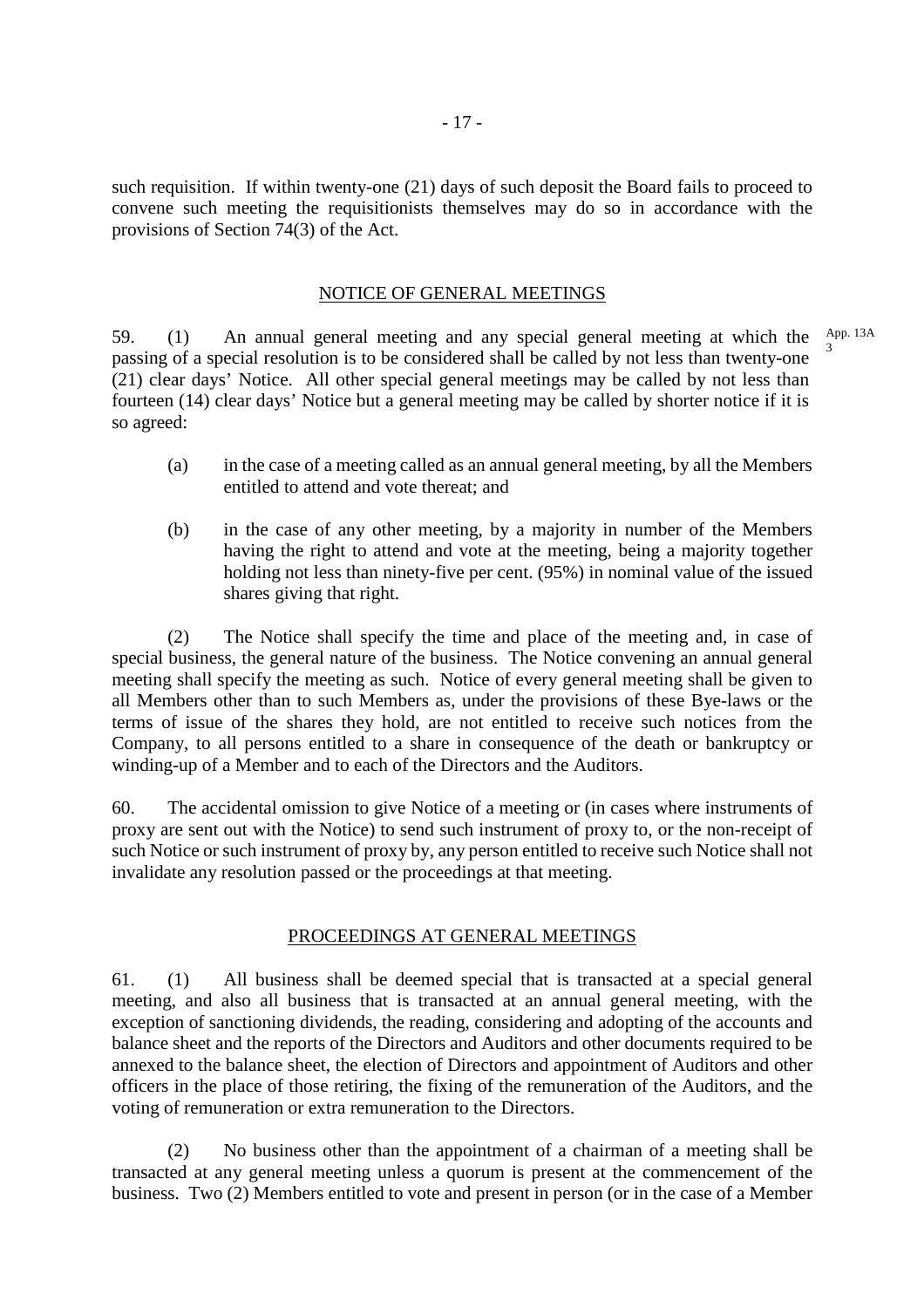being a corporation by its duly authorised representative) or by proxy shall form a quorum for all purposes.

62. If within thirty (30) minutes (or such longer time not exceeding one hour as the chairman of the meeting may determine to wait) after the time appointed for the meeting a quorum is not present, the meeting, if convened on the requisition of Members, shall be dissolved. In any other case it shall stand adjourned to the same day in the next week at the same time and place or to such time and place as the Board may determine. If at such adjourned meeting a quorum is not present within half an hour from the time appointed for holding the meeting, the meeting shall be dissolved.

63. The president of the Company or the chairman shall preside as chairman at every general meeting. If at any meeting the president or the chairman, as the case may be, is not present within fifteen (15) minutes after the time appointed for holding the meeting, or if neither of them is willing to act as chairman, the Directors present shall choose one of their number to act, or if one Director only is present he shall preside as chairman if willing to act. If no Director is present, or if each of the Directors present declines to take the chair, or if the chairman chosen shall retire from the chair, the Members present in person or by proxy or (in the case of a shareholder being a corporation) by its duly authorised representative and entitled to vote shall elect one of their number to be chairman.

64. The chairman may, with the consent of any meeting at which a quorum is present (and shall if so directed by the meeting), adjourn the meeting from time to time and from place to place as the meeting shall determine, but no business shall be transacted at any adjourned meeting other than the business which might lawfully have been transacted at the meeting had the adjournment not taken place. When a meeting is adjourned for fourteen (14) days or more, at least seven (7) clear days' Notice of the adjourned meeting shall be given specifying the time and place of the adjourned meeting but it shall not be necessary to specify in such notice the nature of the business to be transacted at the adjourned meeting and the general nature of the business to be transacted. Save as aforesaid, it shall be unnecessary to give notice of an adjournment.

65. If an amendment is proposed to any resolution under consideration but is in good faith ruled out of order by the chairman of the meeting, the proceedings on the substantive resolution shall not be invalidated by any error in such ruling. In the case of a resolution duly proposed as a special resolution, no amendment thereto (other than a mere clerical amendment to correct a patent error) may in any event be considered or voted upon.

# VOTING

66. Subject to any special rights or restrictions as to voting for the time being attached to any shares by or in accordance with these Bye-laws, at any general meeting on a show of hands every Member present in person (or being a corporation, is present by a representative duly authorised under Section 78 of the Act), or by proxy shall have one vote and on a poll every Member present in person or by proxy or, in the case of a Member being a corporation, by its duly authorised representative shall have one vote for every fully paid share of which he is the holder but so that no amount paid up or credited as paid up on a share in advance of calls or instalments is treated for the foregoing purposes as paid up on the share. Notwithstanding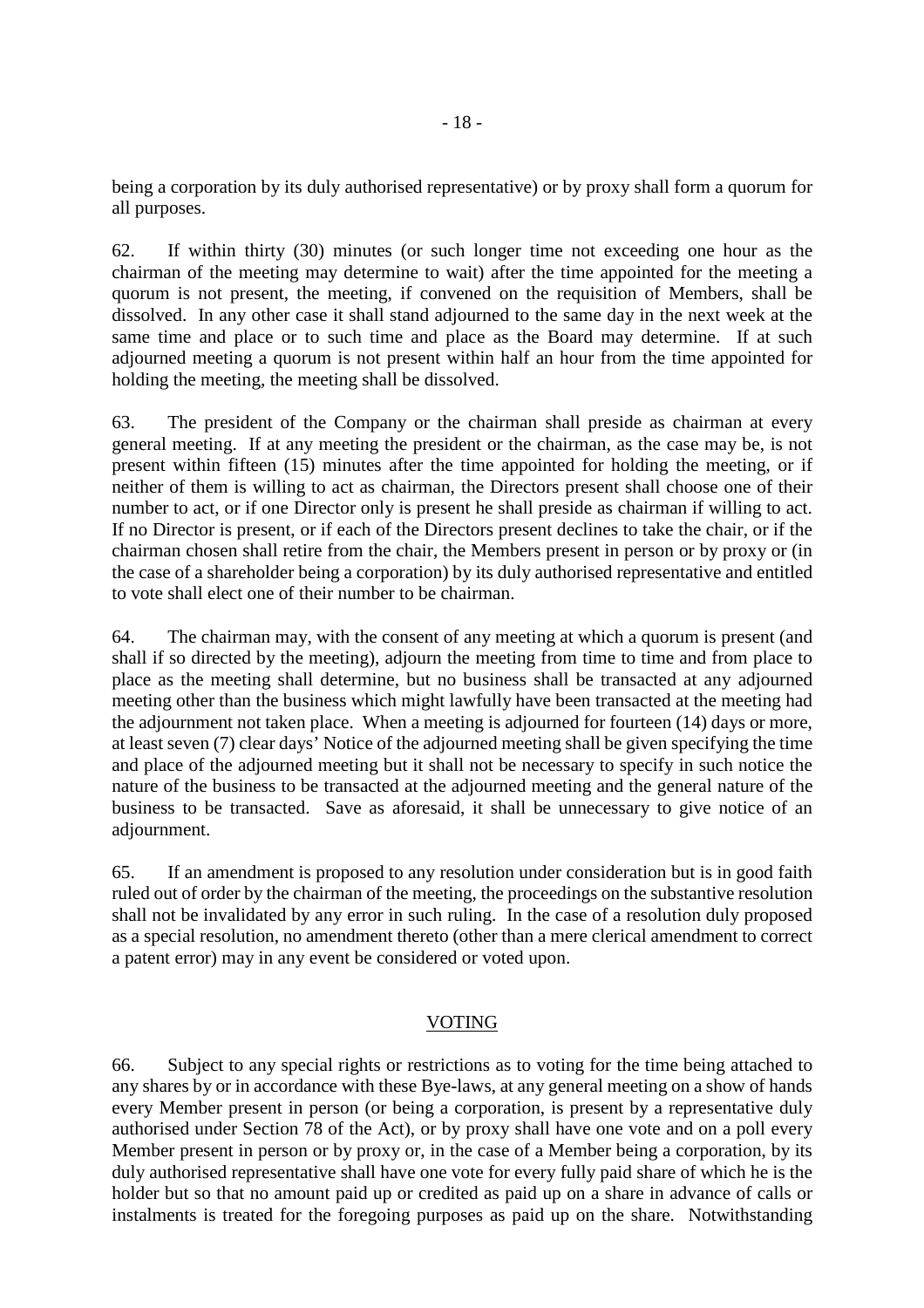anything contained in these Bye-laws, where more than one proxy is appointed by a Member which is a clearing house (or its nominee(s)), each such proxy shall have one vote on a show of hands. A resolution put to the vote of a meeting shall be decided on a show of hands unless voting by way of a poll is required by the rules of the Designated Stock Exchange or (before or on the declaration of the result of the show of hands or on the withdrawal of any other demand for a poll) a poll is demanded:

- (a) by the chairman of such meeting; or
- (b) by at least three Members present in person (or in the case of a Member being a corporation by its duly authorised representative) or by proxy for the time being entitled to vote at the meeting; or
- (c) by a Member or Members present in person (or in the case of a Member being a corporation by its duly authorised representative) or by proxy and representing not less than one-tenth of the total voting rights of all Members having the right to vote at the meeting; or
- (d) by a Member or Members present in person (or in the case of a Member being a corporation by its duly authorised representative) or by proxy and holding shares in the Company conferring a right to vote at the meeting being shares on which an aggregate sum has been paid up equal to not less than one-tenth of the total sum paid up on all shares conferring that right; or
- (e) if required by the rules of the Designated Stock Exchange, by any Director or Directors who, individually or collectively, hold proxies in respect of shares representing five per cent. (5%) or more of the total voting rights at such meeting

A demand by a person as proxy for a Member or in the case of a Member being a corporation by its duly authorised representative shall be deemed to be the same as a demand by a Member.

67. Unless a poll is duly demanded and the demand is not withdrawn, a declaration by the chairman that a resolution has been carried, or carried unanimously, or by a particular majority, or not carried by a particular majority, or lost, and an entry to that effect made in the minute book of the Company, shall be conclusive evidence of the fact without proof of the number or proportion of the votes recorded for or against the resolution.

68. If a poll is duly demanded the result of the poll shall be deemed to be the resolution of the meeting at which the poll was demanded. The Company shall only be required to disclose the voting figures on a poll if such disclosure is required by the rules of the Designated Stock Exchange.

69. A poll demanded on the election of a chairman, or on a question of adjournment, shall be taken forthwith. A poll demanded on any other question shall be taken in such manner (including the use of ballot or voting papers or tickets) and either forthwith or at such time (being not later than thirty (30) days after the date of the demand) and place as the chairman directs. It shall not be necessary (unless the chairman otherwise directs) for notice to be given of a poll not taken immediately.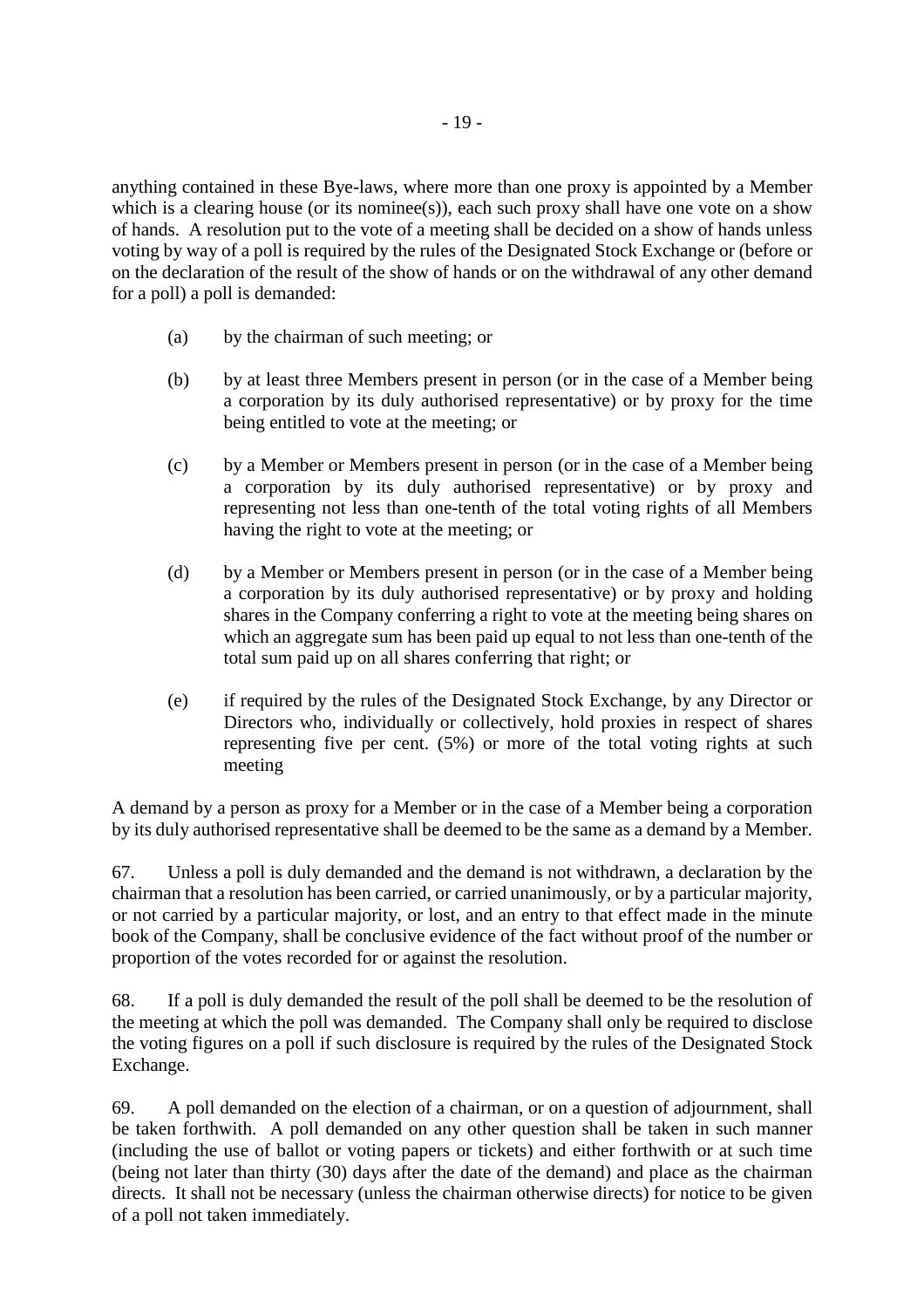70. The demand for a poll shall not prevent the continuance of a meeting or the transaction of any business other than the question on which the poll has been demanded, and, with the consent of the chairman, it may be withdrawn at any time before the close of the meeting or the taking of the poll, whichever is the earlier.

71. On a poll votes may be given either personally or by proxy.

72. A person entitled to more than one vote on a poll need not use all his votes or cast all the votes he uses in the same way.

73. In the case of an equality of votes, whether on a show of hands or on a poll, the chairman of such meeting shall be entitled to a second or casting vote in addition to any other vote he may have.

74. Where there are joint holders of any share any one of such joint holder may vote, either in person or by proxy, in respect of such share as if he were solely entitled thereto, but if more than one of such joint holders be present at any meeting the vote of the senior who tenders a vote, whether in person or by proxy, shall be accepted to the exclusion of the votes of the other joint holders, and for this purpose seniority shall be determined by the order in which the names stand in the Register in respect of the joint holding. Several executors or administrators of a deceased Member in whose name any share stands shall for the purposes of this Bye-law be deemed joint holders thereof.

75. (1) A Member who is a patient for any purpose relating to mental health or in respect of whom an order has been made by any court having jurisdiction for the protection or management of the affairs of persons incapable of managing their own affairs may vote, whether on a show of hands or on a poll, by his receiver, committee, curator bonis or other person in the nature of a receiver, committee or curator bonis appointed by such court, and such receiver, committee, curator bonis or other person may vote on a poll by proxy, and may otherwise act and be treated as if he were the registered holder of such shares for the purposes of general meetings, provided that such evidence as the Board may require of the authority of the person claiming to vote shall have been deposited at the Office, head office or Registration Office, as appropriate, not less than forty-eight (48) hours before the time appointed for holding the meeting, or adjourned meeting or poll, as the case may be.

(2) Any person entitled under Bye-law 53 to be registered as the holder of any shares may vote at any general meeting in respect thereof in the same manner as if he were the registered holder of such shares, provided that forty-eight (48) hours at least before the time of the holding of the meeting or adjourned meeting, as the case may be, at which he proposes to vote, he shall satisfy the Board of his entitlement to such shares, or the Board shall have previously admitted his right to vote at such meeting in respect thereof.

76. (1) No Member shall, unless the Board otherwise determines, be entitled to attend and vote and to be reckoned in a quorum at any general meeting unless he is duly registered and all calls or other sums presently payable by him in respect of shares in the Company have been paid.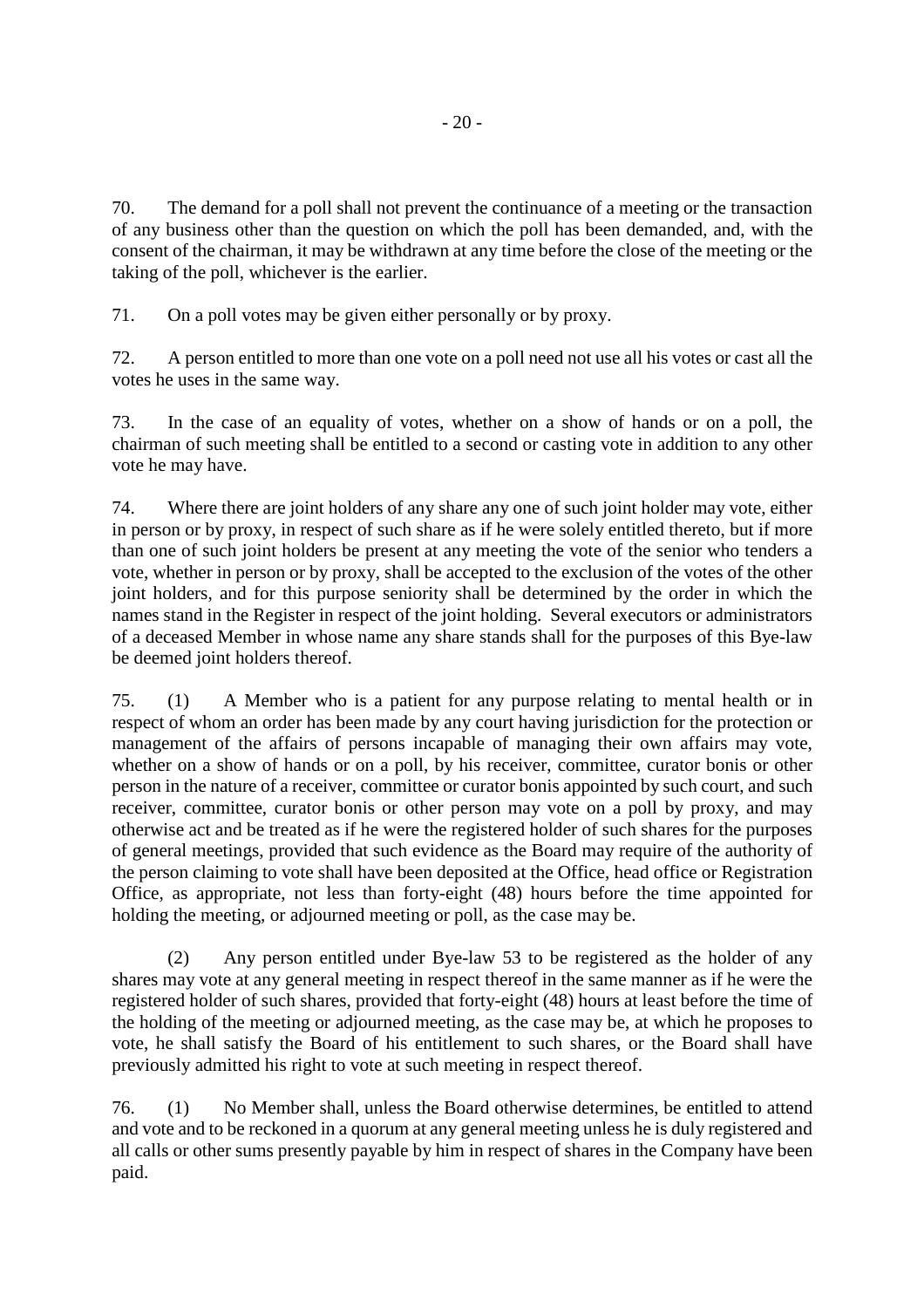(2) Where the Company has knowledge that any Member is, under the rules of the Designated Stock Exchange, required to abstain from voting on any particular resolution of the Company or restricted to voting only for or only against any particular resolution of the Company, any votes cast by or on behalf of such Member in contravention of such requirement or restriction shall not be counted. App. 3 14

77. If:

- (a) any objection shall be raised to the qualification of any voter; or
- (b) any votes have been counted which ought not to have been counted or which might have been rejected; or
- (c) any votes are not counted which ought to have been counted;

the objection or error shall not vitiate the decision of the meeting or adjourned meeting on any resolution unless the same is raised or pointed out at the meeting or, as the case may be, the adjourned meeting at which the vote objected to is given or tendered or at which the error occurs. Any objection or error shall be referred to the chairman of the meeting and shall only vitiate the decision of the meeting on any resolution if the chairman decides that the same may have affected the decision of the meeting. The decision of the chairman on such matters shall be final and conclusive.

#### PROXIES

78. Any Member entitled to attend and vote at a meeting of the Company shall be entitled to appoint another person as his proxy to attend and vote instead of him. A Member who is the holder of two or more shares may appoint more than one proxy to represent him and vote on his behalf at a general meeting of the Company or at a class meeting. A proxy need not be a Member. In addition, a proxy or proxies representing either a Member who is an individual or a Member which is a corporation shall be entitled to exercise the same powers on behalf of the Member which he or they represent as such Member could exercise.  $2(2)$ 

79. The instrument appointing a proxy shall be in writing under the hand of the appointor or of his attorney duly authorised in writing or, if the appointor is a corporation, either under its seal or under the hand of an officer, attorney or other person authorised to sign the same. In the case of an instrument of proxy purporting to be signed on behalf of a corporation by an officer thereof it shall be assumed, unless the contrary appears, that such officer was duly authorised to sign such instrument of proxy on behalf of the corporation without further evidence of the fact. App. 3  $11(2)$ 

80. The instrument appointing a proxy and (if required by the Board) the power of attorney or other authority (if any) under which it is signed, or a certified copy of such power or authority, shall be delivered to such place or one of such places (if any) as may be specified for that purpose in or by way of note to or in any document accompanying the notice convening the meeting (or, if no place is so specified at the Registration Office or the Office, as may be appropriate) not less than forty-eight (48) hours before the time appointed for holding the meeting or adjourned meeting at which the person named in the instrument proposes to vote or,

App. 13A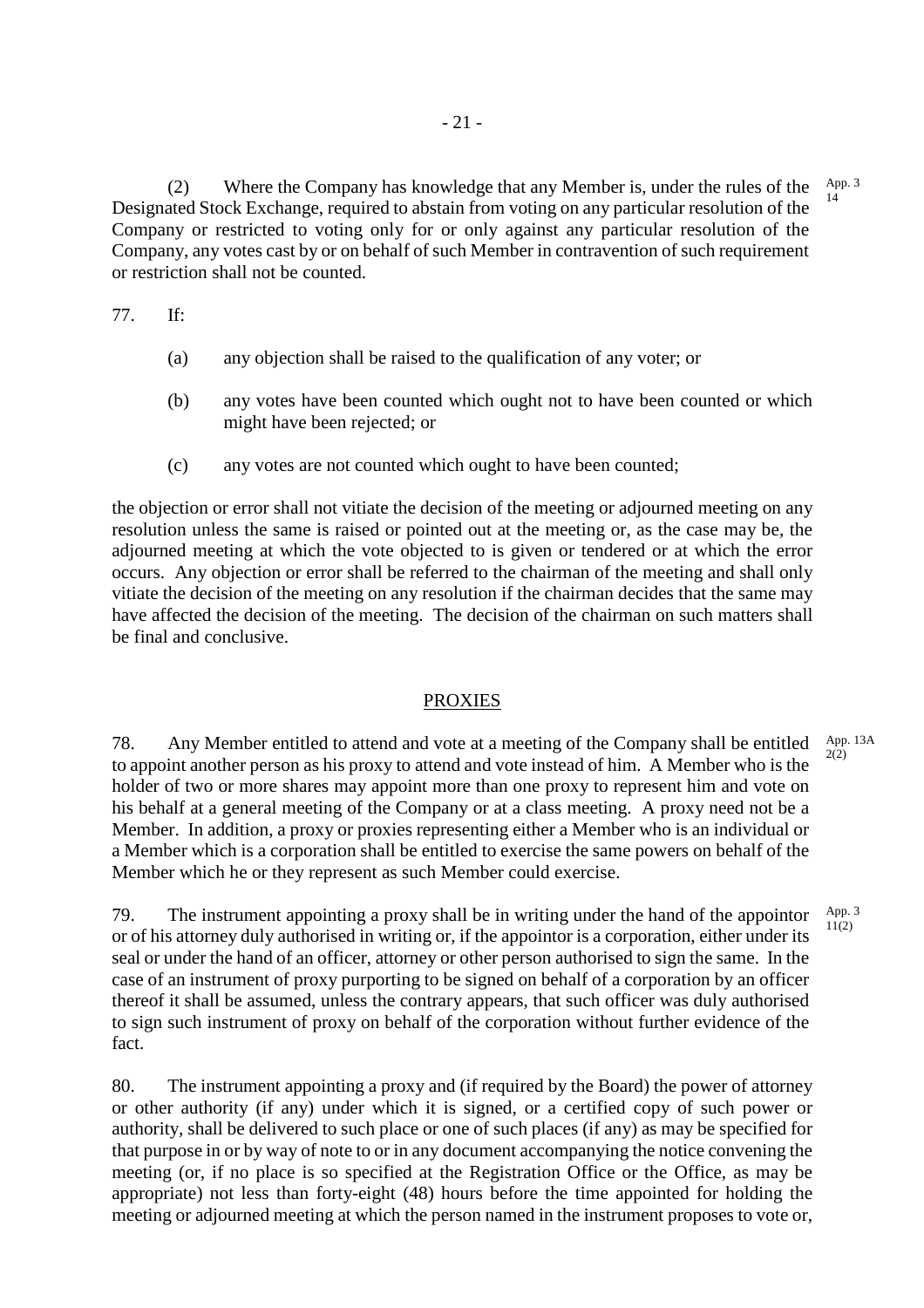in the case of a poll taken subsequently to the date of a meeting or adjourned meeting, not less than twenty-four (24) hours before the time appointed for the taking of the poll and in default the instrument of proxy shall not be treated as valid. No instrument appointing a proxy shall be valid after the expiration of twelve (12) months from the date named in it as the date of its execution, except at an adjourned meeting or on a poll demanded at a meeting or an adjourned meeting in cases where the meeting was originally held within twelve (12) months from such date. Delivery of an instrument appointing a proxy shall not preclude a Member from attending and voting in person at the meeting convened and in such event, the instrument appointing a proxy shall be deemed to be revoked.

81. Instruments of proxy shall be in any common form or in such other form as the Board may approve (provided that this shall not preclude the use of the two-way form) and the Board may, if it thinks fit, send out with the notice of any meeting forms of instrument of proxy for use at the meeting. The instrument of proxy shall be deemed to confer authority to demand or join in demanding a poll and to vote on any amendment of a resolution put to the meeting for which it is given as the proxy thinks fit. The instrument of proxy shall, unless the contrary is stated therein, be valid as well for any adjournment of the meeting as for the meeting to which it relates. App. 3 11(1)

82. A vote given in accordance with the terms of an instrument of proxy shall be valid notwithstanding the previous death or insanity of the principal, or revocation of the instrument of proxy or of the authority under which it was executed, provided that no intimation in writing of such death, insanity or revocation shall have been received by the Company at the Office or the Registration Office (or such other place as may be specified for the delivery of instruments of proxy in the notice convening the meeting or other document sent therewith) two (2) hours at least before the commencement of the meeting or adjourned meeting, or the taking of the poll, at which the instrument of proxy is used.

83. Anything which under these Bye-laws a Member may do by proxy he may likewise do by his duly appointed attorney and the provisions of these Bye-laws relating to proxies and instruments appointing proxies shall apply mutatis mutandis in relation to any such attorney and the instrument under which such attorney is appointed.

# CORPORATIONS ACTING BY REPRESENTATIVES

84. (1) Any corporation which is a Member may by resolution of its directors or other governing body authorise such person as it thinks fit to act as its representative at any meeting of the Company or at any meeting of any class of Members. The person so authorised shall be entitled to exercise the same powers on behalf of such corporation as the corporation could exercise if it were an individual Member and such corporation shall for the purposes of these Bye-laws be deemed to be present in person at any such meeting if a person so authorised is present thereat.

(2) Where a Member is a clearing house (or its nominee(s) and, in each case, being a corporation), it may authorise such persons as it thinks fit to act as its representatives at any meeting of the Company or at any meeting of any class of Members provided that the authorisation shall specify the number and class of shares in respect of which each such representative is so authorised. Each person so authorised under the provisions of this App. 13A 6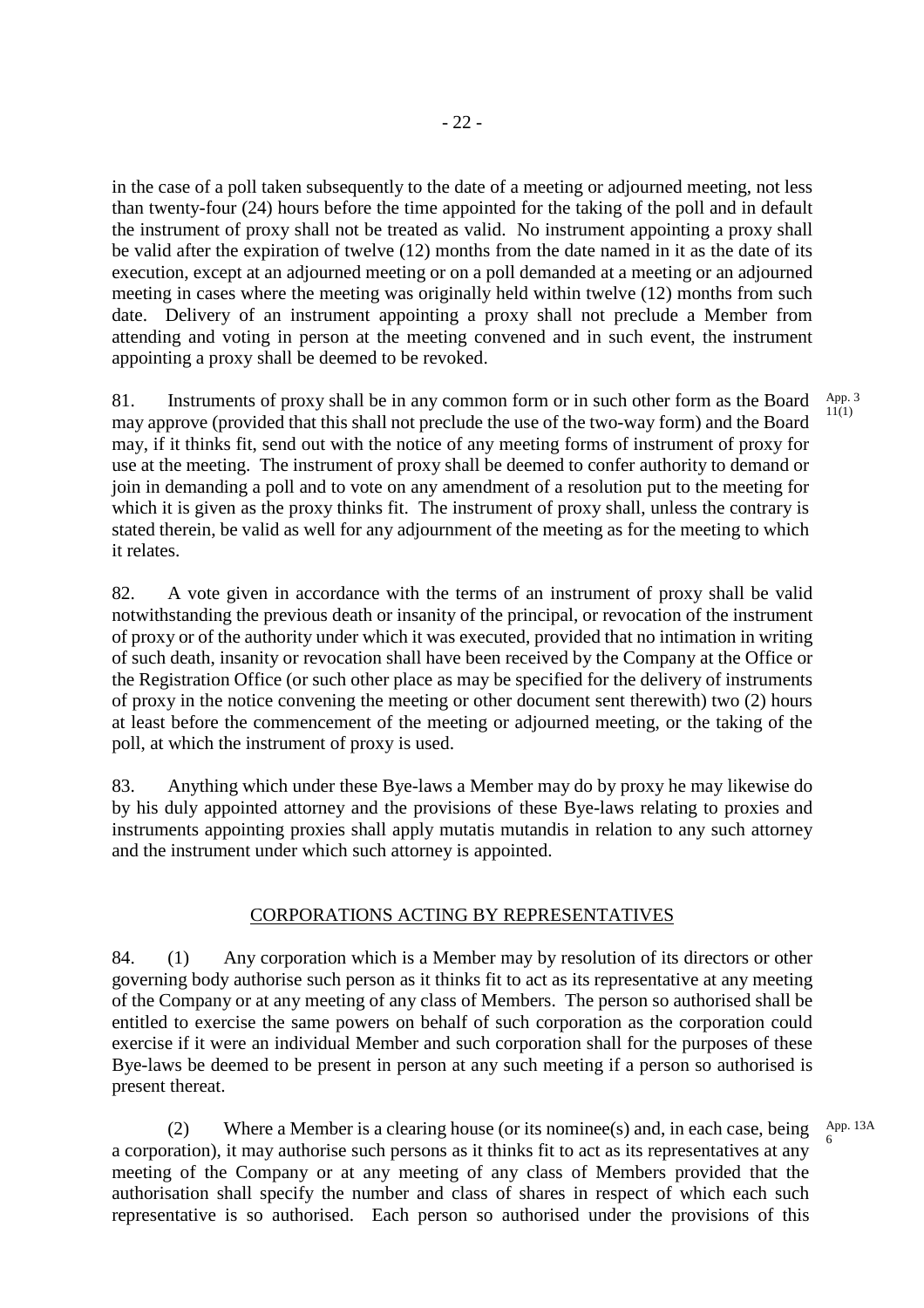Bye-law shall be deemed to have been duly authorised without further evidence of the facts and be entitled to exercise the same rights and powers on behalf of the clearing house (or its nominee(s)) as if such person was the registered holder of the shares of the Company held by the clearing house (or its nominee(s)) in respect of the number and class of shares specified in the relevant authorisation including the right to vote individually on a show of hands.

(3) Any reference in these Bye-laws to a duly authorised representative of a Member being a corporation shall mean a representative authorised under the provisions of this Bye-law.

# WRITTEN RESOLUTIONS OF MEMBERS

85. (1) Subject to the Act, a resolution in writing signed (in such manner as to indicate, expressly or impliedly, unconditional approval) by or on behalf of all persons for the time being entitled to receive notice of and to attend and vote at general meetings of the Company shall, for the purposes of these Bye-laws, be treated as a resolution duly passed at a general meeting of the Company and, where relevant, as a special resolution so passed. Any such resolution shall be deemed to have been passed at a meeting held on the date on which it was signed by the last Member to sign, and where the resolution states a date as being the date of his signature thereof by any Member the statement shall be prima facie evidence that it was signed by him on that date. Such a resolution may consist of several documents in the like form, each signed by one or more relevant Members.

(2) Notwithstanding any provisions contained in these Bye-laws, a resolution in writing shall not be passed for the purpose of removing a Director before the expiration of his term of office under Bye-law 86(4) or for the purposes set out in Bye-law 154(3) relating to the removal and appointment of the Auditor.

#### BOARD OF DIRECTORS

86. (1) Unless otherwise determined by the Company in general meeting, the number of Directors shall not be less than two (2). There shall be no maximum number of Directors unless otherwise determined from time to time by the Members in general meeting. The Directors shall be elected or appointed in the first place at the statutory meeting of Members and thereafter at the annual general meeting in accordance with Bye-law 87 or at any special general meeting and shall hold office until the next appointment of Directors or until their successors are elected or appointed. Any general meeting may authorise the Board to fill any vacancy in their number left unfilled at a general meeting.

 (2) The Directors shall have the power from time to time and at any time to appoint any person as a Director either to fill a casual vacancy on the Board or as an addition to the existing Board but so that the number of Directors so appointed shall not exceed any maximum number determined from time to time by the Members in general meeting. Any Director so appointed by the Board shall hold office only until the next following general meeting of the Company (in the case of filling a casual vacancy) or until the next following annual general meeting of the Company (in the case of an addition to the Board), and shall then be eligible for re-election at that meeting.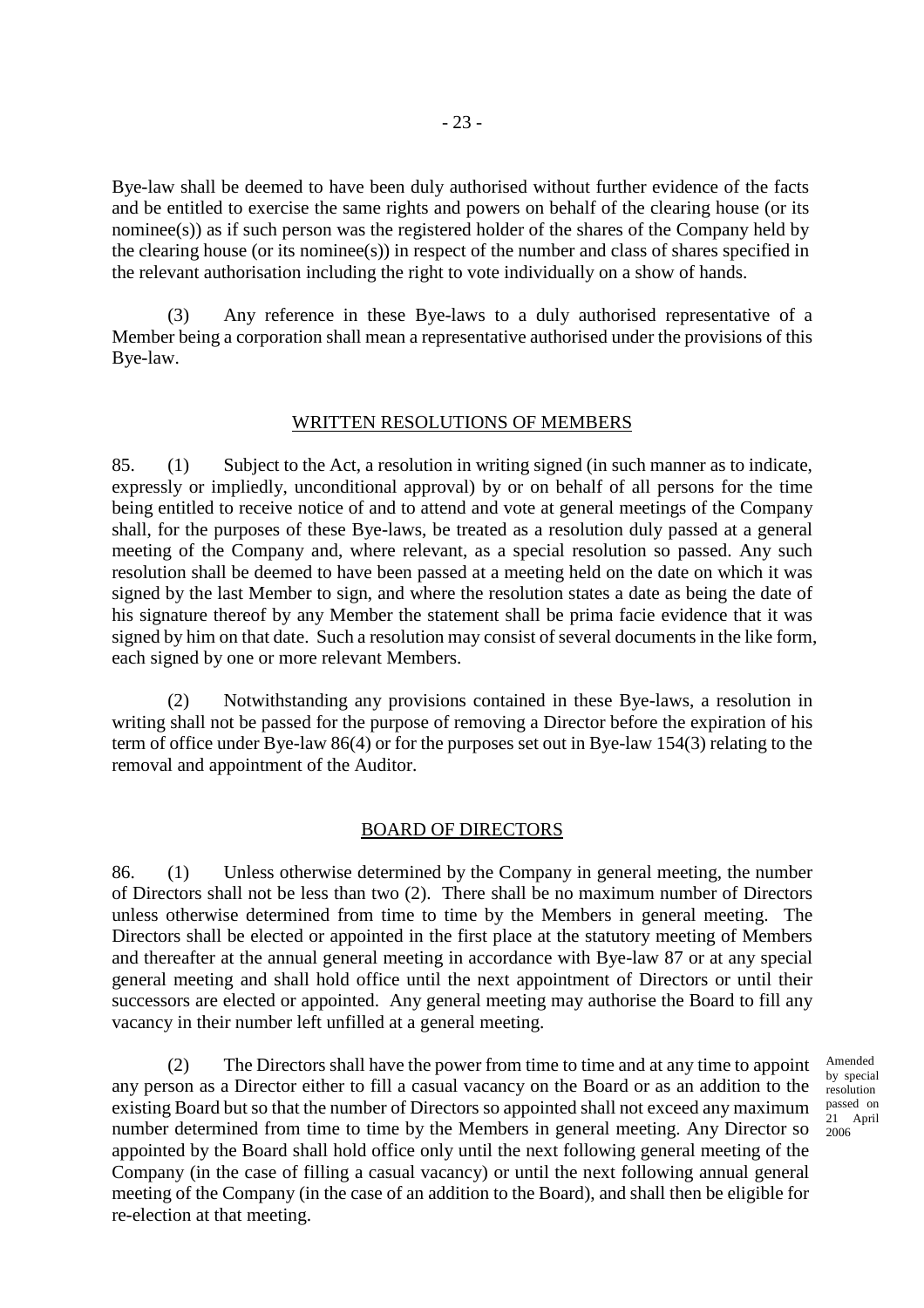(3) Neither a Director nor an alternate Director shall be required to hold any shares of the Company by way of qualification and a Director or alternate Director (as the case may be) who is not a Member shall be entitled to receive notice of and to attend and speak at any general meeting of the Company and of all classes of shares of the Company. App. 3  $4(2)$ 

 (4) The Members may, at any general meeting convened and held in accordance with these Bye-laws, by ordinary resolution remove a Director at any time before the expiration of his period of office notwithstanding anything to the contrary in these Bye-laws or in any agreement between the Company and such Director (but without prejudice to any claim for damages under any such agreement) provided that the Notice of any such meeting convened for the purpose of removing a Director shall contain a statement of the intention so to do and be served on such Director fourteen (14) days before the meeting and at such meeting such Director shall be entitled to be heard on the motion for his removal. App. 3 4(3)

(5) A vacancy on the Board created by the removal of a Director under the provisions of subparagraph (4) above may be filled by the election or appointment by the Members at the meeting at which such Director is removed to hold office until the next appointment of Directors or until their successors are elected or appointed or, in the absence of such election or appointment such general meeting may authorise the Board to fill any vacancy in the number left unfilled.

(6) The Company may from time to time in general meeting by ordinary resolution increase or reduce the number of Directors but so that the number of Directors shall never be less than two (2).

# RETIREMENT OF DIRECTORS

87. (1) Notwithstanding any other provisions in the Bye-laws, at each annual general meeting one-third of the Directors for the time being (or, if their number is not a multiple of three (3), the number nearest to but not less than one-third) shall retire from office by rotation provided that every Director shall be subject to retirement at least once every three years.

(2) A retiring Director shall be eligible for re-election and shall continue to act as a Director throughout the meeting at which he retires. The Directors to retire by rotation shall include (so far as necessary to ascertain the number of directors to retire by rotation) any Director who wishes to retire and not to offer himself for re-election. Any further Directors so to retire shall be those of the other Directors subject to retirement by rotation who have been longest in office since their last re-election or appointment and so that as between persons who became or were last re-elected Directors on the same day those to retire shall (unless they otherwise agree among themselves) be determined by lot. Any Director appointed pursuant to Bye-law 86(2) shall not be taken into account in determining which particular Directors or the number of Directors who are to retire by rotation.

88. No person other than a Director retiring at the meeting shall, unless recommended by the Directors for election, be eligible for election as a Director at any general meeting unless a Notice signed by a Member (other than the person to be proposed) duly qualified to attend and vote at the meeting for which such notice is given of his intention to propose such person for election and also a Notice signed by the person to be proposed of his willingness to be App. 3 4(4) 4(5)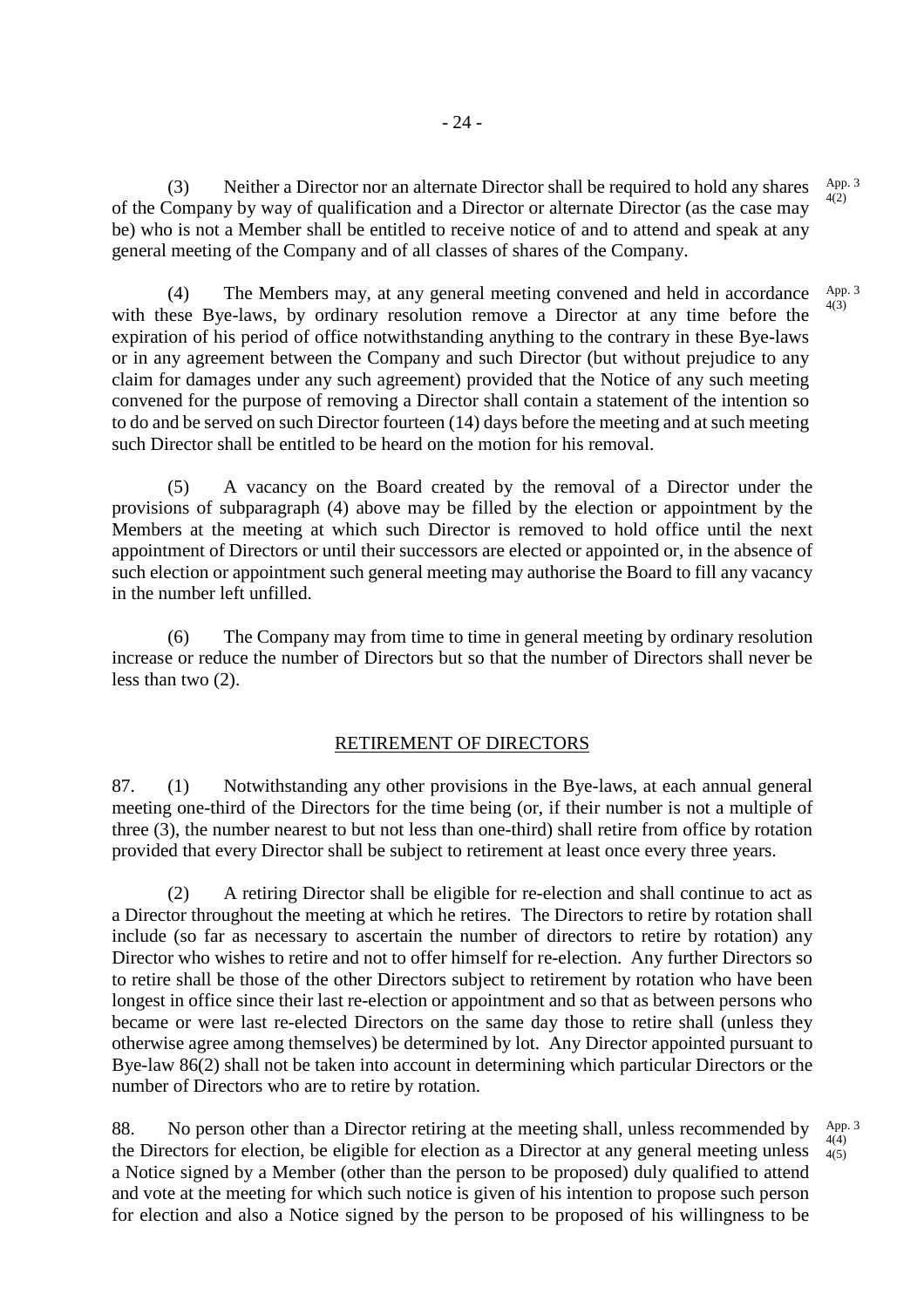elected shall have been lodged at the head office or at the Registration Office provided that the minimum length of the period, during which such Notice(s) are given, shall be at least seven (7) days and that (if the Notices are submitted after the dispatch of the notice of the general meeting appointed for such election) the period for lodgment of such Notice(s) shall commence on the day after the dispatch of the notice of the general meeting appointed for such election and end no later than seven (7) days prior to the date of such general meeting.

## DISQUALIFICATION OF DIRECTORS

89. The office of a Director shall be vacated if the Director:

(1) resigns his office by notice in writing delivered to the Company at the Office or tendered at a meeting of the Board;

(2) becomes of unsound mind or dies;

(3) without special leave of absence from the Board, is absent from meetings of the Board for six consecutive months, and his alternate Director, if any, shall not during such period have attended in his stead and the Board resolves that his office be vacated; or

(4) becomes bankrupt or has a receiving order made against him or suspends payment or compounds with his creditors;

(5) is prohibited by law from being a Director; or

(6) ceases to be a Director by virtue of any provision of the Statutes or is removed from office pursuant to these Bye-laws.

#### EXECUTIVE DIRECTORS

90. The Board may from time to time appoint any one or more of its body to be a managing director, joint managing director or deputy managing director or to hold any other employment or executive office with the Company for such period (subject to their continuance as Directors) and upon such terms as the Board may determine and the Board may revoke or terminate any of such appointments. Any such revocation or termination as aforesaid shall be without prejudice to any claim for damages that such Director may have against the Company or the Company may have against such Director. A Director appointed to an office under this Bye-law shall be subject to the same provisions as to removal as the other Directors of the Company, and he shall (subject to the provisions of any contract between him and the Company) ipso facto and immediately cease to hold such office if he shall cease to hold the office of Director for any cause.

91. Notwithstanding Bye-laws 96, 97, 98 and 99, an executive director appointed to an office under Bye-law 90 hereof shall receive such remuneration (whether by way of salary, commission, participation in profits or otherwise or by all or any of those modes) and such other benefits (including pension and/or gratuity and/or other benefits on retirement) and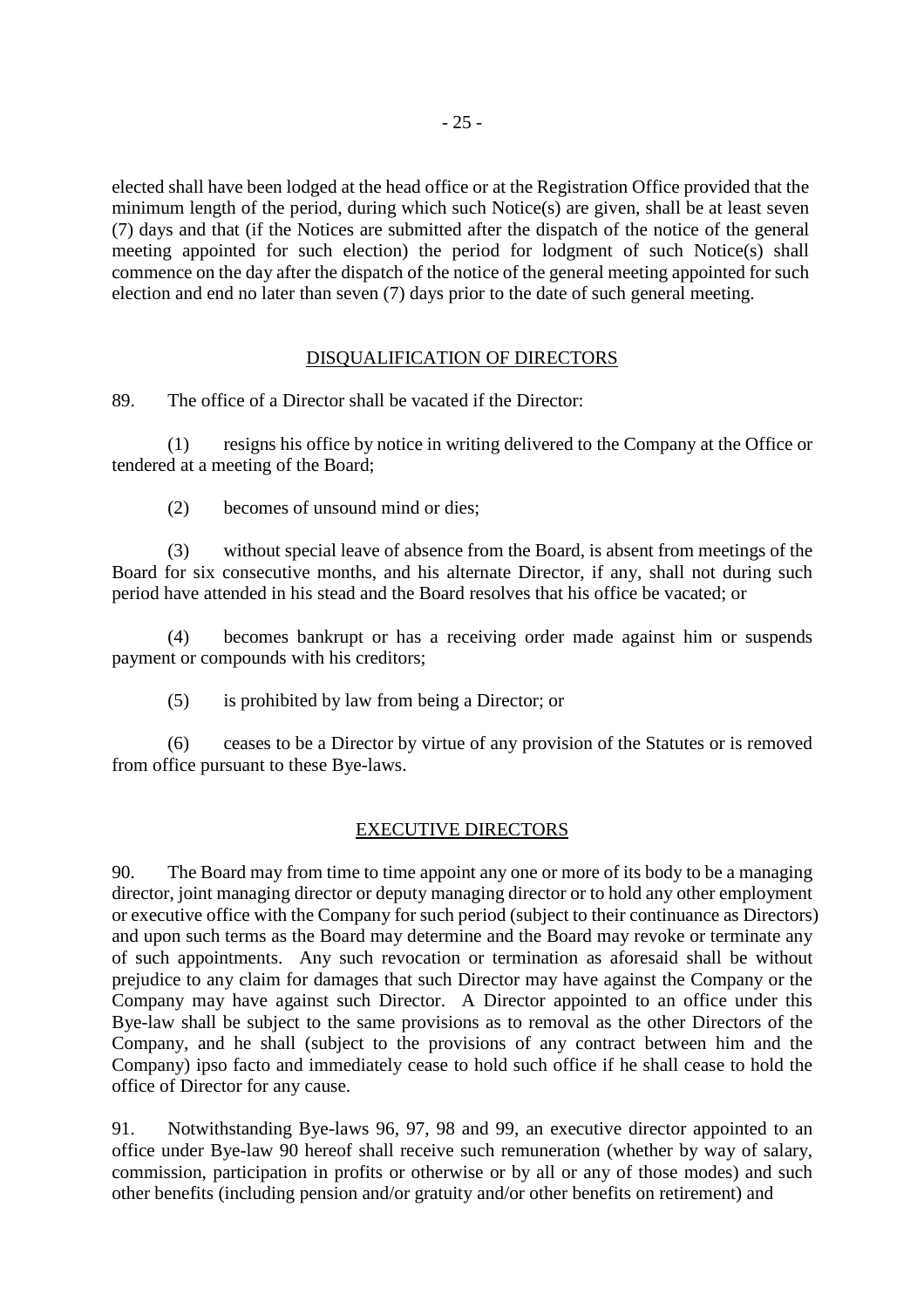allowances as the Board may from time to time determine, and either in addition to or in lieu of his remuneration as a Director.

#### ALTERNATE DIRECTORS

92. Any Director may at any time by Notice delivered to the Office or head office or at a meeting of the Directors appoint any person to be his alternate Director. Any person so appointed shall have all the rights and powers of the Director or Directors for whom such person is appointed in the alternative provided that such person shall not be counted more than once in determining whether or not a quorum is present. An alternate Director may be removed at any time by the person or body which appointed him and, subject thereto, the office of alternate Director shall continue until the next annual election of Directors or, if earlier, the date on which the relevant Director ceases to be a Director. Any appointment or removal of an alternate Director shall be effected by Notice signed by the appointor and delivered to the Office or head office or tendered at a meeting of the Board. An alternate Director may also be a Director in his own right and may act as alternate to more than one Director. An alternate Director shall, if his appointor so requests, be entitled to receive notices of meetings of the Board or of committees of the Board to the same extent as, but in lieu of, the Director appointing him and shall be entitled to such extent to attend and vote as a Director at any such meeting at which the Director appointing him is not personally present and generally at such meeting to exercise and discharge all the functions, powers and duties of his appointor as a Director and for the purposes of the proceedings at such meeting the provisions of these Bye-laws shall apply as if he were a Director save that as an alternate for more than one Director his voting rights shall be cumulative.

93. An alternate Director shall only be a Director for the purposes of the Act and shall only be subject to the provisions of the Act insofar as they relate to the duties and obligations of a Director when performing the functions of the Director for whom he is appointed in the alternative and shall alone be responsible to the Company for his acts and defaults and shall not be deemed to be the agent of or for the Director appointing him. An alternate Director shall be entitled to contract and be interested in and benefit from contracts or arrangements or transactions and to be repaid expenses and to be indemnified by the Company to the same extent mutatis mutandis as if he were a Director but he shall not be entitled to receive from the Company any fee in his capacity as an alternate Director except only such part, if any, of the remuneration otherwise payable to his appointor as such appointor may by Notice to the Company from time to time direct.

94. Every person acting as an alternate Director shall have one vote for each Director for whom he acts as alternate (in addition to his own vote if he is also a Director). If his appointor is for the time being absent from Hong Kong or otherwise not available or unable to act, the signature of an alternate Director to any resolution in writing of the Board or a committee of the Board of which his appointor is a member shall, unless the notice of his appointment provides to the contrary, be as effective as the signature of his appointor.

95. An alternate Director shall ipso facto cease to be an alternate Director if his appointor ceases for any reason to be a Director, however, such alternate Director or any other person may be re-appointed by the Directors to serve as an alternate Director PROVIDED always that, if at any meeting any Director retires but is re-elected at the same meeting, any appointment of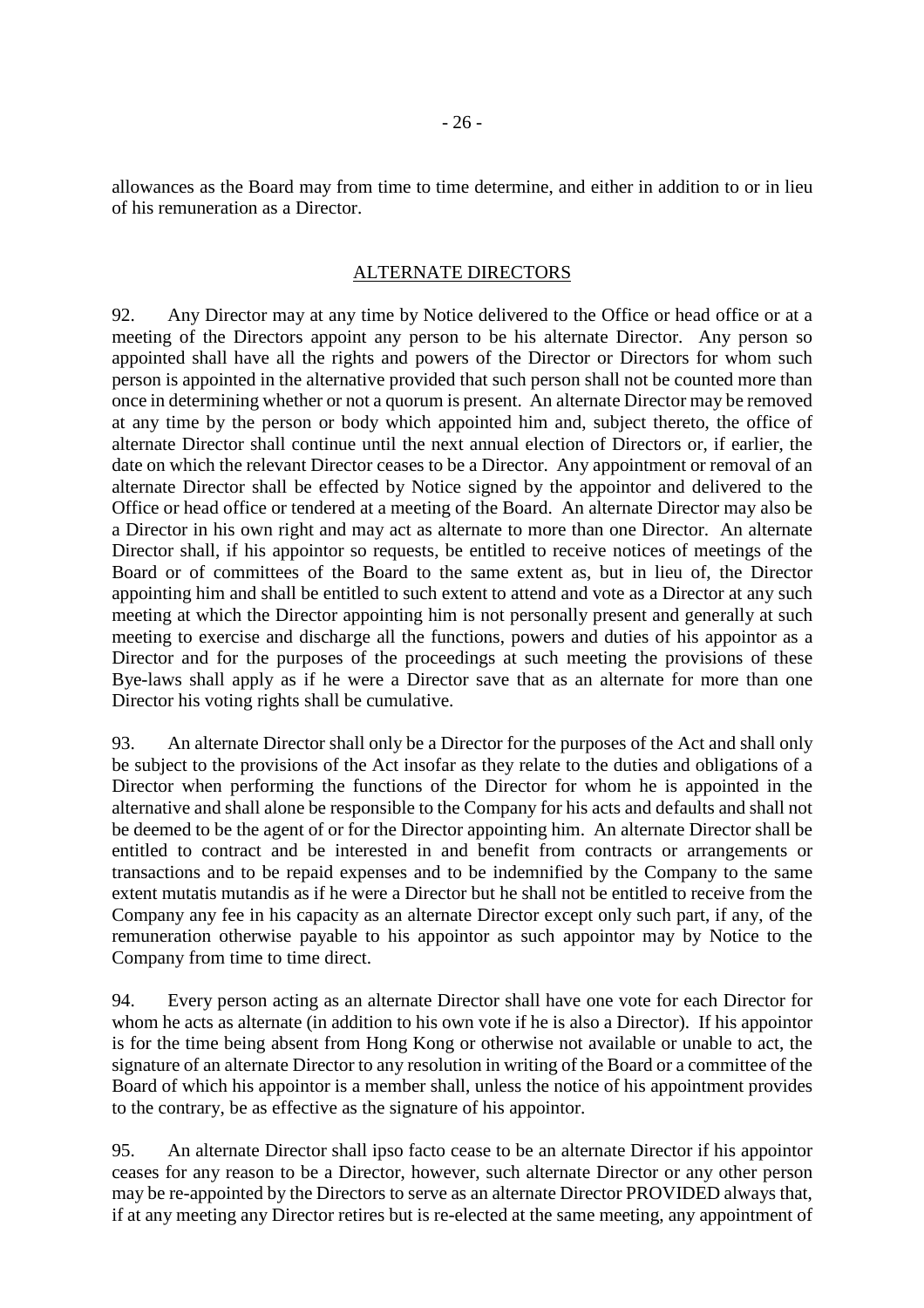such alternate Director pursuant to these Bye-laws which was in force immediately before his retirement shall remain in force as though he had not retired.

# DIRECTORS' FEES AND EXPENSES

96. The ordinary remuneration of the Directors shall from time to time be determined by the Company in general meeting and shall (unless otherwise directed by the resolution by which it is voted) be divided amongst the Board in such proportions and in such manner as the Board may agree or, failing agreement, equally, except that any Director who shall hold office for part only of the period in respect of which such remuneration is payable shall be entitled only to rank in such division for a proportion of remuneration related to the period during which he has held office. Such remuneration shall be deemed to accrue from day to day.

97. Each Director shall be entitled to be repaid or prepaid all travelling, hotel and incidental expenses reasonably incurred or expected to be incurred by him in attending meetings of the Board or committees of the Board or general meetings or separate meetings of any class of shares or of debentures of the Company or otherwise in connection with the discharge of his duties as a Director.

98. Any Director who, by request, goes or resides abroad for any purpose of the Company or who performs services which in the opinion of the Board go beyond the ordinary duties of a Director may be paid such extra remuneration (whether by way of salary, commission, participation in profits or otherwise) as the Board may determine and such extra remuneration shall be in addition to or in substitution for any ordinary remuneration provided for by or pursuant to any other Bye-law.

99. The Board shall obtain the approval of the Company in general meeting before making any payment to any Director or past Director of the Company by way of compensation for loss of office, or as consideration for or in connection with his retirement from office (not being payment to which the Director is contractually entitled). App. 13A 5

#### DIRECTORS' INTERESTS

- 100. A Director may:
	- (a) hold any other office or place of profit with the Company (except that of Auditor) in conjunction with his office of Director for such period and, subject to the relevant provisions of the Act, upon such terms as the Board may determine. Any remuneration (whether by way of salary, commission, participation in profits or otherwise) paid to any Director in respect of any such other office or place of profit shall be in addition to any remuneration provided for by or pursuant to any other Bye-laws;
	- (b) act by himself or his firm in a professional capacity for the Company (otherwise than as Auditor) and he or his firm may be remunerated for professional services as if he were not a Director;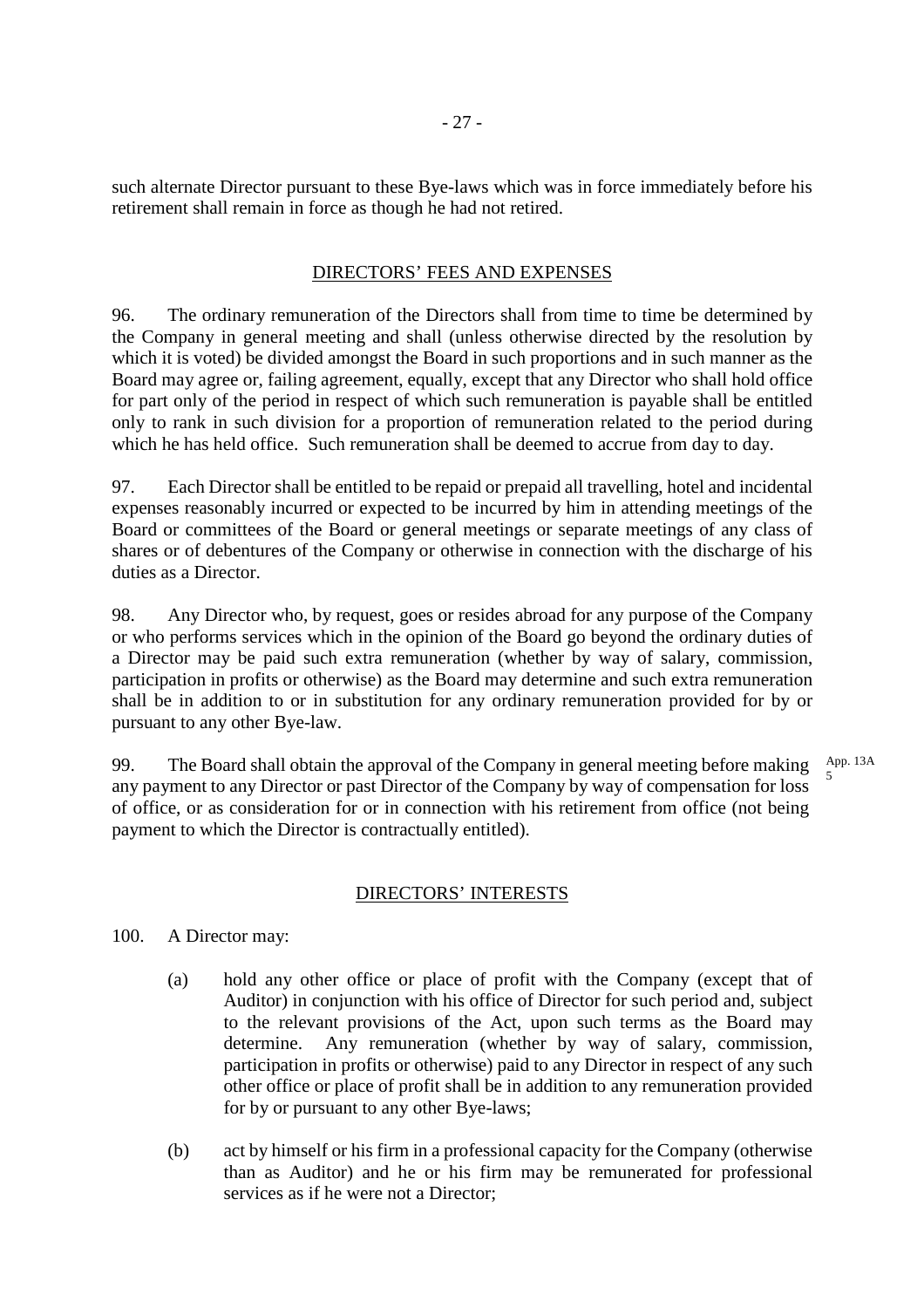(c) continue to be or become a director, managing director, joint managing director, deputy managing director, executive director, manager or other officer or member of any other company promoted by the Company or in which the Company may be interested as a vendor, shareholder or otherwise and (unless otherwise agreed) no such Director shall be accountable for any remuneration, profits or other benefits received by him as a director, managing director, joint managing director, deputy managing director, executive director, manager or other officer or member of or from his interests in any such other company. Subject as otherwise provided by these Bye-laws the Directors may exercise or cause to be exercised the voting powers conferred by the shares in any other company held or owned by the Company, or exercisable by them as directors of such other company in such manner in all respects as they think fit (including the exercise thereof in favour of any resolution appointing themselves or any of them directors, managing directors, joint managing directors, deputy managing directors, executive directors, managers or other officers of such company) or voting or providing for the payment of remuneration to the director, managing director, joint managing director, deputy managing director, executive director, manager or other officers of such other company and any Director may vote in favour of the exercise of such voting rights in manner aforesaid notwithstanding that he may be, or about to be, appointed a director, managing director, joint managing director, deputy managing director, executive director, manager or other officer of such a company, and that as such he is or may become interested in the exercise of such voting rights in manner aforesaid.

101. Subject to the Act and to these Bye-laws, no Director or proposed or intending Director shall be disqualified by his office from contracting with the Company, either with regard to his tenure of any office or place of profit or as vendor, purchaser or in any other manner whatever, nor shall any such contract or any other contract or arrangement in which any Director is in any way interested be liable to be avoided, nor shall any Director so contracting or being so interested be liable to account to the Company or the Members for any remuneration, profit or other benefits realised by any such contract or arrangement by reason of such Director holding that office or of the fiduciary relationship thereby established provided that such Director shall disclose the nature of his interest in any contract or arrangement in which he is interested in accordance with Bye-law 102 herein.

102. A Director who to his knowledge is in any way, whether directly or indirectly, interested in a contract or arrangement or proposed contract or arrangement with the Company shall declare the nature of his interest at the meeting of the Board at which the question of entering into the contract or arrangement is first considered, if he knows his interest then exists, or in any other case at the first meeting of the Board after he knows that he is or has become so interested. For the purposes of this Bye-law, a general Notice to the Board by a Director to the effect that:

(a) he is a member or officer of a specified company or firm and is to be regarded as interested in any contract or arrangement which may after the date of the Notice be made with that company or firm; or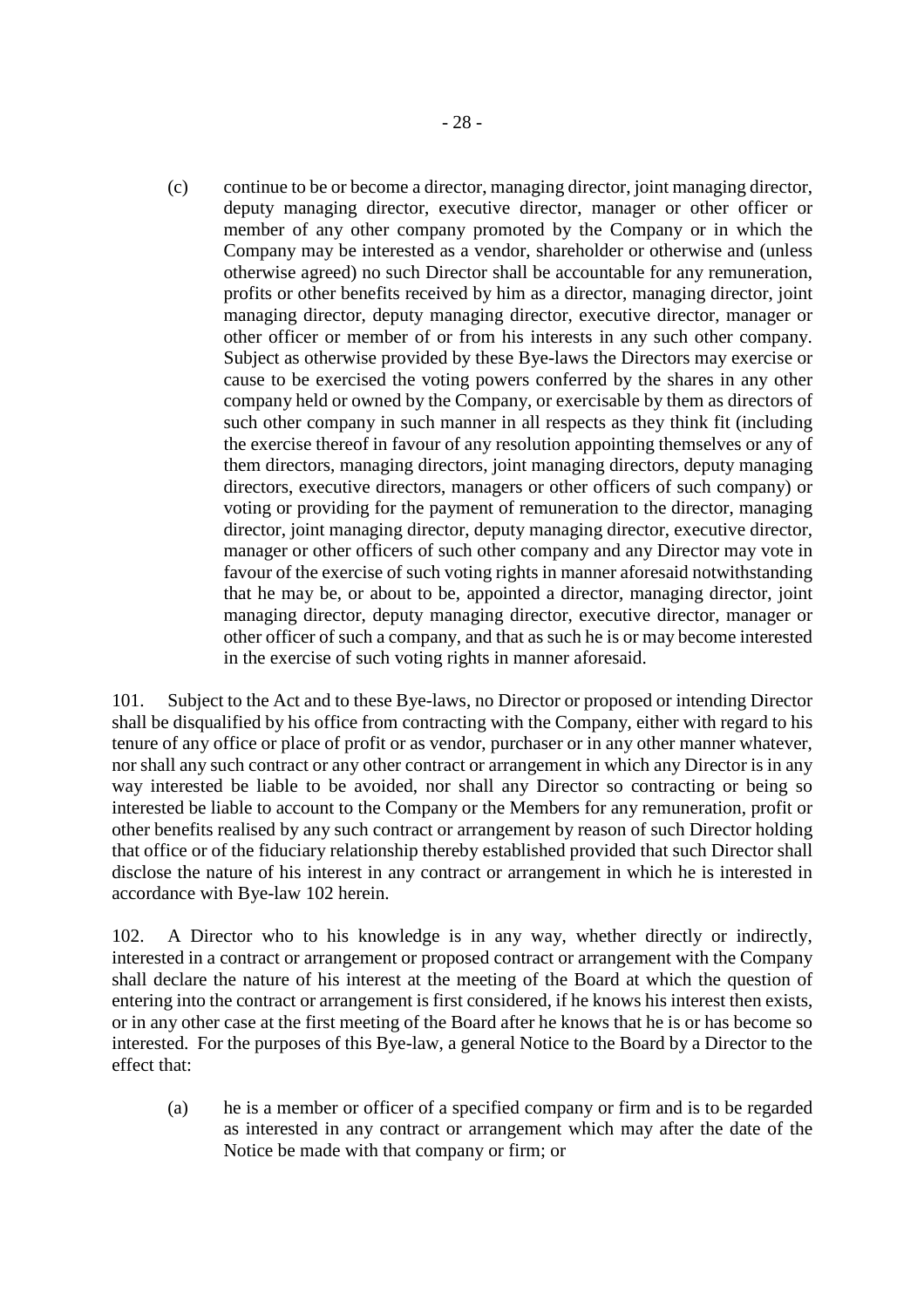(b) he is to be regarded as interested in any contract or arrangement which may after the date of the Notice be made with a specified person who is connected with him;

shall be deemed to be a sufficient declaration of interest under this Bye-law in relation to any such contract or arrangement, provided that no such Notice shall be effective unless either it is given at a meeting of the Board or the Director takes reasonable steps to secure that it is brought up and read at the next Board meeting after it is given.

103. (1) A Director shall not vote (nor be counted in the quorum) on any resolution of the Board approving any contract or arrangement or any other proposal in which he or any of his associates is materially interested, but this prohibition shall not apply to any of the following matters namely: App. 3 4(1)

- (i) any contract or arrangement for the giving to such Director or his associate(s) any security or indemnity in respect of money lent by him or any of his associates or obligations incurred or undertaken by him or any of his associates at the request of or for the benefit of the Company or any of its subsidiaries;
- (ii) any contract or arrangement for the giving of any security or indemnity to a third party in respect of a debt or obligation of the Company or any of its subsidiaries for which the Director or his associate(s) has himself/themselves assumed responsibility in whole or in part whether alone or jointly under a guarantee or indemnity or by the giving of security;
- (iii) any contract or arrangement concerning an offer of shares or debentures or other securities of or by the Company or any other company which the Company may promote or be interested in for subscription or purchase, where the Director or his associate(s) is/are or is/are to be interested as a participant in the underwriting or sub-underwriting of the offer;
- (iv) any contract or arrangement in which the Director or his associate(s) is/are interested in the same manner as other holders of shares or debentures or other securities of the Company by virtue only of his/their interest in shares or debentures or other securities of the Company;
- (v) any contract or arrangement concerning any other company in which the Director or his associate(s) is/are interested only, whether directly or indirectly, as an officer or executive or a shareholder or in which the Director and any of his associates are not in aggregate beneficially interested in five (5) per cent or more of the issued shares or of the voting rights of any class of shares of such company (or of any third company through which his interest or that of any of his associates is derived); or
- (vi) any proposal or arrangement concerning the adoption, modification or operation of a share option scheme, a pension fund or retirement, death or disability benefits scheme or other arrangement which relates both to directors, his associates and employees of the Company or of any of its subsidiaries and does not provide in respect of any Director, or his associate(s), as such any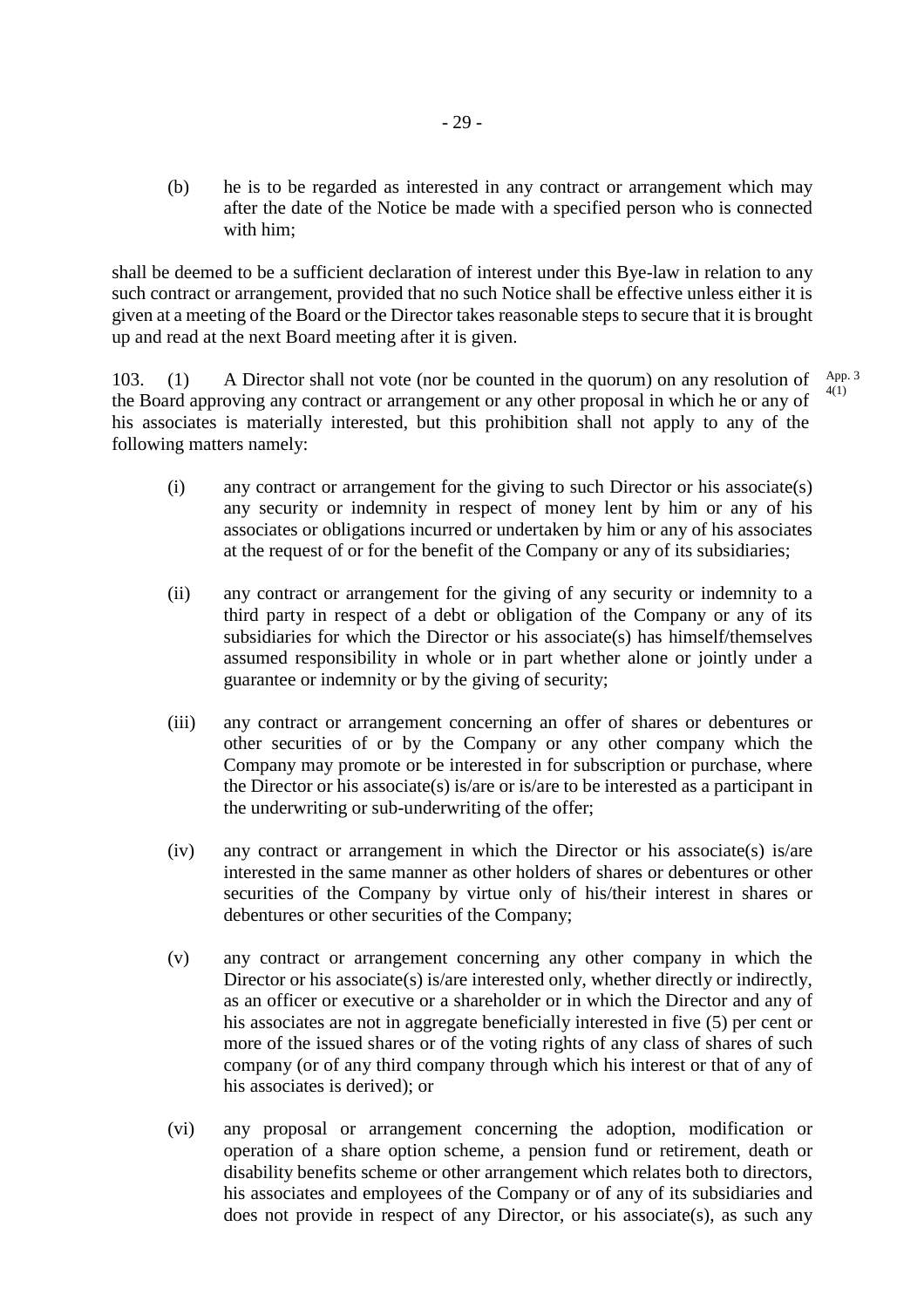privilege or advantage not accorded generally to the class of persons to which such scheme or fund relates.

(2) A company shall be deemed to be a company in which a Director and/or his associate(s) owns five  $(5)$  per cent. or more if and so long as (but only if and so long as) he and/or his associates, (either directly or indirectly) are the holders of or beneficially interested in five (5) per cent. or more of any class of the equity share capital of such company or of the voting rights available to members of such company (or of any third company through which his interest or that of any of his associates is derived). For the purpose of this paragraph there shall be disregarded any shares held by a Director or his associate(s) as bare or custodian trustee and in which he or any of them has no beneficial interest, any shares comprised in a trust in which the interest of the Director or his associate(s) is/are in reversion or remainder if and so long as some other person is entitled to receive the income thereof, and any shares comprised in an authorised unit trust scheme in which the Director or his associate(s) is/are interested only as a unit holder.

(3) Where a company in which a Director and/or his associate(s) holds five (5) per cent. or more is materially interested in a transaction, then that Director and/or his associate(s) shall also be deemed materially interested in such transaction.

(4) If any question shall arise at any meeting of the Board as to the materiality of the interest of a Director (other than the chairman of the meeting) or as to the entitlement of any Director (other than such chairman) to vote and such question is not resolved by his voluntarily agreeing to abstain from voting, such question shall be referred to the chairman of the meeting and his ruling in relation to such other Director shall be final and conclusive except in a case where the nature or extent of the interest of the Director concerned as known to such Director has not been fairly disclosed to the Board. If any question as aforesaid shall arise in respect of the chairman of the meeting such question shall be decided by a resolution of the Board (for which purpose such chairman shall not vote thereon) and such resolution shall be final and conclusive except in a case where the nature or extent of the interest of such chairman as known to such chairman has not been fairly disclosed to the Board.

#### GENERAL POWERS OF THE DIRECTORS

104. (1) The business of the Company shall be managed and conducted by the Board, which may pay all expenses incurred in forming and registering the Company and may exercise all powers of the Company (whether relating to the management of the business of the Company or otherwise) which are not by the Statutes or by these Bye-laws required to be exercised by the Company in general meeting, subject nevertheless to the provisions of the Statutes and of these Bye-laws and to such regulations being not inconsistent with such provisions, as may be prescribed by the Company in general meeting, but no regulations made by the Company in general meeting shall invalidate any prior act of the Board which would have been valid if such regulations had not been made. The general powers given by this Bye-law shall not be limited or restricted by any special authority or power given to the Board by any other Bye-law.

(2) Any person contracting or dealing with the Company in the ordinary course of business shall be entitled to rely on any written or oral contract or agreement or deed, document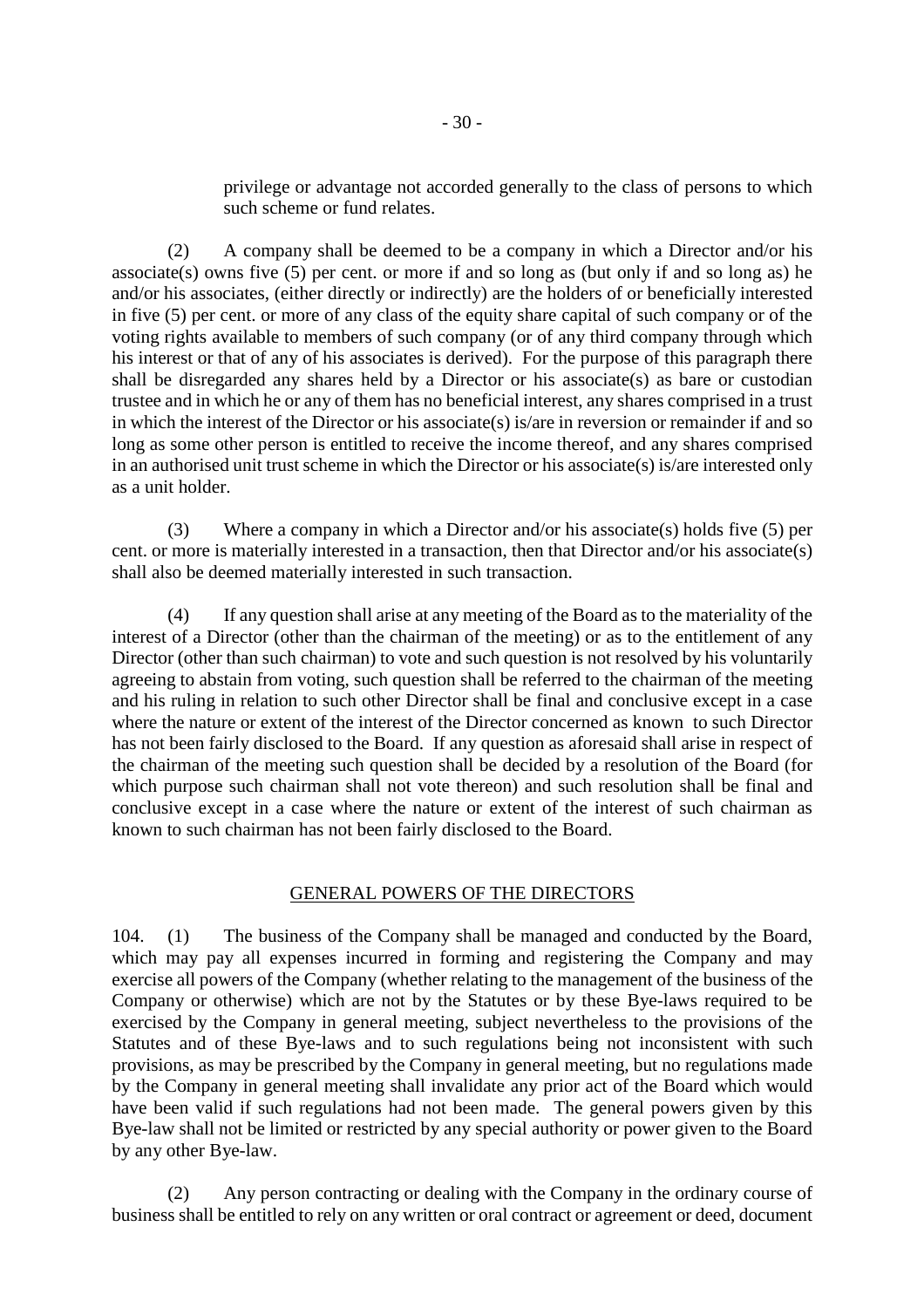or instrument entered into or executed as the case may be by any two of the Directors acting jointly on behalf of the Company and the same shall be deemed to be validly entered into or executed by the Company as the case may be and shall, subject to any rule of law, be binding on the Company.

(3) Without prejudice to the general powers conferred by these Bye-laws it is hereby expressly declared that the Board shall have the following powers:

- (a) to give to any person the right or option of requiring at a future date that an allotment shall be made to him of any share at par or at such premium as may be agreed.
- (b) to give to any Directors, officers or servants of the Company an interest in any particular business or transaction or participation in the profits thereof or in the general profits of the Company either in addition to or in substitution for a salary or other remuneration.
- (c) to resolve that the Company be discontinued in Bermuda and continued in a named country or jurisdiction outside Bermuda subject to the provisions of the Act.

105. The Board may establish any regional or local boards or agencies for managing any of the affairs of the Company in any place, and may appoint any persons to be members of such local boards, or any managers or agents, and may fix their remuneration (either by way of salary or by commission or by conferring the right to participation in the profits of the Company or by a combination of two or more of these modes) and pay the working expenses of any staff employed by them upon the business of the Company. The Board may delegate to any regional or local board, manager or agent any of the powers, authorities and discretions vested in or exercisable by the Board (other than its powers to make calls and forfeit shares), with power to sub-delegate, and may authorise the members of any of them to fill any vacancies therein and to act notwithstanding vacancies. Any such appointment or delegation may be made upon such terms and subject to such conditions as the Board may think fit, and the Board may remove any person appointed as aforesaid, and may revoke or vary such delegation, but no person dealing in good faith and without notice of any such revocation or variation shall be affected thereby.

106. The Board may by power of attorney appoint under the Seal any company, firm or person or any fluctuating body of persons, whether nominated directly or indirectly by the Board, to be the attorney or attorneys of the Company for such purposes and with such powers, authorities and discretions (not exceeding those vested in or exercisable by the Board under these Bye-laws) and for such period and subject to such conditions as it may think fit, and any such power of attorney may contain such provisions for the protection and convenience of persons dealing with any such attorney as the Board may think fit, and may also authorise any such attorney to sub-delegate all or any of the powers, authorities and discretions vested in him. Such attorney or attorneys may, if so authorised under the Seal of the Company, execute any deed or instrument under their personal seal with the same effect as the affixation of the Seal.

107. The Board may entrust to and confer upon a managing director, joint managing director, deputy managing director, an executive director or any Director any of the powers exercisable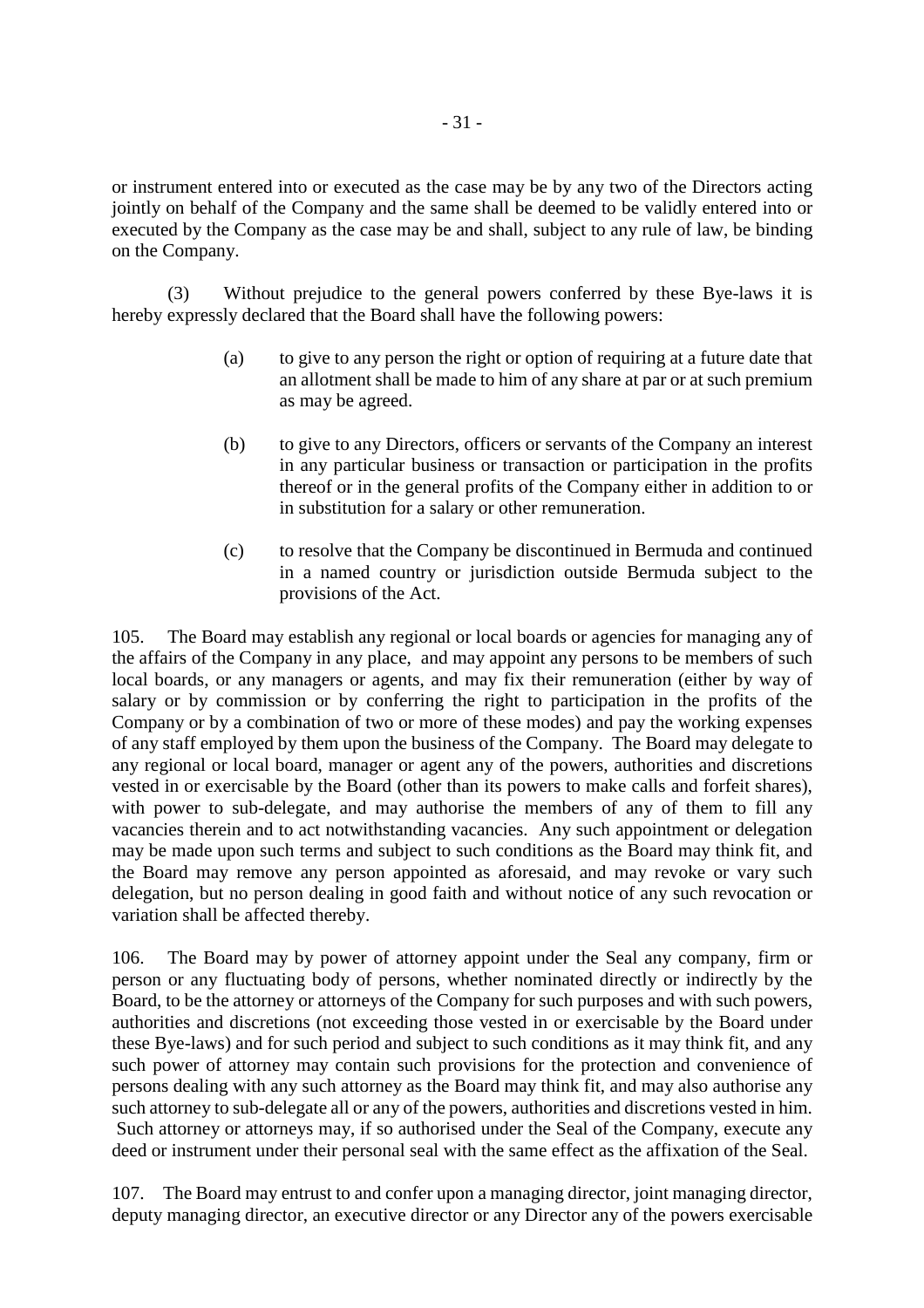by it upon such terms and conditions and with such restrictions as it thinks fit, and either collaterally with, or to the exclusion of, its own powers, and may from time to time revoke or vary all or any of such powers but no person dealing in good faith and without notice of such revocation or variation shall be affected thereby.

108. All cheques, promissory notes, drafts, bills of exchange and other instruments, whether negotiable or transferable or not, and all receipts for moneys paid to the Company shall be signed, drawn, accepted, endorsed or otherwise executed, as the case may be, in such manner as the Board shall from time to time by resolution determine. The Company's banking accounts shall be kept with such banker or bankers as the Board shall from time to time determine.

109. (1) The Board may establish or concur or join with other companies (being subsidiary companies of the Company or companies with which it is associated in business) in establishing and making contributions out of the Company's moneys to any schemes or funds for providing pensions, sickness or compassionate allowances, life assurance or other benefits for employees (which expression as used in this and the following paragraph shall include any Director or ex-Director who may hold or have held any executive office or any office of profit with the Company or any of its subsidiary companies) and ex-employees of the Company and their dependants or any class or classes of such person.

(2) The Board may pay, enter into agreements to pay or make grants of revocable or irrevocable, and either subject or not subject to any terms or conditions, pensions or other benefits to employees and ex-employees and their dependants, or to any of such persons, including pensions or benefits additional to those, if any, to which such employees or ex-employees or their dependants are or may become entitled under any such scheme or fund as mentioned in the last preceding paragraph. Any such pension or benefit may, as the Board considers desirable, be granted to an employee either before and in anticipation of or upon or at any time after his actual retirement.

# BORROWING POWERS

110. The Board may from time to time at its discretion exercise all the powers of the Company to raise or borrow money and to mortgage or charge all or any part of the undertaking, property and assets (present and future) and uncalled capital of the Company and, subject to the Act, to issue debentures, bonds and other securities of the Company, whether outright or as collateral security for any debt, liability or obligation of the Company or of any third party.

111. Debentures, bonds and other securities may be made assignable free from any equities between the Company and the person to whom the same may be issued.

112. Any debentures, bonds or other securities may be issued at a discount (other than shares), premium or otherwise and with any special privileges as to redemption, surrender, drawings, allotment of shares, attending and voting at general meetings of the Company, appointment of Directors and otherwise.

113. (1) Where any uncalled capital of the Company is charged, all persons taking any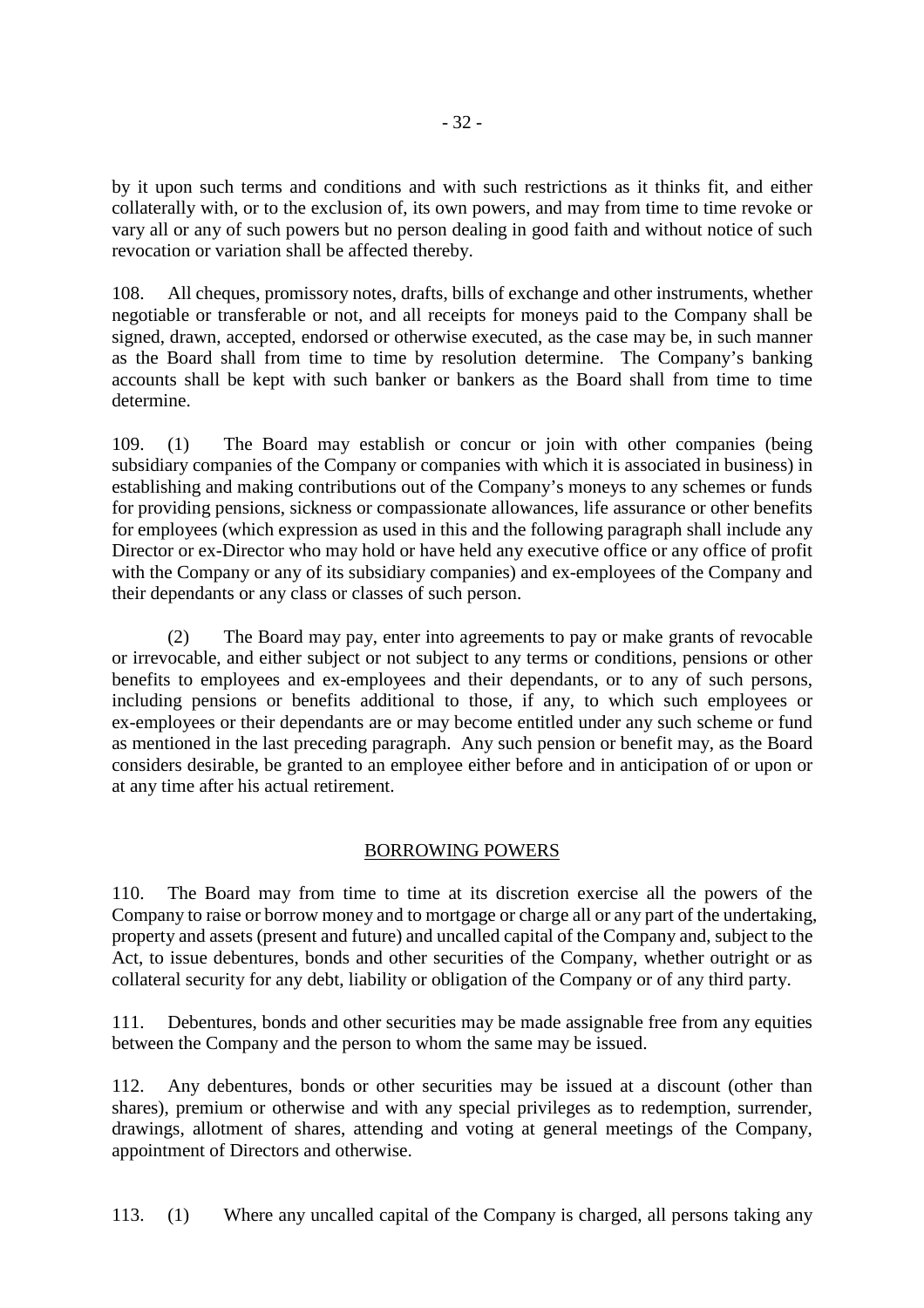subsequent charge thereon shall take the same subject to such prior charge, and shall not be entitled, by notice to the Members or otherwise, to obtain priority over such prior charge.

(2) The Board shall cause a proper register to be kept, in accordance with the provisions of the Act, of all charges specifically affecting the property of the Company and of any series of debentures issued by the Company and shall duly comply with the requirements of the Act in regard to the registration of charges and debentures therein specified and otherwise.

# PROCEEDINGS OF THE DIRECTORS

114. The Board may meet for the despatch of business, adjourn and otherwise regulate its meetings as it considers appropriate. Questions arising at any meeting shall be determined by a majority of votes. In the case of any equality of votes the chairman of the meeting shall have an additional or casting vote.

115. A meeting of the Board may be convened by the Secretary on request of a Director or by any Director. The Secretary shall convene a meeting of the Board of which notice may be given in writing or by telephone or in such other manner as the Board may from time to time determine whenever he shall be required so to do by the president or chairman, as the case may be, or any Director.

116. (1) The quorum necessary for the transaction of the business of the Board may be fixed by the Board and, unless so fixed at any other number, shall be two (2). An alternate Director shall be counted in a quorum in the case of the absence of a Director for whom he is the alternate provided that he shall not be counted more than once for the purpose of determining whether or not a quorum is present.

(2) Directors may participate in any meeting of the Board by means of a conference telephone, electronic or other communications equipment through which all persons participating in the meeting can communicate with each other simultaneously and instantaneously and, for the purpose of counting a quorum, such participation shall constitute presence at a meeting as if those participating were present in person.

Any Director who ceases to be a Director at a Board meeting may continue to be present and to act as a Director and be counted in the quorum until the termination of such Board meeting if no other Director objects and if otherwise a quorum of Directors would not be present.

117. The continuing Directors or a sole continuing Director may act notwithstanding any vacancy in the Board but, if and so long as the number of Directors is reduced below the minimum number fixed by or in accordance with these Bye-laws, the continuing Directors or Director, notwithstanding that the number of Directors is below the number fixed by or in accordance with these Bye-laws as the quorum or that there is only one continuing Director, may act for the purpose of filling vacancies in the Board or of summoning general meetings of the Company but not for any other purpose.

118. The Board may elect a chairman and one or more deputy chairman of its meetings and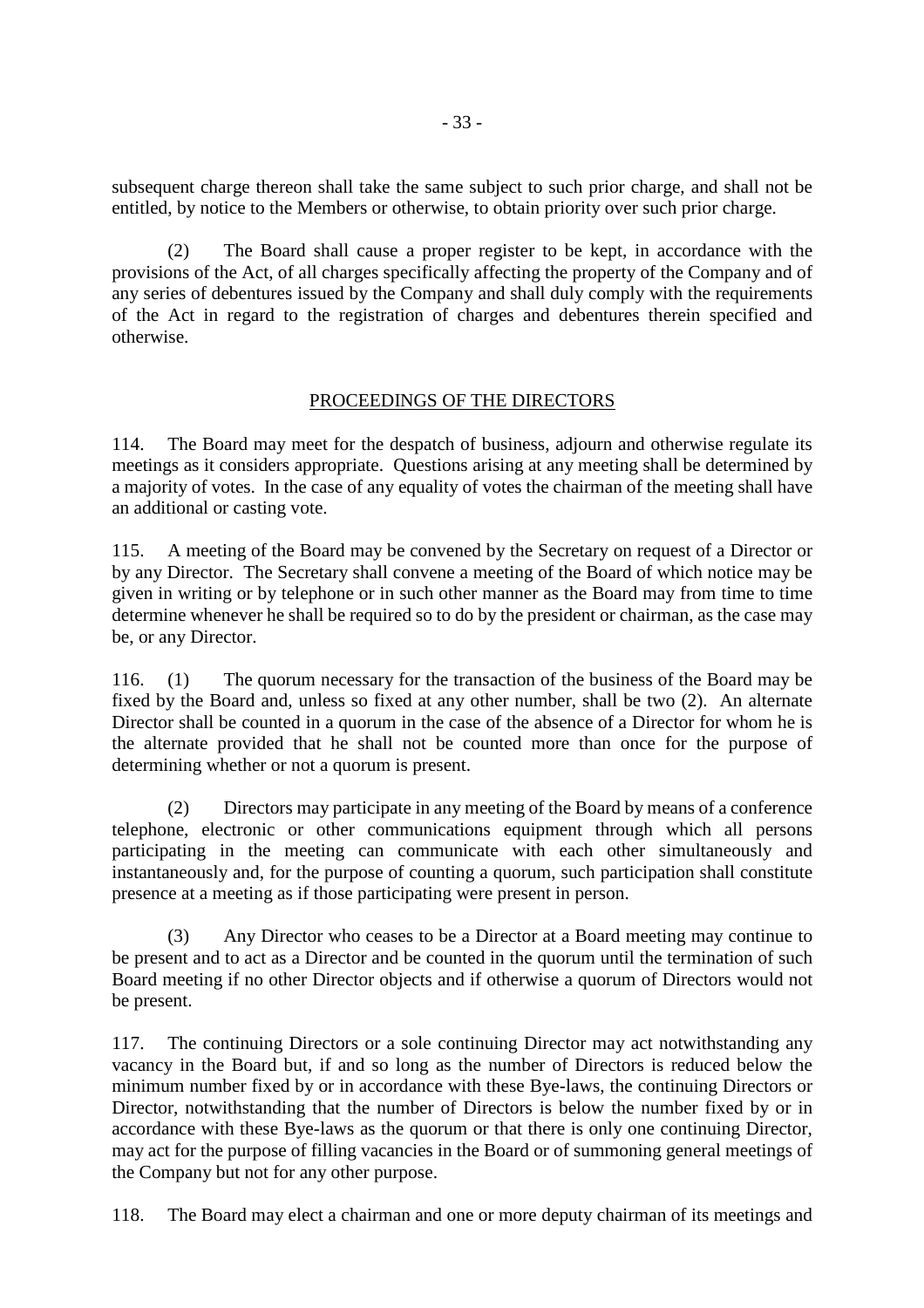determine the period for which they are respectively to hold such office. If no chairman or deputy chairman is elected, or if at any meeting neither the chairman nor any deputy chairman is present within five (5) minutes after the time appointed for holding the same, the Directors present may choose one of their number to be chairman of the meeting.

119. A meeting of the Board at which a quorum is present shall be competent to exercise all the powers, authorities and discretions for the time being vested in or exercisable by the Board.

120. (1) The Board may delegate any of its powers, authorities and discretions to committees, consisting of such Director or Directors and other persons as it thinks fit, and they may, from time to time, revoke such delegation or revoke the appointment of and discharge any such committees either wholly or in part, and either as to persons or purposes. Any committee so formed shall, in the exercise of the powers, authorities and discretions so delegated, conform to any regulations which may be imposed on it by the Board.

(2) All acts done by any such committee in conformity with such regulations, and in fulfilment of the purposes for which it was appointed, but not otherwise, shall have like force and effect as if done by the Board, and the Board shall have power, with the consent of the Company in general meeting, to remunerate the members of any such committee, and charge such remuneration to the current expenses of the Company.

121. The meetings and proceedings of any committee consisting of two or more members shall be governed by the provisions contained in these Bye-laws for regulating the meetings and proceedings of the Board so far as the same are applicable and are not superseded by any regulations imposed by the Board under the last preceding Bye-law.

122. A resolution in writing signed by all the Directors except such as are temporarily unable to act through ill-health or disability, and all the alternate Directors, if appropriate, whose appointors are temporarily unable to act as aforesaid shall be as valid and effectual as if a resolution had been passed at a meeting of the Board duly convened and held provided that such number is sufficient to constitute a quorum and that a copy of such resolution has been given or the contents thereof communicated to all the Directors for the time being entitled to receive notices of Board meetings in the same manner as notices of meetings are required to be given by these Bye-laws and further provided that no Director is aware of or has received any objection to the resolution from any Director. Such resolution may be contained in one document or in several documents in like form each signed by one or more of the Directors or alternate Directors and for this purpose a facsimile signature of a Director or an alternate Director shall be treated as valid.

123. All acts bona fide done by the Board or by any committee or by any person acting as a Director or members of a committee, shall, notwithstanding that it is afterwards discovered that there was some defect in the appointment of any member of the Board or such committee or person acting as aforesaid or that they or any of them were disqualified or had vacated office, be as valid as if every such person had been duly appointed and was qualified and had continued to be a Director or member of such committee.

# MANAGERS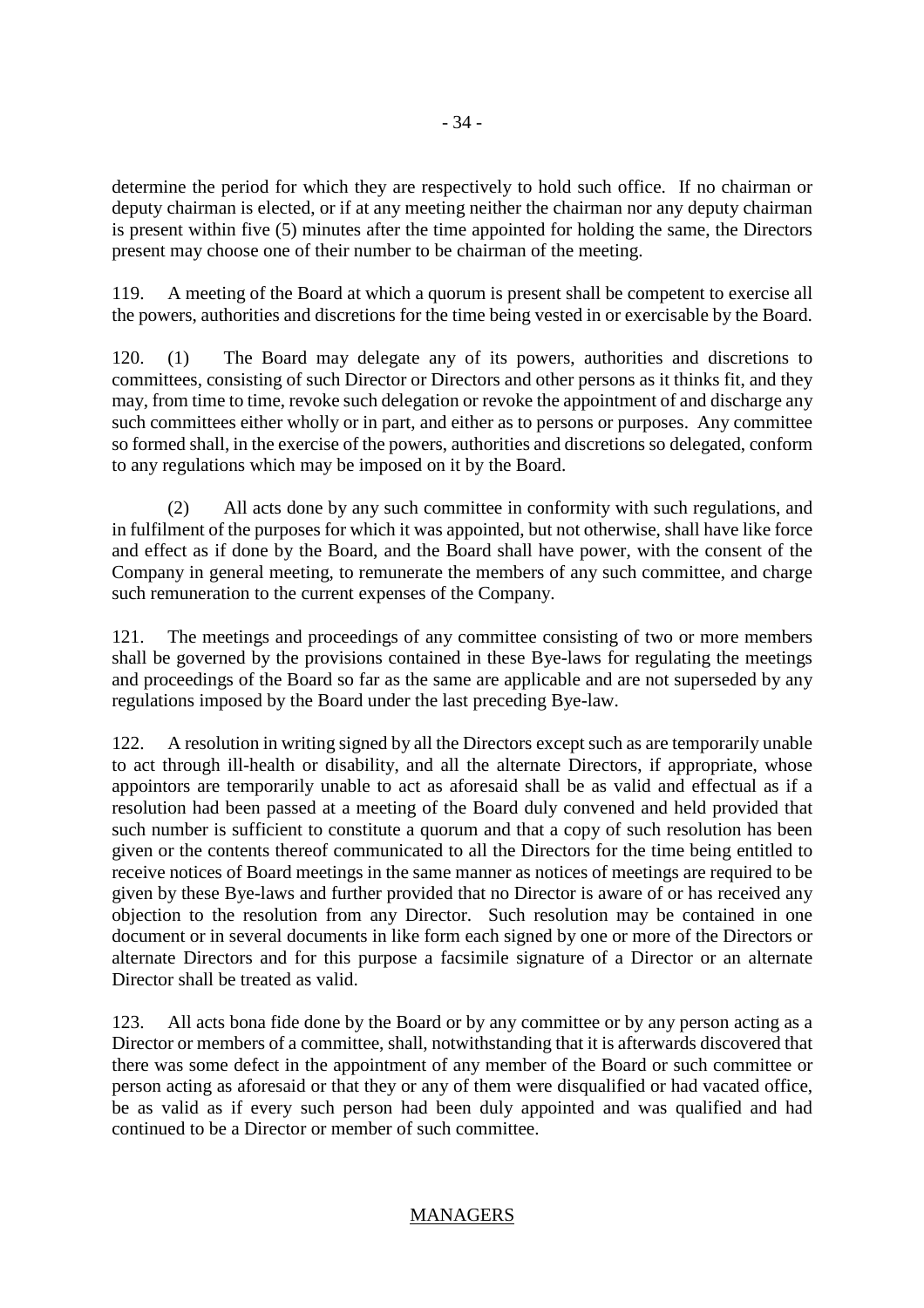124. The Board may from time to time appoint a general manager, a manager or managers of the Company and may fix his or their remuneration either by way of salary or commission or by conferring the right to participation in the profits of the Company or by a combination of two or more of these modes and pay the working expenses of any of the staff of the general manager, manager or managers who may be employed by him or them upon the business of the Company.

125. The appointment of such general manager, manager or managers may be for such period as the Board may decide, and the Board may confer upon him or them all or any of the powers of the Board as it may think fit.

126. The Board may enter into such agreement or agreements with any such general manager, manager or managers upon such terms and conditions in all respects as the Board may in their absolute discretion think fit, including a power for such general manager, manager or managers to appoint an assistant manager or managers or other employees whatsoever under them for the purpose of carrying on the business of the Company.

## **OFFICERS**

127. (1) The officers of the Company shall consist of a president and vice-president or chairman and deputy chairman, the Directors and Secretary and such additional officers (who may or may not be Directors) as the Board may from time to time determine, all of whom shall be deemed to be officers for the purposes of the Act and these Bye-laws.

(2) The Directors shall, as soon as may be after each appointment or election of Directors, elect amongst the Directors a president and a vice-president or a chairman and a deputy chairman; and if more than one (1) Director is proposed for either of these offices, the election to such office shall take place in such manner as the Directors may determine.

(3) The officers shall receive such remuneration as the Directors may from time to time determine.

(4) Where the Company appoints and maintains a resident representative ordinarily resident in Bermuda in accordance with the Act, the resident representative shall comply with the provisions of the Act.

The Company shall provide the resident representative with such documents and information as the resident representative may require in order to be able to comply with the provisions of the Act.

The resident representative shall be entitled to have notice of, attend and be heard at all meetings of the Directors or of any committee of such Directors or general meetings of the Company.

128. (1) The Secretary and additional officers, if any, shall be appointed by the Board and shall hold office on such terms and for such period as the Board may determine. If thought fit, two (2) or more persons may be appointed as joint Secretaries. The Board may also appoint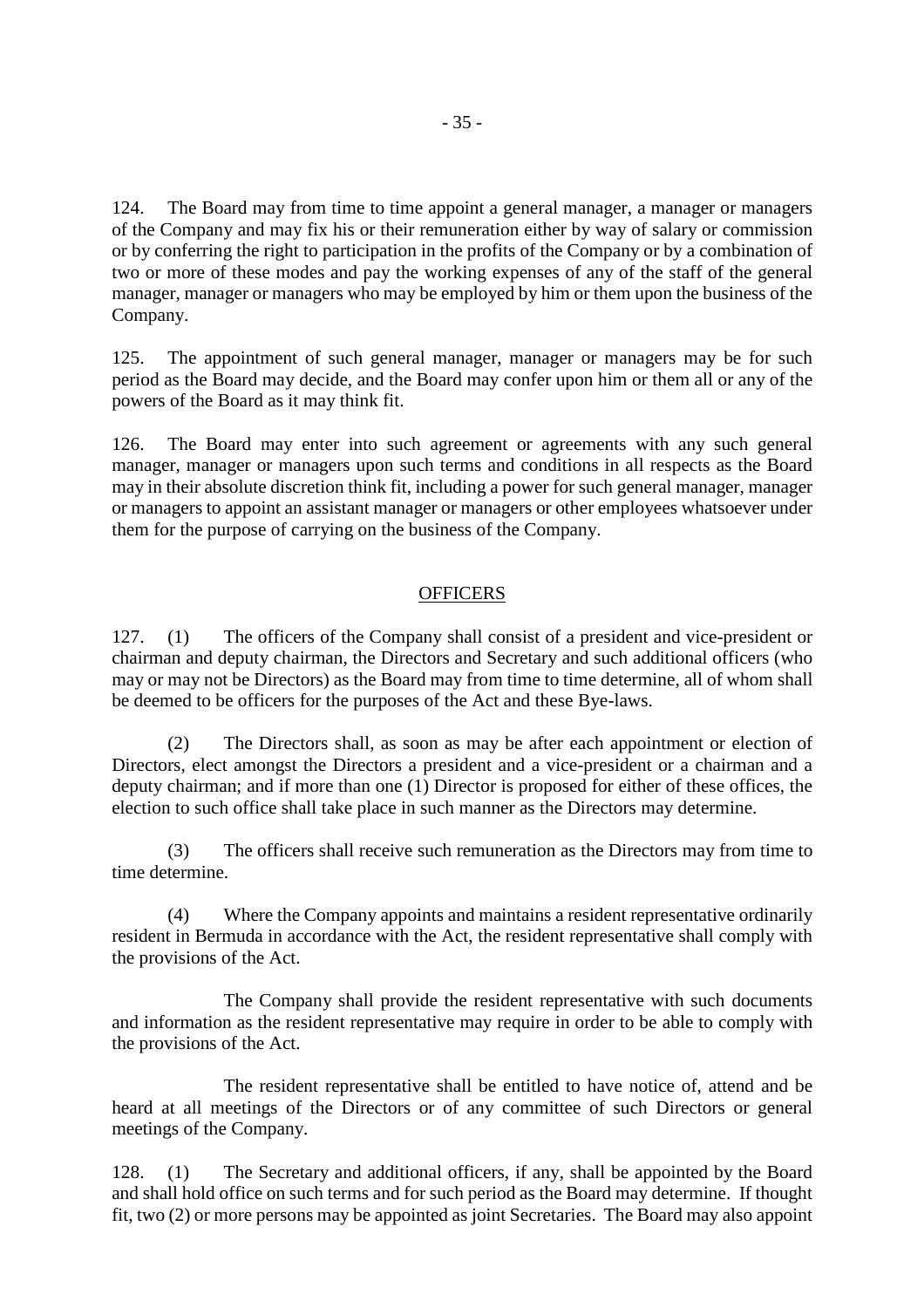from time to time on such terms as it thinks fit one or more assistant or deputy Secretaries.

(2) The Secretary shall attend all meetings of the Members and shall keep correct minutes of such meetings and enter the same in the proper books provided for the purpose. He shall perform such other duties as are prescribed by the Act or these Bye-laws or as may be prescribed by the Board.

129. The president or the chairman, as the case may be, shall act as chairman at all meetings of the Members and of the Directors at which he is present. In his absence a chairman shall be appointed or elected by those present at the meeting.

130. The officers of the Company shall have such powers and perform such duties in the management, business and affairs of the Company as may be delegated to them by the Directors from time to time.

131. A provision of the Act or of these Bye-laws requiring or authorising a thing to be done by or to a Director and the Secretary shall not be satisfied by its being done by or to the same person acting both as Director and as or in place of the Secretary.

# REGISTER OF DIRECTORS AND OFFICERS

132. (1) The Board shall cause to be kept in one or more books at the Office a Register of Directors and Officers and shall enter therein the following particulars with respect to each Director and Officer, that is to say:

- (a) in the case of an individual, his or her present first name, surname and address; and
- (b) in the case of a company, its name and registered office.
- (2) The Board shall within a period of fourteen (14) days from the occurrence of:
- (a) any change among the Directors and Officers; or
- (b) any change in the particulars contained in the Register of Directors and Officers,

cause to be entered on the Register of Directors and Officers the particulars of such change and of the date on which it occurred.

(3) The Register of Directors and Officers shall be open to inspection by members of the public without charge at the Office between 10:00 a.m. and 12:00 noon on every business day.

(4) In this Bye-law "Officer" has the meaning ascribed to it in Section 92A(7) of the Act.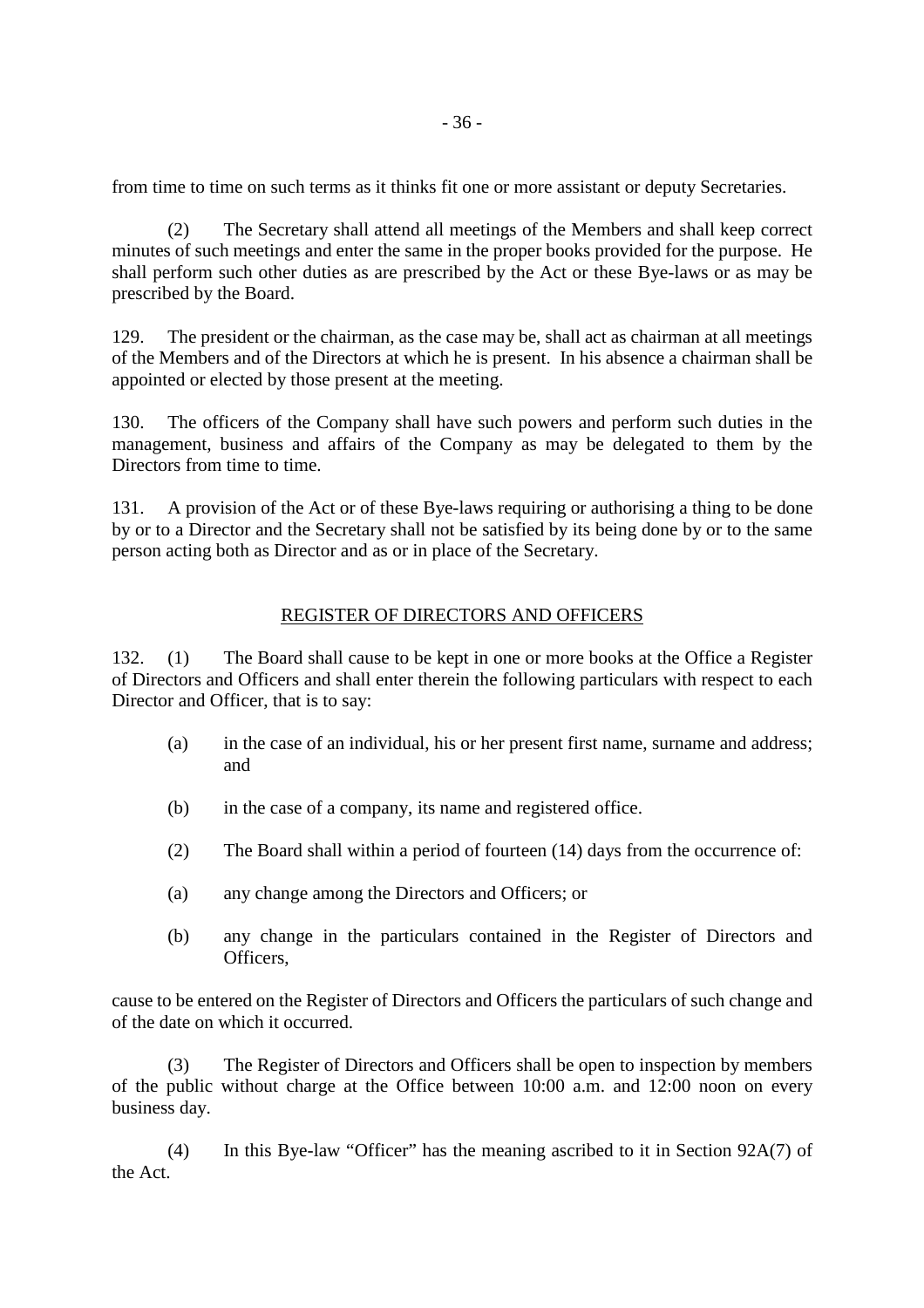#### MINUTES

133. (1) The Board shall cause Minutes to be duly entered in books provided for the purpose:

- (a) of all elections and appointments of officers;
- (b) of the names of the Directors present at each meeting of the Directors and of any committee of the Directors;
- (c) of all resolutions and proceedings of each general meeting of the Members and meetings of the Board.

(2) Minutes prepared in accordance with the Act and these Bye-laws shall be kept by the Secretary at the Office.

#### SEAL

134. (1) The Company shall have one or more Seals, as the Board may determine. For the purpose of sealing documents creating or evidencing securities issued by the Company, the Company may have a securities seal which is a facsimile of the Seal with the addition of the words "Securities Seal" on its face or in such other form as the Board may approve. The Board shall provide for the custody of each Seal and no Seal shall be used without the authority of the Board or of a committee of the Board authorised by the Board in that behalf. Subject as otherwise provided in these Bye-laws, any instrument to which a Seal is affixed shall be signed autographically by one Director and the Secretary or by two Directors or by such other person (including a Director) or persons as the Board may appoint, either generally or in any particular case, save that as regards any certificates for shares or debentures or other securities of the Company the Board may by resolution determine that such signatures or either of them shall be dispensed with or affixed by some method or system of mechanical signature. Every instrument executed in the manner provided by this Bye-law shall be deemed to be sealed and executed with the authority of the Board previously given. App. 3 2(1)

(2) Where the Company has a Seal for use abroad, the Board may by writing under the Seal appoint any agent or committee abroad to be the duly authorised agent of the Company for the purpose of affixing and using such Seal and the Board may impose restrictions on the use thereof as may be thought fit. Wherever in these Bye-laws reference is made to the Seal, the reference shall, when and so far as may be applicable, be deemed to include any such other Seal as aforesaid.

#### AUTHENTICATION OF DOCUMENTS

135. Any Director or the Secretary or any person appointed by the Board for the purpose may authenticate any documents affecting the constitution of the Company and any resolution passed by the Company or the Board or any committee, and any books, records, documents and accounts relating to the business of the Company, and to certify copies thereof or extracts therefrom as true copies or extracts, and if any books, records, documents or accounts are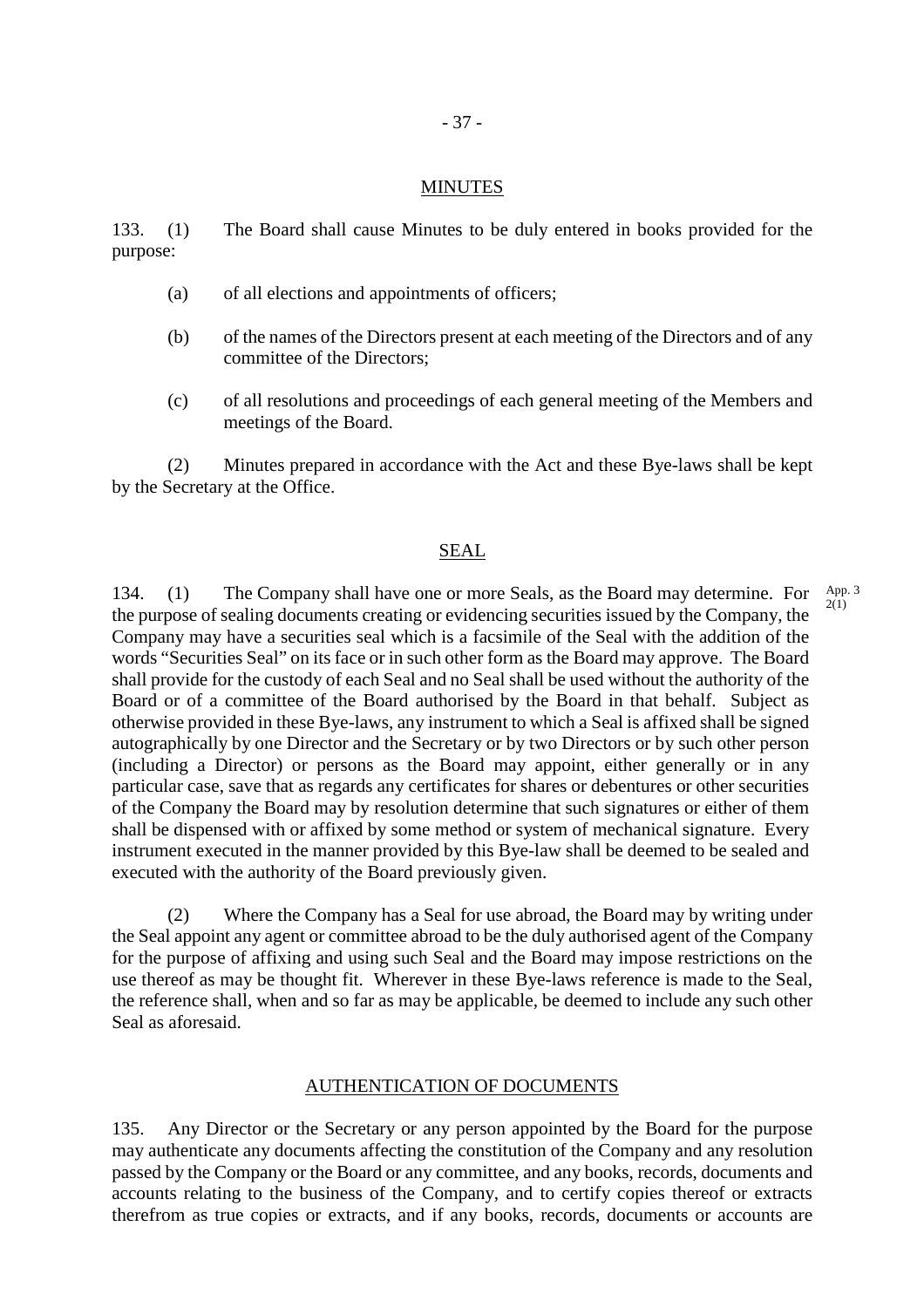elsewhere than at the Office or the head office the local manager or other officer of the Company having the custody thereof shall be deemed to be a person so appointed by the Board. A document purporting to be a copy of a resolution, or an extract from the minutes of a meeting, of the Company or of the Board or any committee which is so certified shall be conclusive evidence in favour of all persons dealing with the Company upon the faith thereof that such resolution has been duly passed or, as the case may be, that such minutes or extract is a true and accurate record of proceedings at a duly constituted meeting.

## DESTRUCTION OF DOCUMENTS

136. (1) The Company shall be entitled to destroy the following documents at the following times:

- (a) any share certificate which has been cancelled at any time after the expiry of one (1) year from the date of such cancellation;
- (b) any dividend mandate or any variation or cancellation thereof or any notification of change of name or address at any time after the expiry of two (2) years from the date such mandate variation cancellation or notification was recorded by the Company;
- (c) any instrument of transfer of shares which has been registered at any time after the expiry of seven (7) years from the date of registration;
- (d) any allotment letters after the expiry of seven (7) years from the date of issue thereof; and
- (e) copies of powers of attorney, grants of probate and letters of administration at any time after the expiry of seven (7) years after the account to which the relevant power of attorney, grant of probate or letters of administration related has been closed;

and it shall conclusively be presumed in favour of the Company that every entry in the Register purporting to be made on the basis of any such documents so destroyed was duly and properly made and every share certificate so destroyed was a valid certificate duly and properly cancelled and that every instrument of transfer so destroyed was a valid and effective instrument duly and properly registered and that every other document destroyed hereunder was a valid and effective document in accordance with the recorded particulars thereof in the books or records of the Company. Provided always that: (1) the foregoing provisions of this Bye-law shall apply only to the destruction of a document in good faith and without express notice to the Company that the preservation of such document was relevant to a claim; (2) nothing contained in this Bye-law shall be construed as imposing upon the Company any liability in respect of the destruction of any such document earlier than as aforesaid or in any case where the conditions of proviso (1) above are not fulfilled; and (3) references in this Bye-law to the destruction of any document include references to its disposal in any manner.

(2) Notwithstanding any provision contained in these Bye-laws, the Directors may,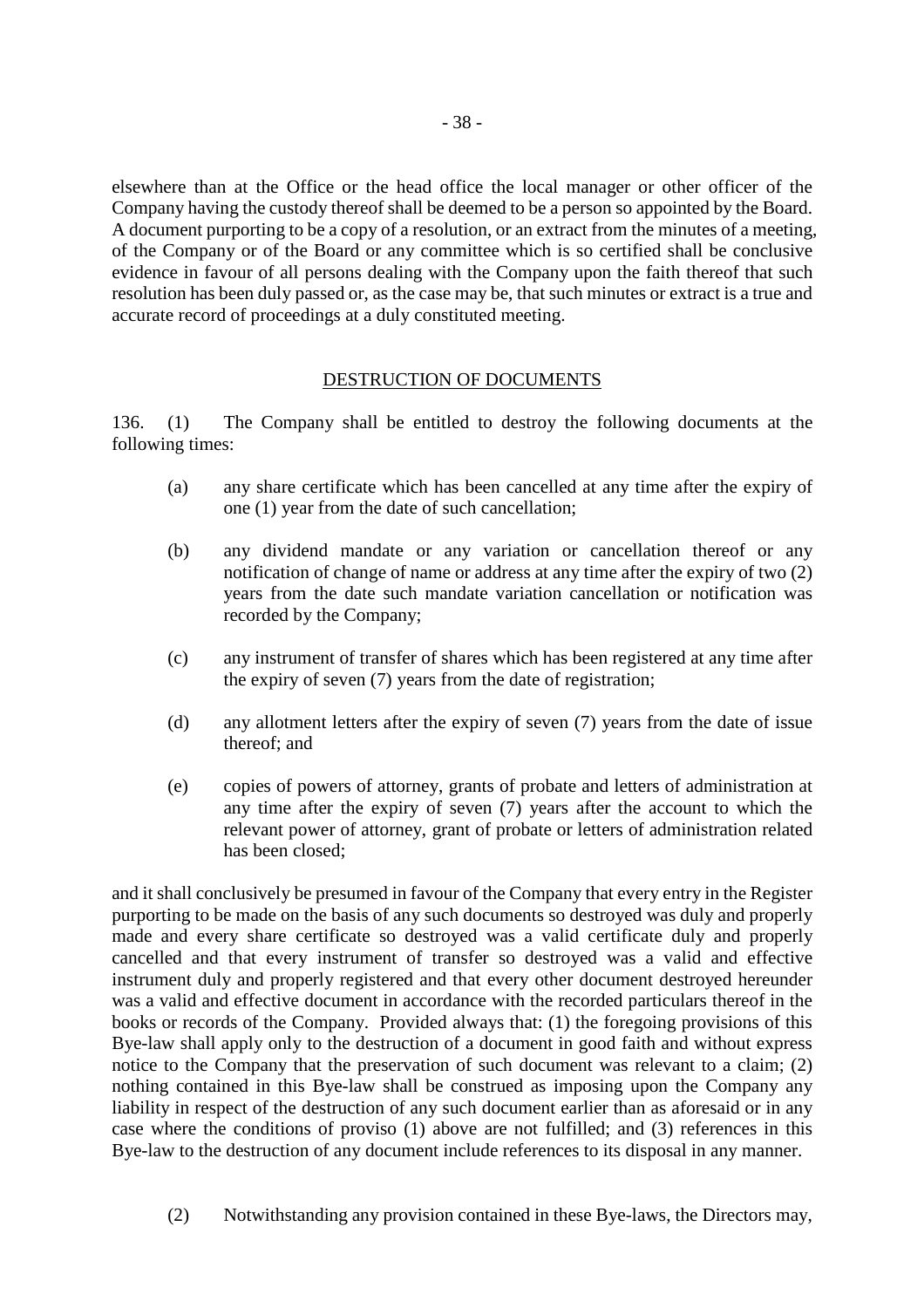if permitted by applicable law, authorise the destruction of documents set out in sub-paragraphs (a) to (e) of paragraph (1) of this Bye-law and any other documents in relation to share registration which have been microfilmed or electronically stored by the Company or by the share registrar on its behalf provided always that this Bye-law shall apply only to the destruction of a document in good faith and without express notice to the Company and its share registrar that the preservation of such document was relevant to a claim.

# DIVIDENDS AND OTHER PAYMENTS

137. Subject to the Act, the Company in general meeting may from time to time declare dividends in any currency to be paid to the Members but no dividend shall be declared in excess of the amount recommended by the Board. The Company in general meeting may also make a distribution to the Members out of any contributed surplus (as ascertained in accordance with the Act).

138. No dividend shall be paid or distribution made out of contributed surplus if to do so would render the Company unable to pay its liabilities as they become due or the realisable value of its assets would thereby become less than the aggregate of its liabilities and its issued share capital and share premium accounts.

138A. Notwithstanding any bye-law to the contrary and subject to the Act, Bye-law 138 and availability of legal distributable funds, unless otherwise determined by the Board, the aggregate amount of dividends, interim dividends and/or other distributions, whether in cash or in kind, to be recommended by the Board for any financial year of the Company shall not be (or its equivalent monetary value as determined by the Board where any dividend or distribution is in kind) less than 35 per cent. of the combined or, as the case may be, consolidated audited net profit of the Company for that financial year of the Company.

139. Except in so far as the rights attaching to, or the terms of issue of, any share otherwise provide:

- (a) all dividends shall be declared and paid according to the amounts paid up on the shares in respect of which the dividend is paid, but no amount paid up on a share in advance of calls shall be treated for the purposes of this Bye-law as paid up on the share; and App. 3 3(1)
- (b) all dividends shall be apportioned and paid pro rata according to the amounts paid up on the shares during any portion or portions of the period in respect of which the dividend is paid.

140. The Board may from time to time pay to the Members such interim dividends as appear to the Board to be justified by the profits of the Company and in particular (but without prejudice to the generality of the foregoing) if at any time the share capital of the Company is divided into different classes, the Board may pay such interim dividends in respect of those shares in the capital of the Company which confer on the holders thereof deferred or non-preferential rights as well as in respect of those shares which confer on the holders thereof preferential rights with regard to dividend and provided that the Board acts bona fide the Board shall not incur any responsibility to the holders of shares conferring any preference for any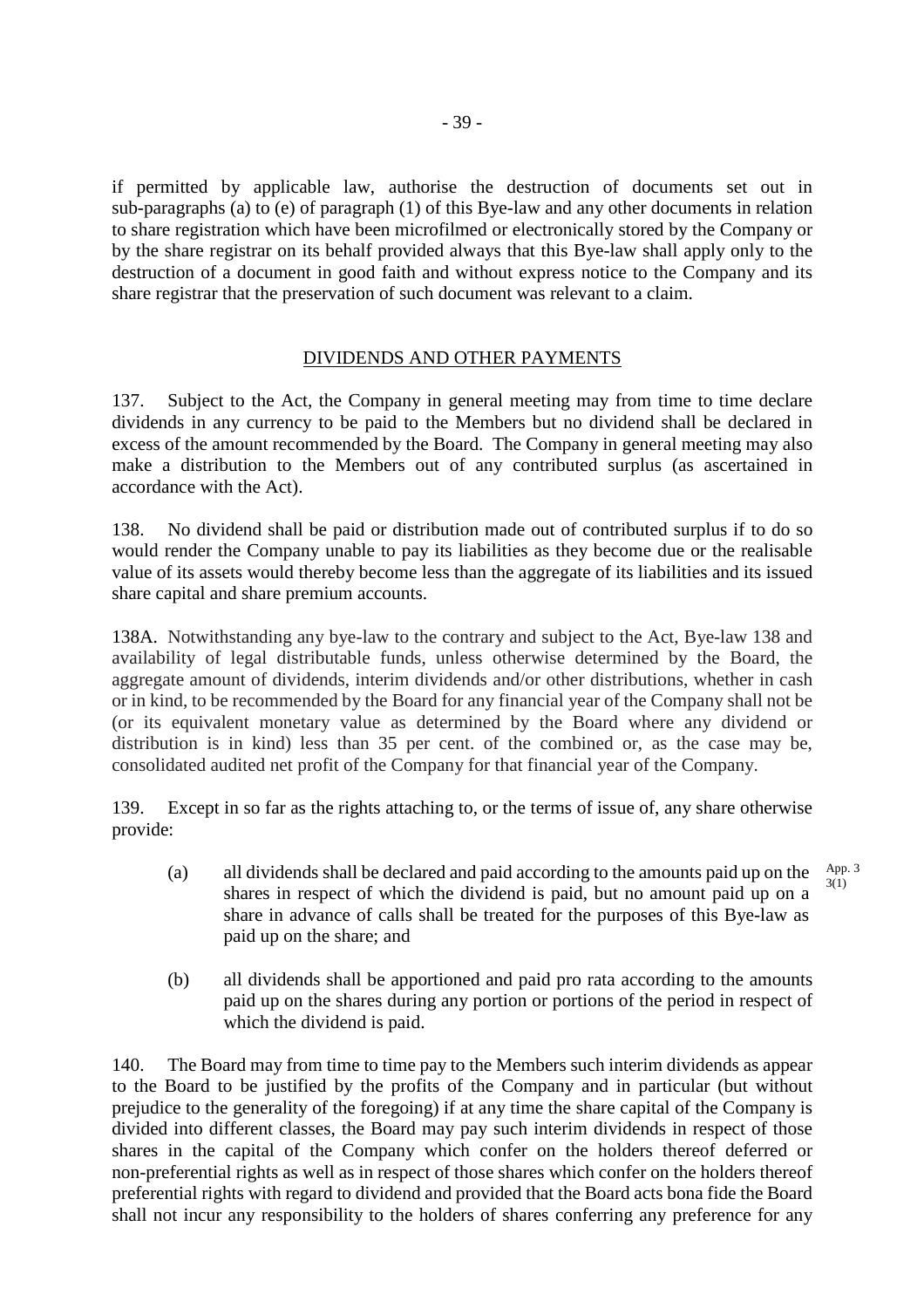damage that they may suffer by reason of the payment of an interim dividend on any shares having deferred or non-preferential rights and may also pay any fixed dividend which is payable on any shares of the Company half-yearly or on any other dates, whenever such profits, in the opinion of the Board, justifies such payment.

141. The Board may deduct from any dividend or other moneys payable to a Member by the Company on or in respect of any shares all sums of money (if any) presently payable by him to the Company on account of calls or otherwise.

142. No dividend or other moneys payable by the Company on or in respect of any share shall bear interest against the Company.

143. Any dividend, interest or other sum payable in cash to the holder of shares may be paid by cheque or warrant sent through the post addressed to the holder at his registered address or, in the case of joint holders, addressed to the holder whose name stands first in the Register in respect of the shares at his address as appearing in the Register or addressed to such person and at such address as the holder or joint holders may in writing direct. Every such cheque or warrant shall, unless the holder or joint holders otherwise direct, be made payable to the order of the holder or, in the case of joint holders, to the order of the holder whose name stands first on the Register in respect of such shares, and shall be sent at his or their risk and payment of the cheque or warrant by the bank on which it is drawn shall constitute a good discharge to the Company notwithstanding that it may subsequently appear that the same has been stolen or that any endorsement thereon has been forged. Any one of two or more joint holders may give effectual receipts for any dividends or other moneys payable or property distributable in respect of the shares held by such joint holders.

144. All dividends or bonuses unclaimed for one (1) year after having been declared may be invested or otherwise made use of by the Board for the benefit of the Company until claimed. Any dividend or bonuses unclaimed after a period of six (6) years from the date of declaration shall be forfeited and shall revert to the Company. The payment by the Board of any unclaimed dividend or other sums payable on or in respect of a share into a separate account shall not constitute the Company a trustee in respect thereof. App. 3 3(2)

145. Whenever the Board or the Company in general meeting has resolved that a dividend be paid or declared, the Board may further resolve that such dividend be satisfied wholly or in part by the distribution of specific assets of any kind and in particular of paid up shares, debentures or warrants to subscribe securities of the Company or any other company, or in any one or more of such ways, and where any difficulty arises in regard to the distribution the Board may settle the same as it thinks expedient, and in particular may issue certificates in respect of fractions of shares, disregard fractional entitlements or round the same up or down, and may fix the value for distribution of such specific assets, or any part thereof, and may determine that cash payments shall be made to any Members upon the footing of the value so fixed in order to adjust the rights of all parties, and may vest any such specific assets in trustees as may seem expedient to the Board and may appoint any person to sign any requisite instruments of transfer and other documents on behalf of the persons entitled to the dividend, and such appointment shall be effective and binding on the Members. The Board may resolve that no such assets shall be made available to Members with registered addresses in any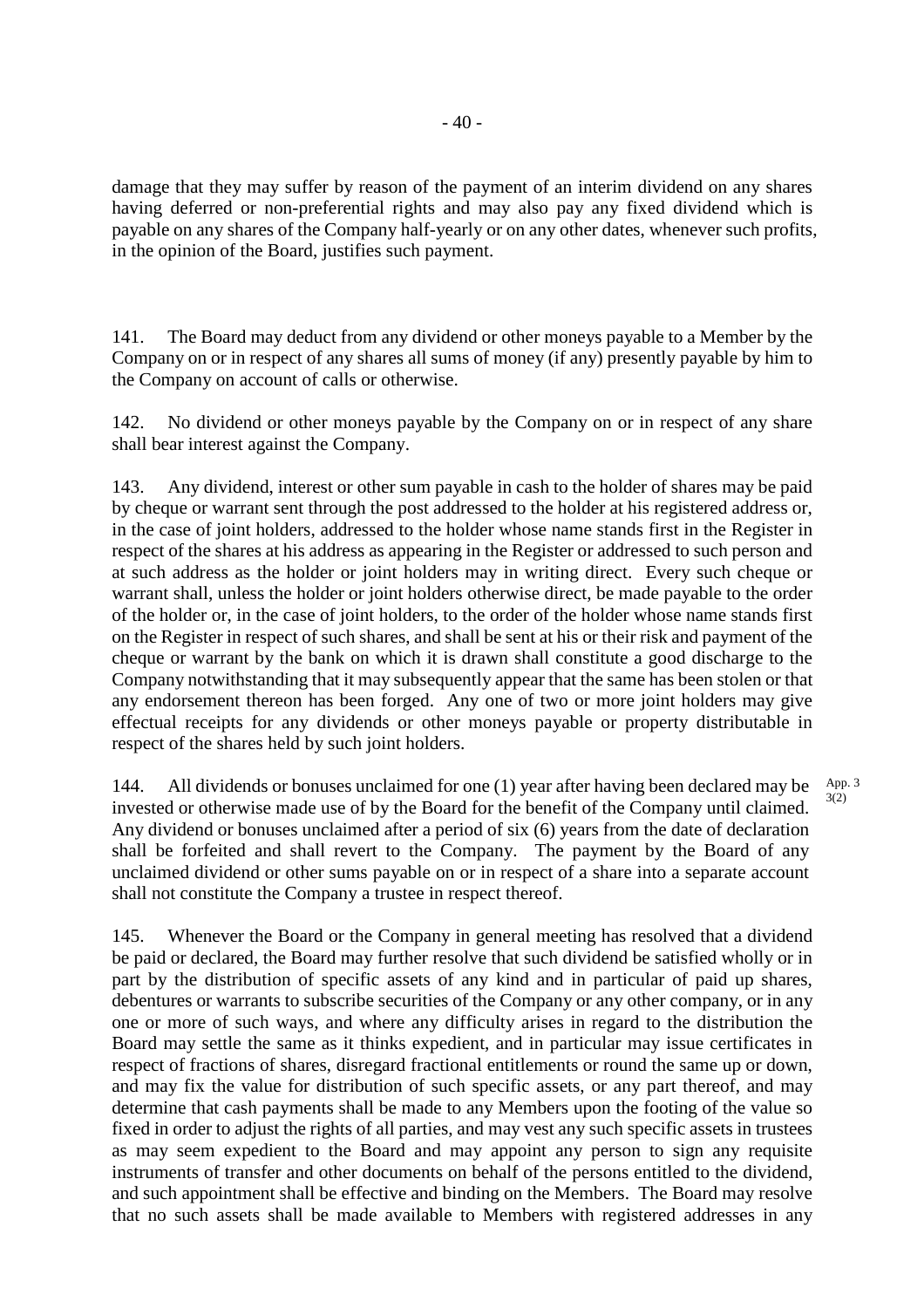particular territory or territories where, in the absence of a registration statement or other special formalities, such distribution of assets would or might, in the opinion of the Board, be unlawful or impracticable and in such event the only entitlement of the Members aforesaid shall be to receive cash payments as aforesaid. Members affected as a result of the foregoing sentence shall not be or be deemed to be a separate class of Members for any purpose whatsoever.

146. (1) Whenever the Board or the Company in general meeting has resolved that a dividend be paid or declared on any class of the share capital of the Company, the Board may further resolve either:

- (a) that such dividend be satisfied wholly or in part in the form of an allotment of shares credited as fully paid up, provided that the shareholders entitled thereto will be entitled to elect to receive such dividend (or part thereof if the Board so determines) in cash in lieu of such allotment. In such case, the following provisions shall apply:
	- (i) the basis of any such allotment shall be determined by the Board;
	- (ii) the Board, after determining the basis of allotment, shall give not less than two (2) weeks' Notice to the holders of the relevant shares of the right of election accorded to them and shall send with such notice forms of election and specify the procedure to be followed and the place at which and the latest date and time by which duly completed forms of election must be lodged in order to be effective;
	- (iii) the right of election may be exercised in respect of the whole or part of that portion of the dividend in respect of which the right of election has been accorded; and
	- (iv) the dividend (or that part of the dividend to be satisfied by the allotment of shares as aforesaid) shall not be payable in cash on shares in respect whereof the cash election has not been duly exercised ("the non-elected shares") and in satisfaction thereof shares of the relevant class shall be allotted credited as fully paid up to the holders of the non-elected shares on the basis of allotment determined as aforesaid and for such purpose the Board shall capitalise and apply out of any part of the undivided profits of the Company (including profits carried and standing to the credit of any reserves or other special account other than the Subscription Rights Reserve) as the Board may determine, such sum as may be required to pay up in full the appropriate number of shares of the relevant class for allotment and distribution to and amongst the holders of the non-elected shares on such basis; or
- (b) that the shareholders entitled to such dividend shall be entitled to elect to receive an allotment of shares credited as fully paid up in lieu of the whole or such part of the dividend as the Board may think fit. In such case, the following provisions shall apply: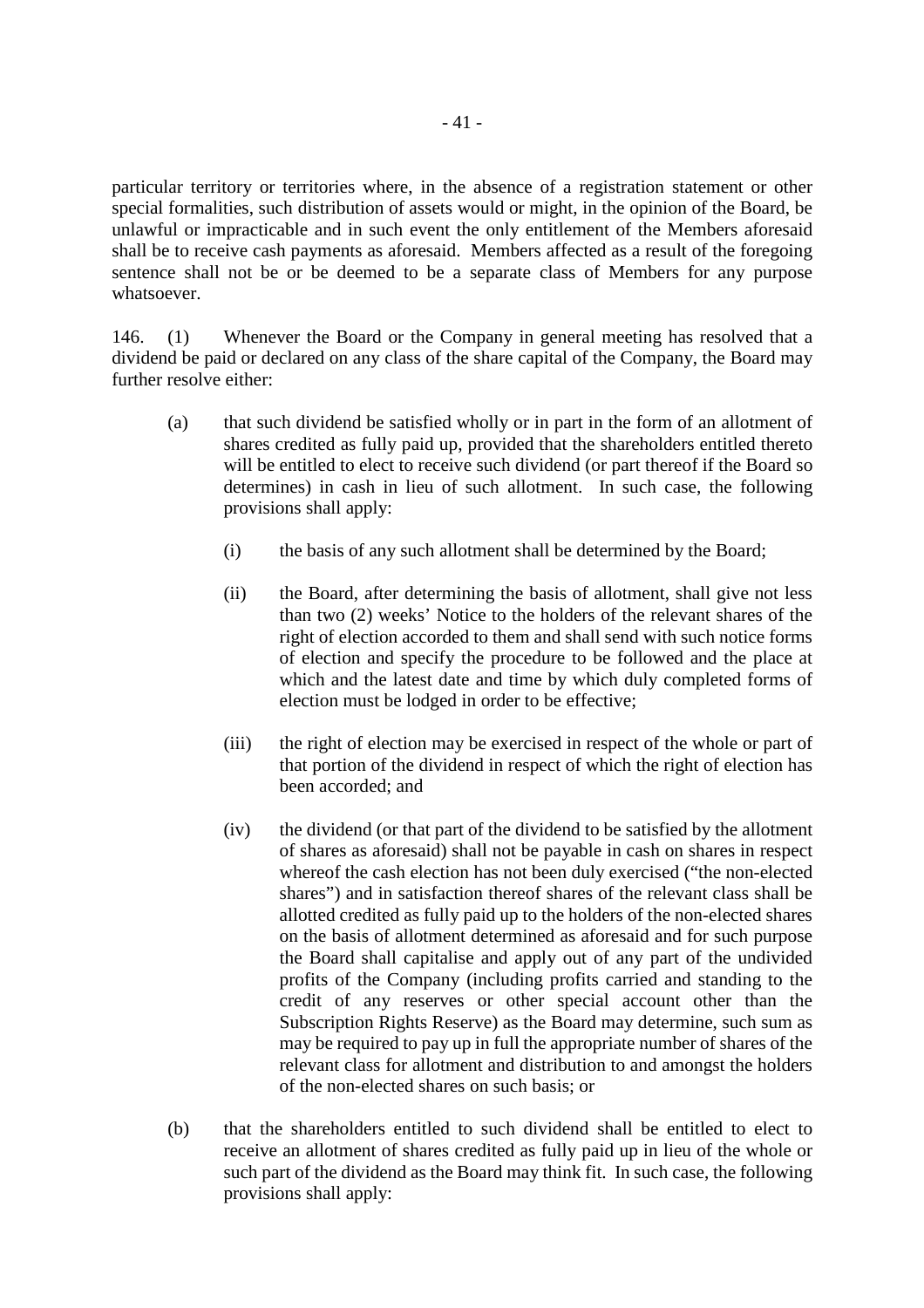- (i) the basis of any such allotment shall be determined by the Board;
- (ii) the Board, after determining the basis of allotment, shall give not less than two (2) weeks' Notice to the holders of the relevant shares of the right of election accorded to them and shall send with such notice forms of election and specify the procedure to be followed and the place at

 which and the latest date and time by which duly completed forms of election must be lodged in order to be effective;

- (iii) the right of election may be exercised in respect of the whole or part of that portion of the dividend in respect of which the right of election has been accorded; and
- (iv) the dividend (or that part of the dividend in respect of which a right of election has been accorded) shall not be payable in cash on shares in respect whereof the share election has been duly exercised ("the elected shares") and in lieu thereof shares of the relevant class shall be allotted credited as fully paid up to the holders of the elected shares on the basis of allotment determined as aforesaid and for such purpose the Board shall capitalise and apply out of any part of the undivided profits of the Company (including profits carried and standing to the credit of any reserves or other special account other than the Subscription Rights Reserve) as the Board may determine, such sum as may be required to pay up in full the appropriate number of shares of the relevant class for allotment and distribution to and amongst the holders of the elected shares on such basis.
- (2) (a) The shares allotted pursuant to the provisions of paragraph (1) of this Bye-law shall rank pari passu in all respects with shares of the same class (if any) then in issue save only as regards participation in the relevant dividend or in any other distributions, bonuses or rights paid, made, declared or announced prior to or contemporaneously with the payment or declaration of the relevant dividend unless, contemporaneously with the announcement by the Board of their proposal to apply the provisions of sub-paragraph (a) or (b) of paragraph (2) of this Bye-law in relation to the relevant dividend or contemporaneously with their announcement of the distribution, bonus or rights in question, the Board shall specify that the shares to be allotted pursuant to the provisions of paragraph (1) of this Bye-law shall rank for participation in such distribution, bonus or rights.
	- (b) The Board may do all acts and things considered necessary or expedient to give effect to any capitalisation pursuant to the provisions of paragraph (1) of this Bye-law, with full power to the Board to make such provisions as it thinks fit in the case of shares becoming distributable in fractions (including provisions whereby, in whole or in part, fractional entitlements are aggregated and sold and the net proceeds distributed to those entitled, or are disregarded or rounded up or down or whereby the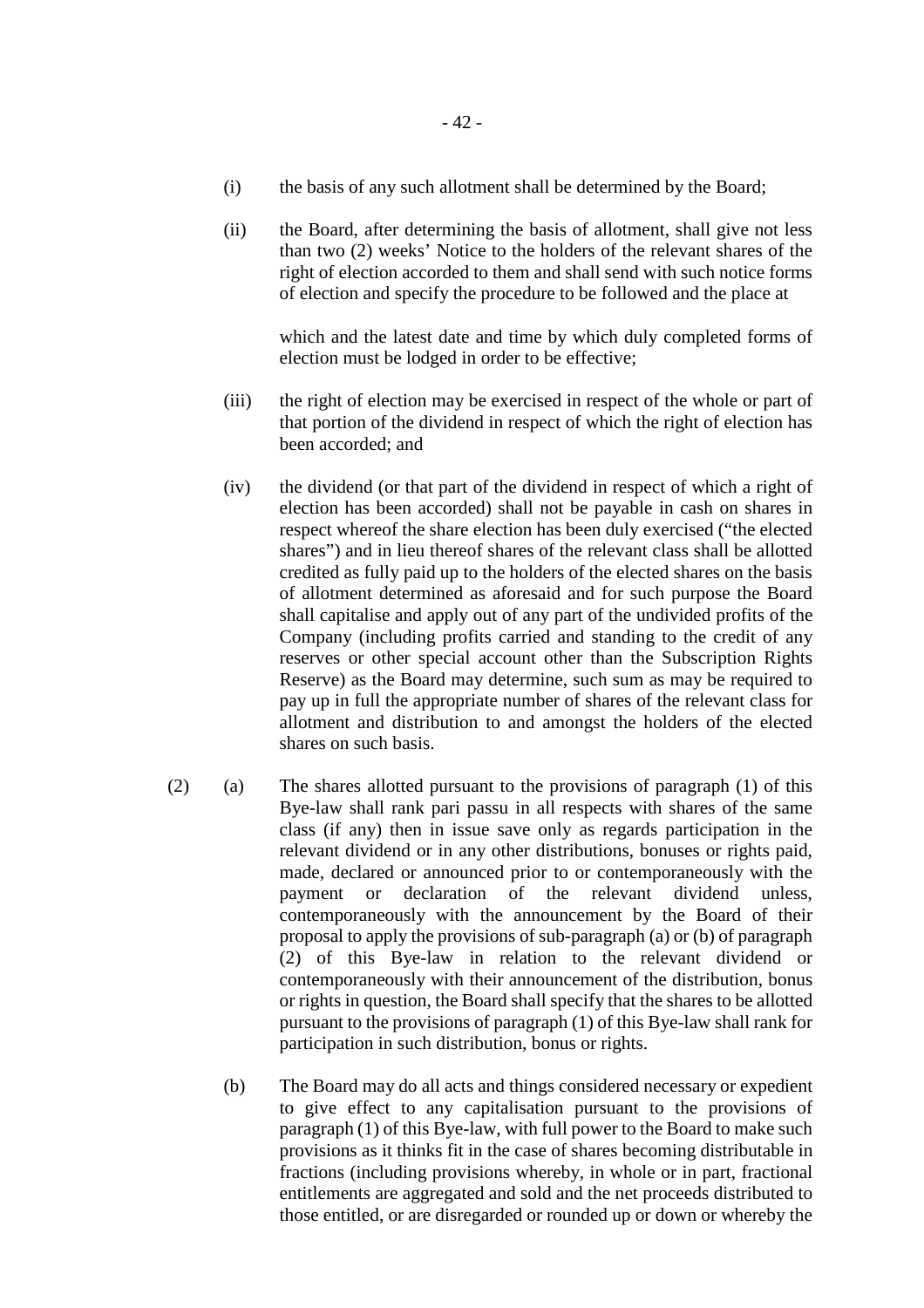benefit of fractional entitlements accrues to the Company rather than to the Members concerned). The Board may authorise any person to enter into on behalf of all Members interested, an agreement with the Company providing for such capitalisation and matters incidental thereto and any agreement made pursuant to such authority shall be effective and binding on all concerned.

(3) The Company may upon the recommendation of the Board by ordinary resolution resolve in respect of any one particular dividend of the Company that notwithstanding the provisions of paragraph (1) of this Bye-law a dividend may be satisfied wholly in the form of an allotment of shares credited as fully paid up without offering any right to shareholders to elect to receive such dividend in cash in lieu of such allotment.

(4) The Board may on any occasion determine that rights of election and the allotment of shares under paragraph (1) of this Bye-law shall not be made available or made to any shareholders with registered addresses in any territory where, in the absence of a registration statement or other special formalities, the circulation of an offer of such rights of election or the allotment of shares would or might, in the opinion of the Board, be unlawful or impracticable, and in such event the provisions aforesaid shall be read and construed subject to such determination. Members affected as a result of the foregoing sentence shall not be or be deemed to be a separate class of Members for any purpose whatsoever.

(5) Any resolution declaring a dividend on shares of any class, whether a resolution of the Company in general meeting or a resolution of the Board, may specify that the same shall be payable or distributable to the persons registered as the holders of such shares at the close of business on a particular date, notwithstanding that it may be a date prior to that on which the resolution is passed, and thereupon the dividend shall be payable or distributable to them in accordance with their respective holdings so registered, but without prejudice to the rights inter se in respect of such dividend of transferors and transferees of any such shares. The provisions of this Bye-law shall mutatis mutandis apply to bonuses, capitalisation issues, distributions of realised capital profits or offers or grants made by the Company to the Members.

#### RESERVES

147. Before recommending any dividend, the Board may set aside out of the profits of the Company such sums as it determines as reserves which shall, at the discretion of the Board, be applicable for any purpose to which the profits of the Company may be properly applied and pending such application may, also at such discretion, either be employed in the business of the Company or be invested in such investments as the Board may from time to time think fit and so that it shall not be necessary to keep any investments constituting the reserve or reserves separate or distinct from any other investments of the Company. The Board may also without placing the same to reserve carry forward any profits which it may think prudent not to distribute.

# CAPITALISATION

148. The Company may, upon the recommendation of the Board, at any time and from time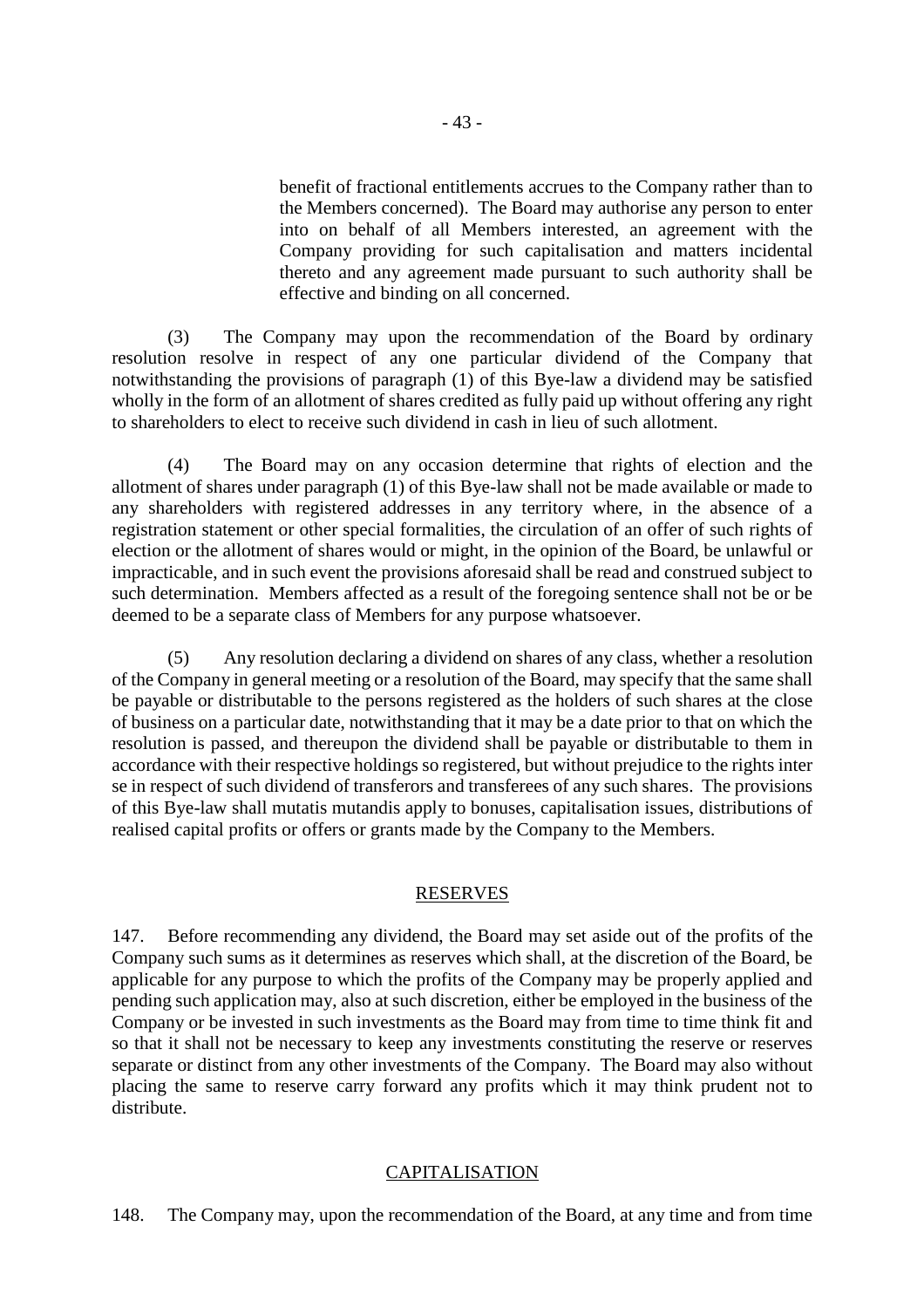to time pass an ordinary resolution to the effect that it is desirable to capitalise all or any part of any amount for the time being standing to the credit of any reserve or fund (including the profit and loss account) whether or not the same is available for distribution and accordingly that such amount be set free for distribution among the Members or any class of Members who would be entitled thereto if it were distributed by way of dividend and in the same proportions, on the footing that the same is not paid in cash but is applied either in or towards paying up the amounts for the time being unpaid on any shares in the Company held by such Members respectively or in paying up in full unissued shares, debentures or other obligations of the Company, to be allotted and distributed credited as fully paid up among such Members, or partly in one way and partly in the other, and the Board shall give effect to such resolution provided that, for the purposes of this Bye-law, a share premium account and any reserve or fund representing unrealised profits, may be applied only in paying up in full unissued shares of the Company to be allotted to such Members credited as fully paid. In carrying sums to reserve and in applying the same the Board shall comply with the provisions of the Act.

149. The Board may settle, as it considers appropriate, any difficulty arising in regard to any distribution under the last preceding Bye-law and in particular may issue certificates in respect of fractions of shares or authorise any person to sell and transfer any fractions or may resolve that the distribution should be as nearly as may be practicable in the correct proportion but not exactly so or may ignore fractions altogether, and may determine that cash payments shall be made to any Members in order to adjust the rights of all parties, as may seem expedient to the Board. The Board may appoint any person to sign on behalf of the persons entitled to participate in the distribution any contract necessary or desirable for giving effect thereto and such appointment shall be effective and binding upon the Members.

# SUBSCRIPTION RIGHTS RESERVE

150. The following provisions shall have effect to the extent that they are not prohibited by and are in compliance with the Act:

(1) If, so long as any of the rights attached to any warrants issued by the Company to subscribe for shares of the Company shall remain exercisable, the Company does any act or engages in any transaction which, as a result of any adjustments to the subscription price in accordance with the provisions of the conditions of the warrants, would reduce the subscription price to below the nominal value of a share, then the following provisions shall apply:

- (a) as from the date of such act or transaction the Company shall establish and thereafter (subject as provided in this Bye-law) maintain in accordance with the provisions of this Bye-law a reserve (the "Subscription Rights Reserve") the amount of which shall at no time be less than the sum which for the time being would be required to be capitalised and applied in paying up in full the nominal amount of the additional shares required to be issued and allotted credited as fully paid pursuant to sub- paragraph (c) below on the exercise in full of all the subscription rights outstanding and shall apply the Subscription Rights Reserve in paying up such additional shares in full as and when the same are allotted;
- (b) the Subscription Rights Reserve shall not be used for any purpose other than that specified above unless all other reserves of the Company (other than share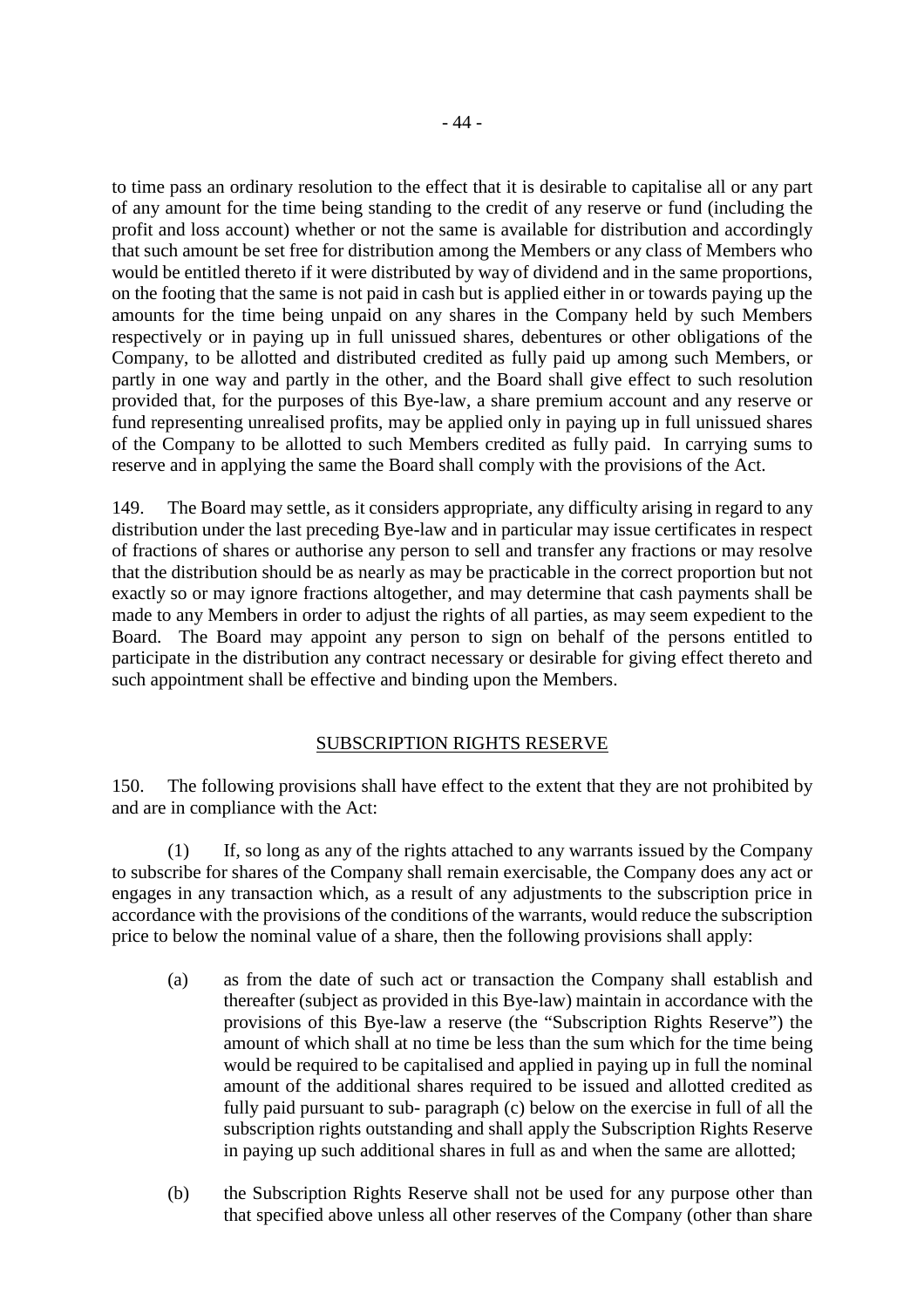premium account) have been extinguished and will then only be used to make good losses of the Company if and so far as is required by law;

- (c) upon the exercise of all or any of the subscription rights represented by any warrant, the relevant subscription rights shall be exercisable in respect of a nominal amount of shares equal to the amount in cash which the holder of such warrant is required to pay on exercise of the subscription rights represented thereby (or, as the case may be the relevant portion thereof in the event of a partial exercise of the subscription rights) and, in addition, there shall be allotted in respect of such subscription rights to the exercising warrantholder, credited as fully paid, such additional nominal amount of shares as is equal to the difference between:
	- (i) the said amount in cash which the holder of such warrant is required to pay on exercise of the subscription rights represented thereby (or, as the case may be, the relevant portion thereof in the event of a partial exercise of the subscription rights); and
	- (ii) the nominal amount of shares in respect of which such subscription rights would have been exercisable having regard to the provisions of the conditions of the warrants, had it been possible for such subscription rights to represent the right to subscribe for shares at less than par

and immediately upon such exercise so much of the sum standing to the credit of the Subscription Rights Reserve as is required to pay up in full such additional nominal amount of shares shall be capitalised and applied in paying up in full such additional nominal amount of shares which shall forthwith be allotted credited as fully paid to the exercising warrantholders; and

- (d) if, upon the exercise of the subscription rights represented by any warrant, the amount standing to the credit of the Subscription Rights Reserve is not sufficient to pay up in full such additional nominal amount of shares equal to such difference as aforesaid to which the exercising warrantholder is entitled, the Board shall apply any profits or reserves then or thereafter becoming available (including, to the extent permitted by law, share premium account) for such purpose until such additional nominal amount of shares is paid up and allotted as aforesaid and until then no dividend or other distribution shall be paid or made on the fully paid shares of the Company then in issue. Pending such payment and allotment, the exercising warrantholder shall be issued by the Company with a certificate evidencing his right to the allotment of such additional nominal amount of shares. The rights represented by any such certificate shall be in registered form and shall be transferable in whole or in part in units of one share in the like manner as the shares for the time being are transferable, and the Company shall make such arrangements in relation to the maintenance of a register therefor and other matters in relation thereto as the Board may think fit and adequate particulars thereof shall be made known to each relevant exercising warrantholder upon the issue of such certificate.
- (2) Shares allotted pursuant to the provisions of this Bye-law shall rank pari passu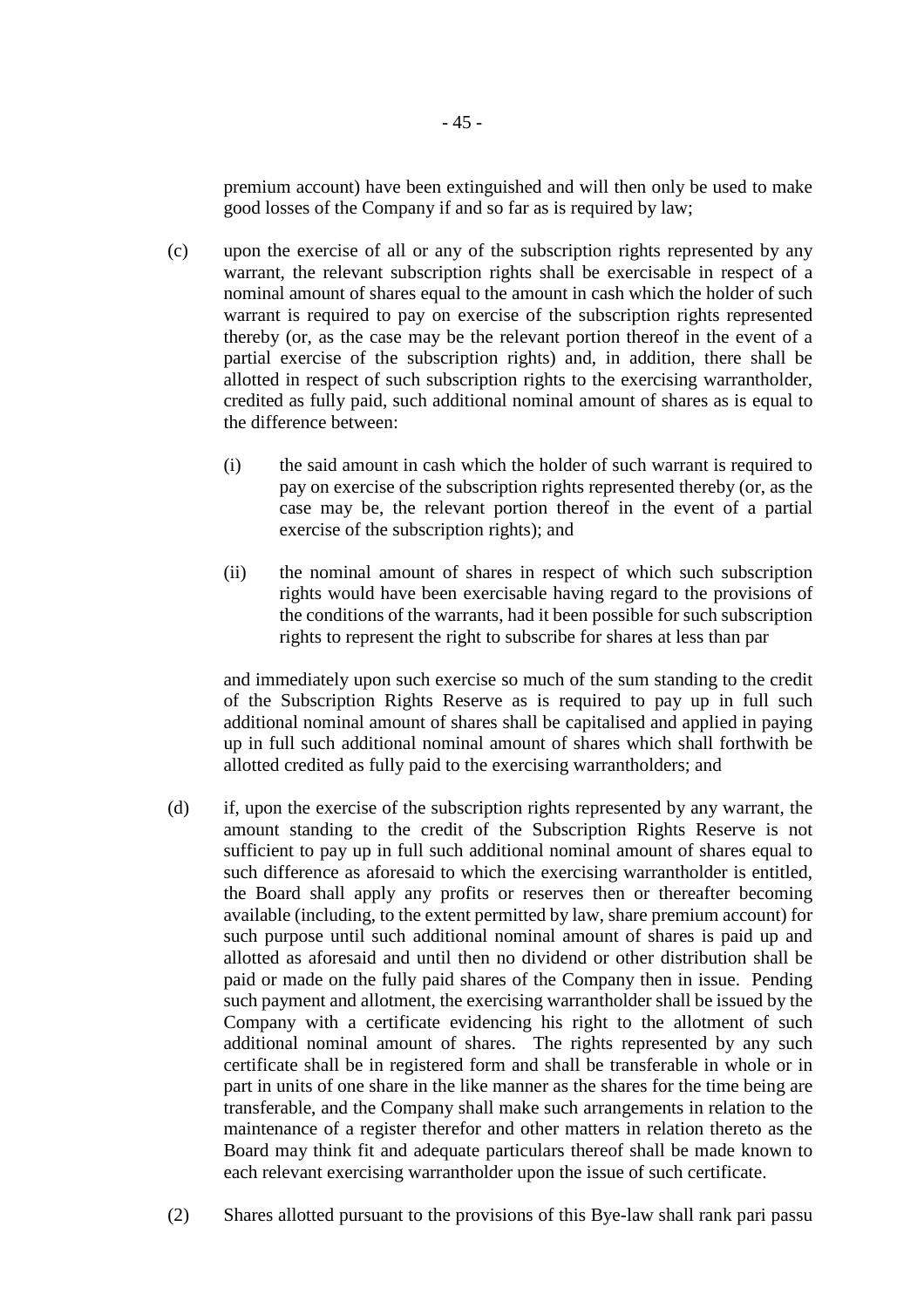in all respects with the other shares allotted on the relevant exercise of the subscription rights represented by the warrant concerned. Notwithstanding anything contained in paragraph (1) of this Bye-law, no fraction of any share shall be allotted on exercise of the subscription rights.

The provision of this Bye-law as to the establishment and maintenance of the Subscription Rights Reserve shall not be altered or added to in any way which would vary or abrogate, or which would have the effect of varying or abrogating the provisions for the benefit of any warrantholder or class of warrantholders under this Bye-law without the sanction of a special resolution of such warrantholders or class of warrantholders.

(4) A certificate or report by the auditors for the time being of the Company as to whether or not the Subscription Rights Reserve is required to be established and maintained and if so the amount thereof so required to be established and maintained, as to the purposes for which the Subscription Rights Reserve has been used, as to the extent to which it has been used to make good losses of the Company, as to the additional nominal amount of shares required to be allotted to exercising warrantholders credited as fully paid, and as to any other matter concerning the Subscription Rights Reserve shall (in the absence of manifest error) be conclusive and binding upon the Company and all warrantholders and shareholders.

# ACCOUNTING RECORDS

151. The Board shall cause true accounts to be kept of the sums of money received and expended by the Company, and the matters in respect of which such receipt and expenditure take place, and of the property, assets, credits and liabilities of the Company and of all other matters required by the Act or necessary to give a true and fair view of the Company's affairs and to explain its transactions. App. 13A 4(1)

152. The accounting records shall be kept at the Office or, subject to the Act, at such other place or places as the Board decides and shall always be open to inspection by the Directors. No Member (other than a Director) shall have any right of inspecting any accounting record or book or document of the Company except as conferred by law or authorised by the Board or the Company in general meeting. App. 13A 4(2)

153. Subject to Section 88 of the Act and Bye-law 154, a printed copy of the Directors' report, accompanied by the balance sheet and profit and loss account, including every document required by law to be annexed thereto, made up to the end of the applicable financial year and containing a summary of the assets and liabilities of the Company under convenient heads and a statement of income and expenditure, together with a copy of the Auditors' report, shall be sent to each person entitled thereto at least twenty-one (21) days before the date of the general meeting and laid before the Company in general meeting in accordance with the requirements of the Act provided that this Bye-law shall not require a copy of those documents to be sent to any person whose address the Company is not aware of or to more than one of the joint holders of any shares or debentures.

154. To the extent permitted by and subject to due compliance with all applicable Statutes, rules and regulations, including, without limitation, the rules of the Designated Stock Exchange, and to obtaining all necessary consents, if any, required thereunder, the requirements of Bye-law 153 shall be deemed satisfied in relation to any person by sending to

App. 3 5 App. 13A 4(2)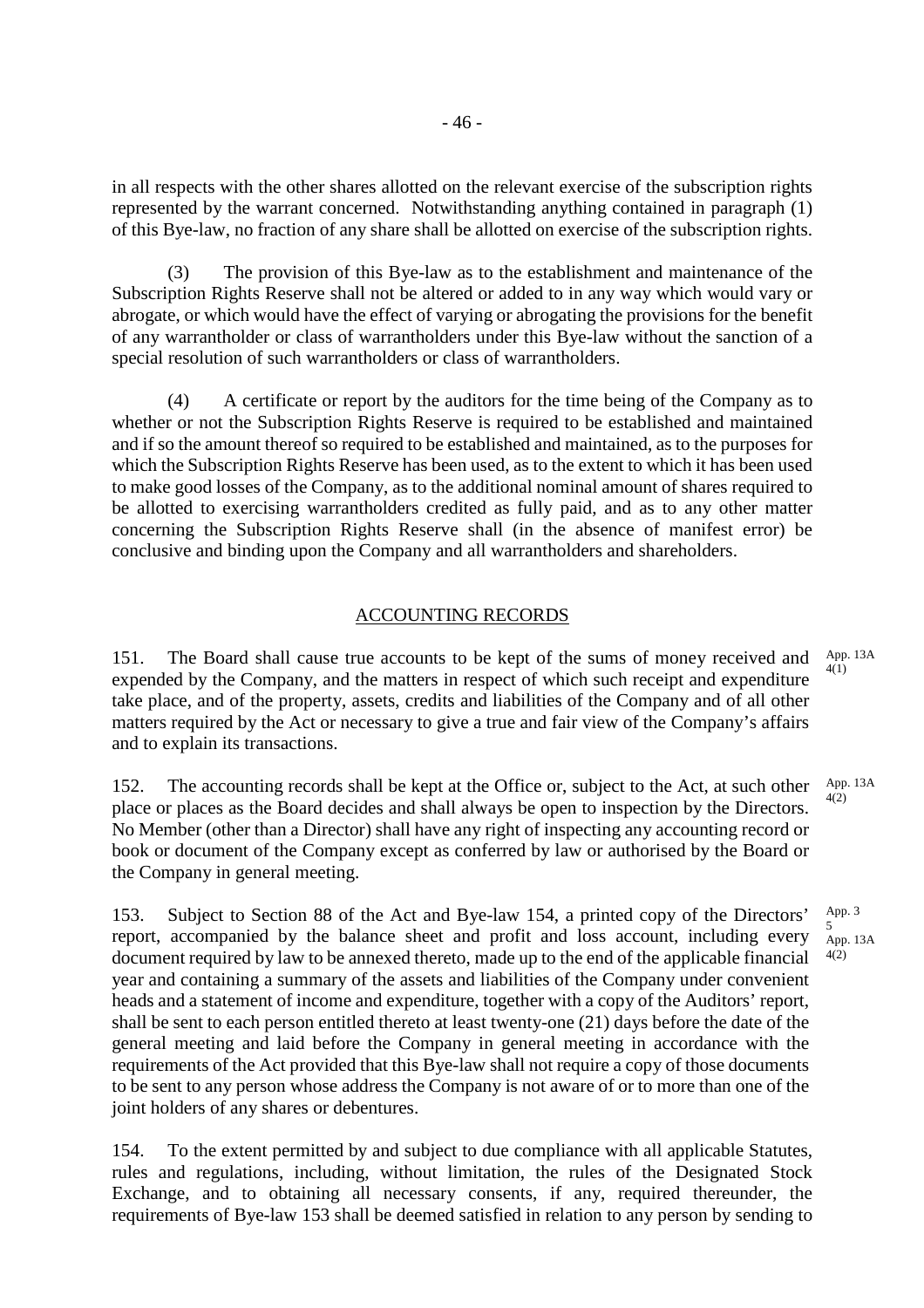the person in any manner not prohibited by the Statutes, a summary financial statement derived from the Company's annual accounts and the directors' report which shall be in the form and containing the information required by applicable laws and regulations, provided that any person who is otherwise entitled to the annual financial statements of the Company and the directors' report thereon may, if he so requires by notice in writing served on the Company, demand that the Company sends to him, in addition to a summary financial statement, a

complete printed copy of the Company's annual financial statement and the directors' report thereon.

155. The requirement to send to a person referred to in Bye-law 153 the documents referred to in that provision or a summary financial report in accordance with Bye-law 154 shall be deemed satisfied where, in accordance with all applicable Statutes, rules and regulations, including, without limitation, the rules of the Designated Stock Exchange, the Company publishes copies of the documents referred to in Bye-law 153 and, if applicable, a summary financial report complying with Bye-law 154, on the Company's computer network or in any other permitted manner (including by sending any form of electronic communication), and that person has agreed or is deemed to have agreed to treat the publication or receipt of such documents in such manner as discharging the Company's obligation to send to him a copy of such documents.

## AUDIT

156. (1) Subject to Section 88 of the Act, at the annual general meeting or at a subsequent special general meeting in each year, the Members shall appoint an auditor to audit the accounts of the Company and such auditor shall hold office until the Members appoint another auditor. Such auditor may be a Member but no Director or officer or employee of the Company shall, during his continuance in office, be eligible to act as an auditor of the Company.

(2) Subject to Section 89 of the Act, a person, other than an incumbent Auditor, shall not be capable of being appointed Auditor at an annual general meeting unless notice in writing of an intention to nominate that person to the office of Auditor has been given not less than twenty-one (21) days before the annual general meeting and furthermore, the Company shall send a copy of any such notice to the incumbent Auditor.

(3) The Members may, at any general meeting convened and held in accordance with these Bye-laws, by special resolution remove the Auditor at any time before the expiration of his term of office and shall by ordinary resolution at that meeting appoint another Auditor in his stead for the remainder of his term.

157. Subject to Section 88 of the Act the accounts of the Company shall be audited at least once in every year.

158. The remuneration of the Auditor shall be fixed by the Company in general meeting or in such manner as the Members may determine.

159. If the office of auditor becomes vacant by the resignation or death of the Auditor, or by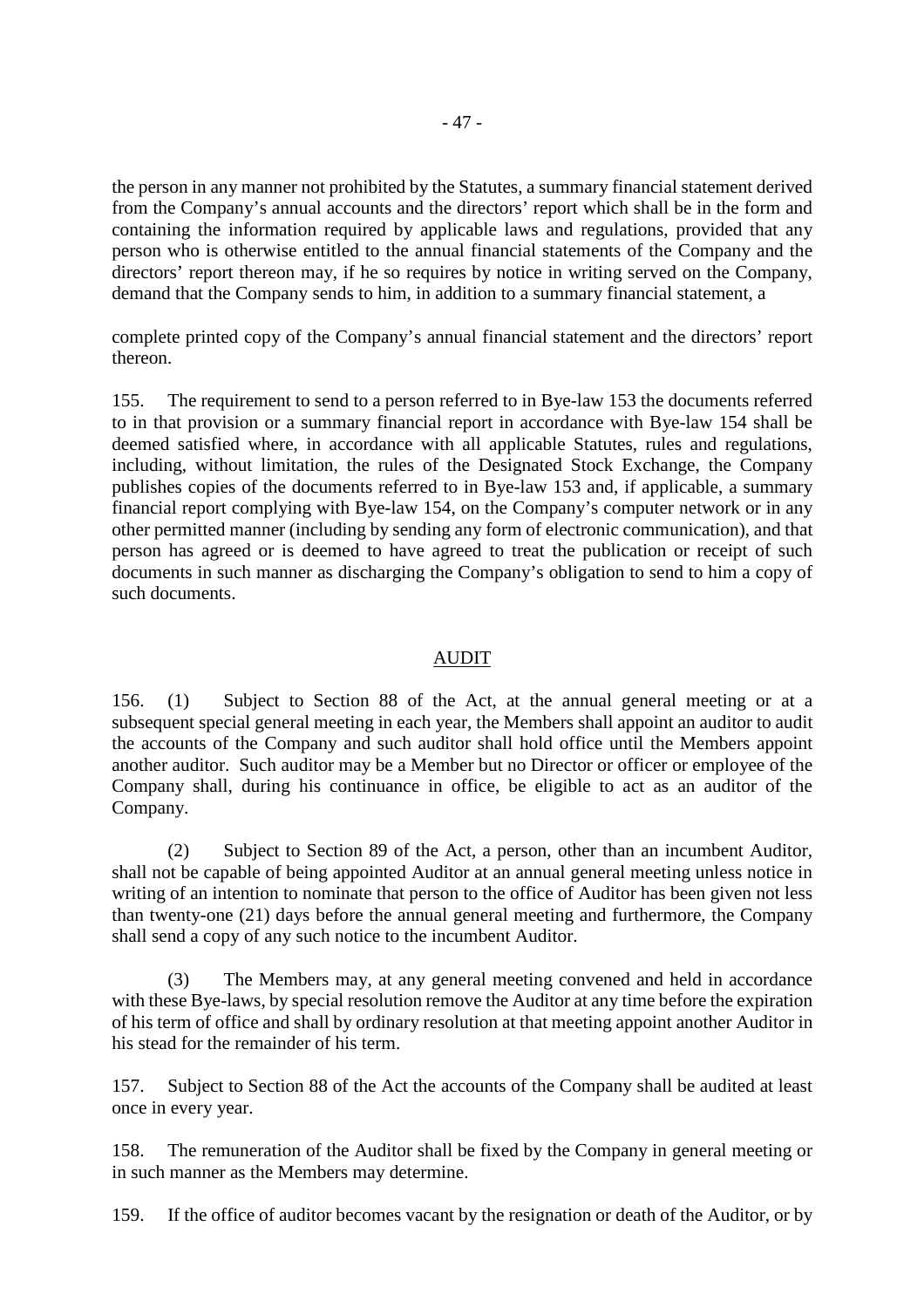his becoming incapable of acting by reason of illness or other disability at a time when his services are required, the Directors shall fill the vacancy and fix the remuneration of the Auditor so appointed.

160. The Auditor shall at all reasonable times have access to all books kept by the Company and to all accounts and vouchers relating thereto; and he may call on the Directors or officers

of the Company for any information in their possession relating to the books or affairs of the Company.

161. The statement of income and expenditure and the balance sheet provided for by these Bye-laws shall be examined by the Auditor and compared by him with the books, accounts and vouchers relating thereto; and he shall make a written report thereon stating whether such statement and balance sheet are drawn up so as to present fairly the financial position of the Company and the results of its operations for the period under review and, in case information shall have been called for from Directors or officers of the Company, whether the same has been furnished and has been satisfactory. The financial statements of the Company shall be audited by the Auditor in accordance with generally accepted auditing standards. The Auditor shall make a written report thereon in accordance with generally accepted auditing standards and the report of the Auditor shall be submitted to the Members in general meeting. The generally accepted auditing standards referred to herein may be those of a country or jurisdiction other than Bermuda. If the auditing standards of a country or jurisdiction other than Bermuda are used, the financial statements and the report of the Auditor should disclose this fact and name such country or jurisdiction.

# **NOTICES**

162. Any Notice or document (including any "corporate communication" within the meaning ascribed thereto under the rules of the Designated Stock Exchange), whether or not, to be given or issued under these Bye-laws from the Company to a Member shall be in writing or by cable, telex or facsimile transmission message or other form of electronic transmission or communication and any such Notice and document may be served or delivered by the Company on or to any Member either personally or by sending it through the post in a prepaid envelope addressed to such Member at his registered address as appearing in the Register or at any other address supplied by him to the Company for the purpose or, as the case may be, by transmitting it to any such address or transmitting it to any telex or facsimile transmission number or electronic number or address or website supplied by him to the Company for the giving of Notice to him or which the person transmitting the notice reasonably and bona fide believes at the relevant time will result in the Notice being duly received by the Member or may also be served by advertisement in appointed newspapers (as defined in the Act) or in newspapers published daily and circulating generally in the territory of and in accordance with the requirements of the Designated Stock Exchange or, to the extent permitted by the applicable laws, by placing it on the Company's website or the website of the Designated Stock Exchange, and giving to the member a notice stating that the notice or other document is available there (a "notice of availability"). The notice of availability may be given to the Member by any of the means set out above. In the case of joint holders of a share all notices shall be given to that one of the joint holders whose name stands first in the Register and notice so given shall be deemed a sufficient service on or delivery to all the joint holders.

App. 3 7(1) 7(2) 7(3)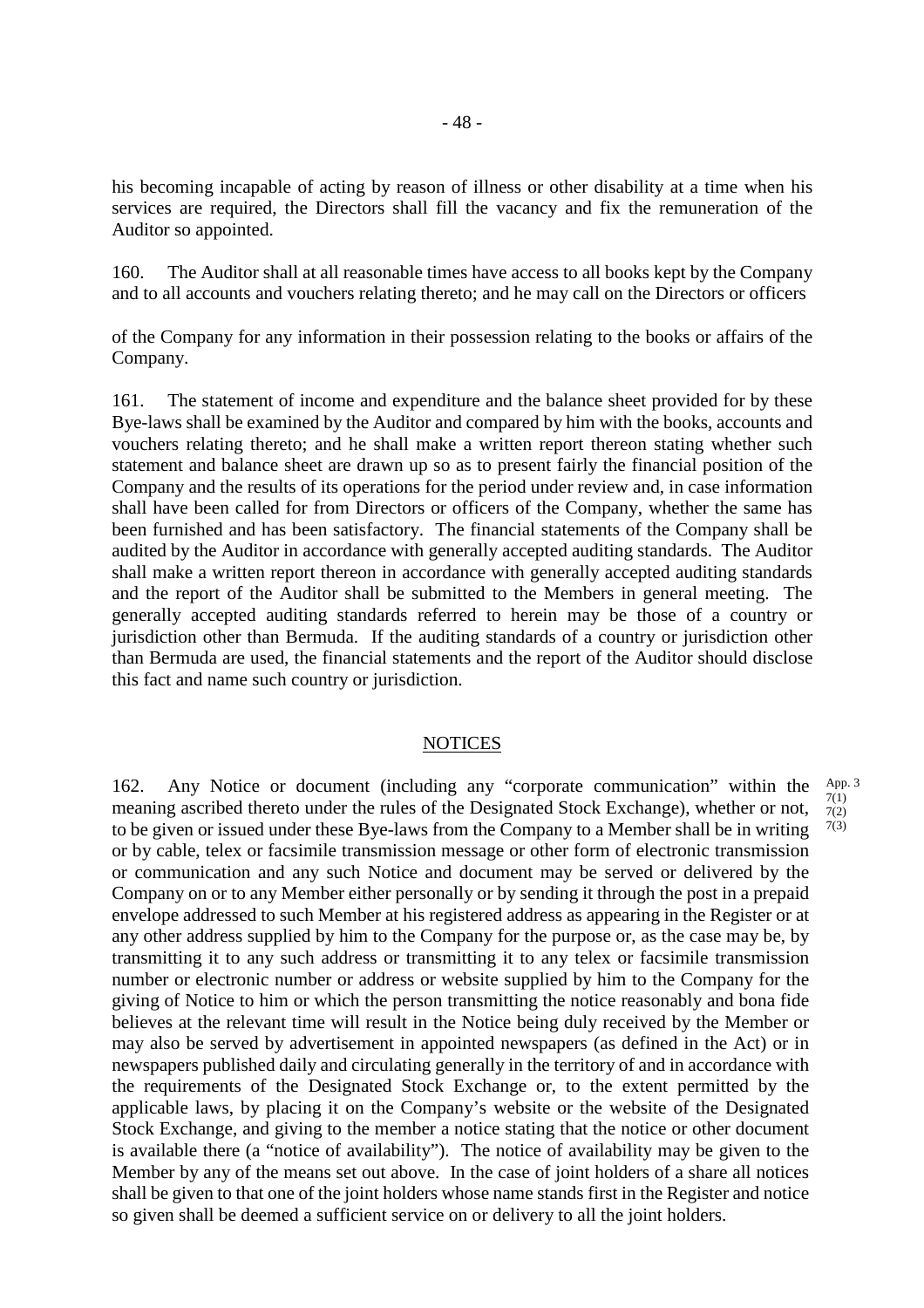- 163. Any Notice or other document:
	- (a) if served or delivered by post, shall where appropriate be sent by airmail and shall be deemed to have been served or delivered on the day following that on which the envelope containing the same, properly prepaid and addressed, is put into the post; in proving such service or delivery it shall be sufficient to prove that the envelope or wrapper containing the notice or document was properly addressed and put into the post and a certificate in writing signed by the Secretary or other officer of the Company or other person appointed by the Board that the envelope or wrapper containing the notice or other document was so addressed and put into the post shall be conclusive evidence thereof;
	- (b) if sent by electronic communication, shall be deemed to be given on the day on which it is transmitted from the server of the Company or its agent. A notice placed on the Company's website or the website of the Designated Stock Exchange is deemed given by the Company to a Member on the day following that on which a notice of availability is deemed served on the Member;
	- (c) if served or delivered in any other manner contemplated by these Bye-laws, shall be deemed to have been served or delivered at the time of personal service or delivery or, as the case may be, at the time of the relevant despatch, transmission or publication; and in proving such service or delivery a certificate in writing signed by the Secretary or other officer of the Company or other person appointed by the Board as to the fact and time of such service, delivery, despatch, transmission or publication shall be conclusive evidence thereof; and
	- (d) may be given to a Member either in the English language or the Chinese language, subject to due compliance with all applicable Statutes, rules and regulations.

164. (1) Any Notice or other document delivered or sent by post to or left at the registered address of any Member in pursuance of these Bye-laws shall, notwithstanding that such Member is then dead or bankrupt or that any other event has occurred, and whether or not the Company has notice of the death or bankruptcy or other event, be deemed to have been duly served or delivered in respect of any share registered in the name of such Member as sole or joint holder unless his name shall, at the time of the service or delivery of the notice or document, have been removed from the Register as the holder of the share, and such service or delivery shall for all purposes be deemed a sufficient service or delivery of such Notice or document on all persons interested (whether jointly with or as claiming through or under him) in the share.

(2) A notice may be given by the Company to the person entitled to a share in consequence of the death, mental disorder or bankruptcy of a Member by sending it through the post in a prepaid letter, envelope or wrapper addressed to him by name, or by the title of representative of the deceased, or trustee of the bankrupt, or by any like description, at the address, if any, supplied for the purpose by the person claiming to be so entitled, or (until such an address has been so supplied) by giving the notice in any manner in which the same might have been given if the death, mental disorder or bankruptcy had not occurred.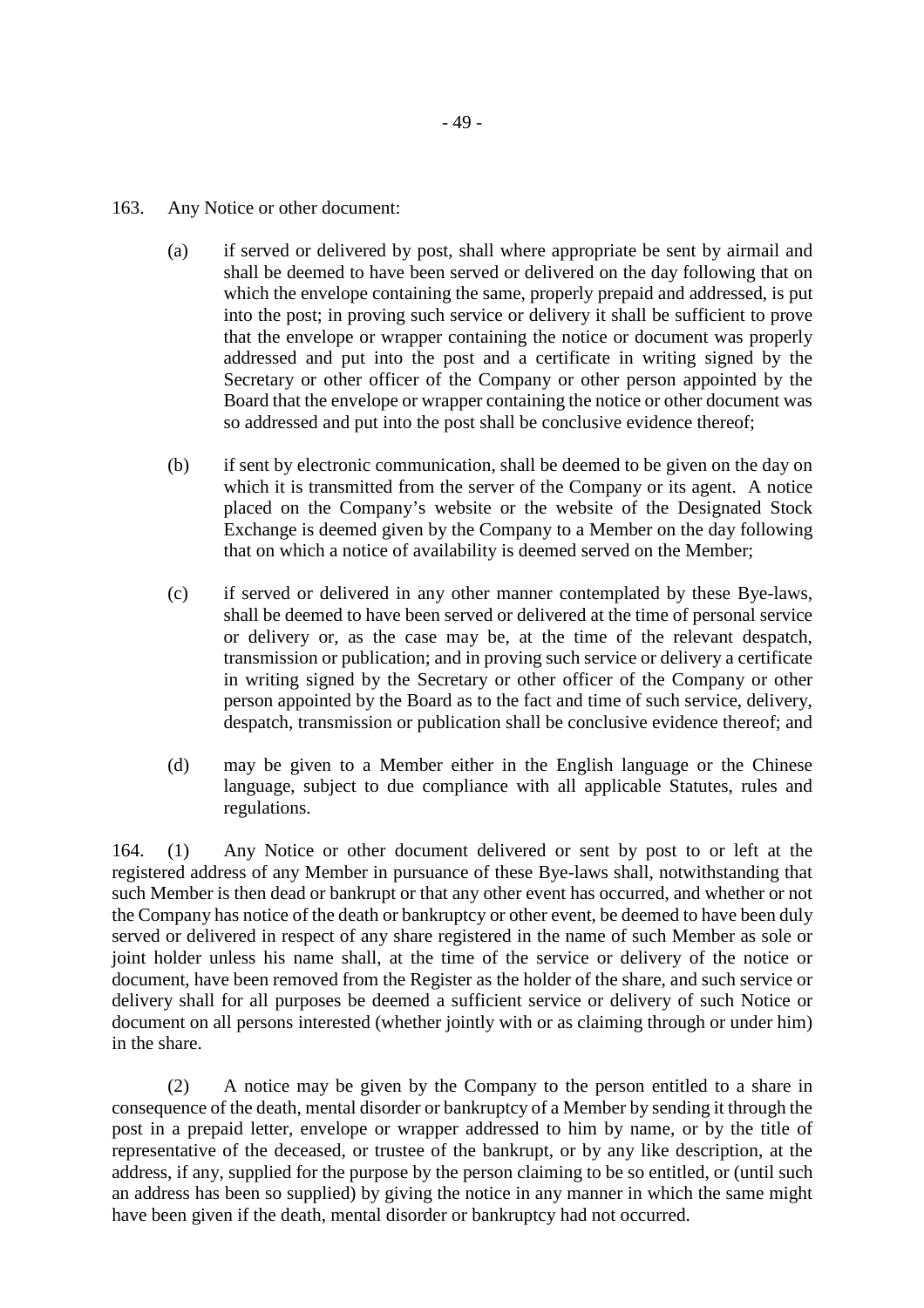(3) Any person who by operation of law, transfer or other means whatsoever shall become entitled to any share shall be bound by every notice in respect of such share which prior to his name and address being entered on the Register shall have been duly given to the person from whom he derives his title to such share.

#### **SIGNATURES**

165. For the purposes of these Bye-laws, a cable or telex or facsimile or electronic transmission message purporting to come from a holder of shares or, as the case may be, a Director or alternate Director, or, in the case of a corporation which is a holder of shares from a director or the secretary thereof or a duly appointed attorney or duly authorised representative thereof for it and on its behalf, shall in the absence of express evidence to the contrary available to the person relying thereon at the relevant time be deemed to be a document or instrument in writing signed by such holder or Director or alternate Director in the terms in which it is received.

#### WINDING UP

166. (1) The Board shall have power in the name and on behalf of the Company to present a petition to the court for the Company to be wound up.

(2) A resolution that the Company be wound up by the court or be wound up voluntarily shall be a special resolution.

167. If the Company shall be wound up (whether the liquidation is voluntary or by the court) the liquidator may, with the authority of a special resolution and any other sanction required by the Act, divide among the Members in specie or kind the whole or any part of the assets of the Company and whether or not the assets shall consist of properties of one kind or shall consist of properties to be divided as aforesaid of different kinds, and may for such purpose set such value as he deems fair upon any one or more class or classes of property and may determine how such division shall be carried out as between the Members or different classes of Members. The liquidator may, with the like authority, vest any part of the assets in trustees upon such trusts for the benefit of the Members as the liquidator with the like authority shall think fit but so that no contributory shall be compelled to accept any shares or other property in respect of which there is a liability.

#### INDEMNITY

168. (1) The Directors, Secretary and other officers and every Auditor for the time being of the Company and the liquidator or trustees (if any) for the time being acting in relation to any of the affairs of the Company and everyone of them, and everyone of their heirs, executors and administrators, shall be indemnified and secured harmless out of the assets and profits of the Company from and against all actions, costs, charges, losses, damages and expenses which they or any of them, their or any of their heirs, executors or administrators, shall or may incur or sustain by or by reason of any act done, concurred in or omitted in or about the execution of